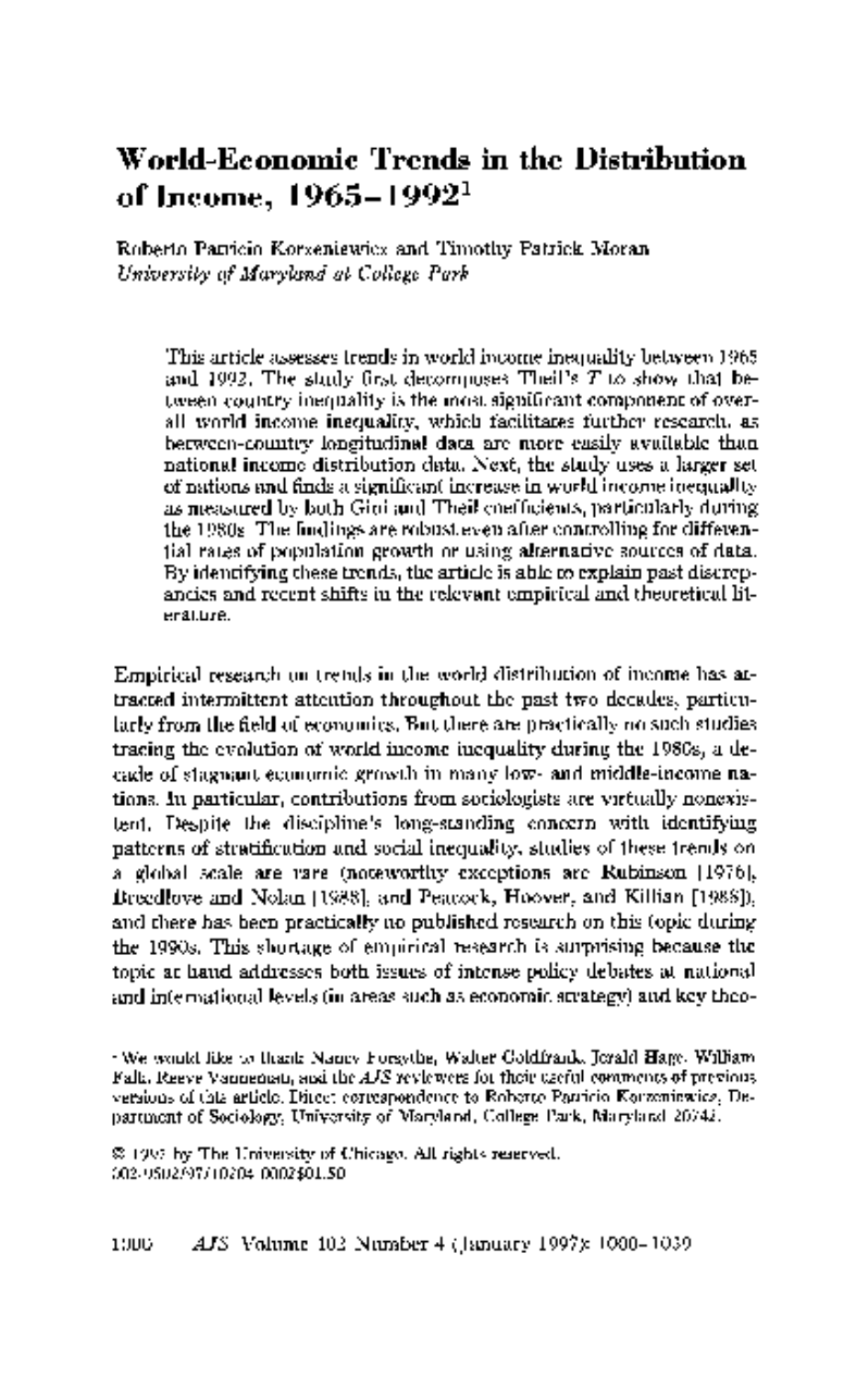retical debates in the social sciences (in areas such as social stratification and development).

 This study seeks to identify trends in world income inequality between 1965 and 1992. The first section of the article reviews the pertinent litera ture, highlighting a recent shift from analytical dispute to theoretical con vergence and linking this shift to the current paucity of empirical research on the topic at hand. The second section is designed to establish whether data on the distribution of income between countries can provide an accu rate assessment of trends in world income inequality; for this purpose the study decomposes world income inequality to assess the relative contribu tion of between- and within-country components. From these findings, the third section of the article provides a more detailed assessment of trends in world income inequality between 1965 and 1990 and evaluates whether these trends are explained primarily by differential rates in economic or population growth. Finally, we use our empirical findings to provide an explanation of the trends noted within the pertinent theoretical and empir ical literature.

## THEORETICAL AND EMPIRICAL BACKGROUND

 While contending theoretical approaches have advanced quite different speculations about trends in the global distribution of income, there are few systematic comparisons of these interpretations. To be sure, efforts to synthesize the relevant literature are complicated by the sheer number of pertinent debates and interpretations (as the topic is addressed either directly or indirectly by virtually all theories and empirical researchers dealing with world capitalist development). What is more important, em pirical researchers have pursued separate paths of inquiry, following the boundaries enforced within different academic disciplines with few cross references between the various studies. The resulting literature is thus characterized by considerable heterogeneity in methods of inquiry, analyt ical assumptions, and theoretical concerns.

 Despite these difficulties, there are rather clear trends within the litera ture. Overall, there is a general theoretical and empirical consensus that, until the 1950s, the development of capitalism was characterized by grow ing disparities in the distribution of income between poor and rich nations (although with some disagreements as to whether a significant gap existed before the 19th century; see Kuznets 1965; Bairoch 1962, 1981, 1993; Mad dison 1983; Zimmerman 1962). This consensus broke down, however, when considering trends between the 1950s and 1970s, with contentious debates as to whether the world distribution of income subsequently moved toward convergence or growing inequality. Since the 1980s, finally,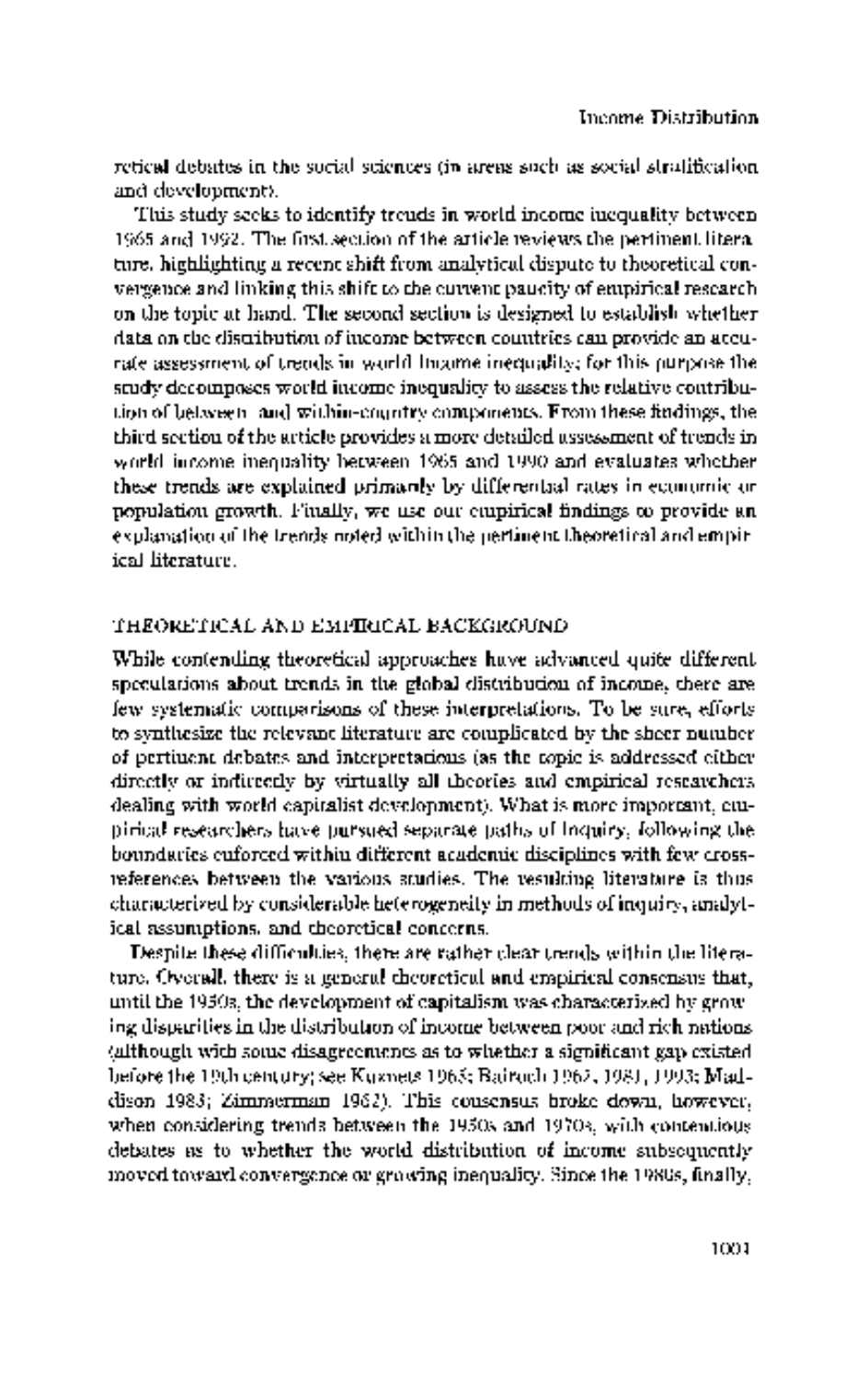the literature has undergone a gradual but perceptible shift from analyti cal contention toward theoretical consensus.

# The Argument for Convergence

 A theoretical case for convergence has been made by authors across the social sciences. Some emphasize growing social similarities among all na tions (Inkeles and Rossi 1956; Hoselitz 1960; Hoselitz and Moore 1963; Levy 1967; Inkeles 1969). Others, particularly within economics, argue that successful development itself generates institutional obstacles to continuing rapid growth among the wealthiest of nations, while "back ward[ness] in level of productivity carries a potential for rapid advance" among poorer nations (Abramovitz 1986, p. 386, emphasis in the original; see also Veblen 1915; Rostow 1960; Kindleberger 1961; Gerschenkron 1962). For many proponents of this perspective, world markets serve to circulate new technologies and innovations, so "international product and factor markets unobstructed by either cartelization or governmental inter vention will bring irrepressible and rapid growth to any poor country" (Olson 1982, p. 176; see also Rostow 1960; Baumol 1986).

 Exploring the institutional forces that lead to convergence, Olson (1982, p. 65; see also 1995) argues that the rise of collective organizations and coalitions in wealthy nations eventually inhibits innovation, leading to "reduced efficiency and aggregate income in the societies in which they operate." Likewise, for Abramovitz (1986, p. 401), the rate of economic growth is likely to diminish in wealthier nations because "the capital stock of a country consists of an intricate web of interlocking elements. They are built to fit together, and it is difficult to replace one part of the complex with more modern and efficient elements without a costly rebuilding of other components." Given this uneven distribution of institutional con straints and technological opportunities between more and less advanced nations, "poorer and technologically less advanced areas can grow faster, as they catch up, than richer and technologically more advanced areas" (Olson 1982, p. 114).

 Although often lacking fully developed theoretical frameworks, the re sults of several empirical studies are compatible with such a convergence hypothesis (see table 1). Ram (1989, pp. 81-83) argues that, although in come inequality increased for 1960-80 as a whole, "increased inequality seems to have slowed down and may even have stopped" toward the end of the period, so that the "time-profile of intercountry inequality is likely to be a U-curve and not one of monotonic increase." As indicated in table 1, other studies claim to have found little change in world income distribu tion after 1950 (Andic and Peacock 1961; Beckerman and Bacon 1970; Berry, Bourguignon, and Morrisson 1983a; Summers, Kravis, and Heston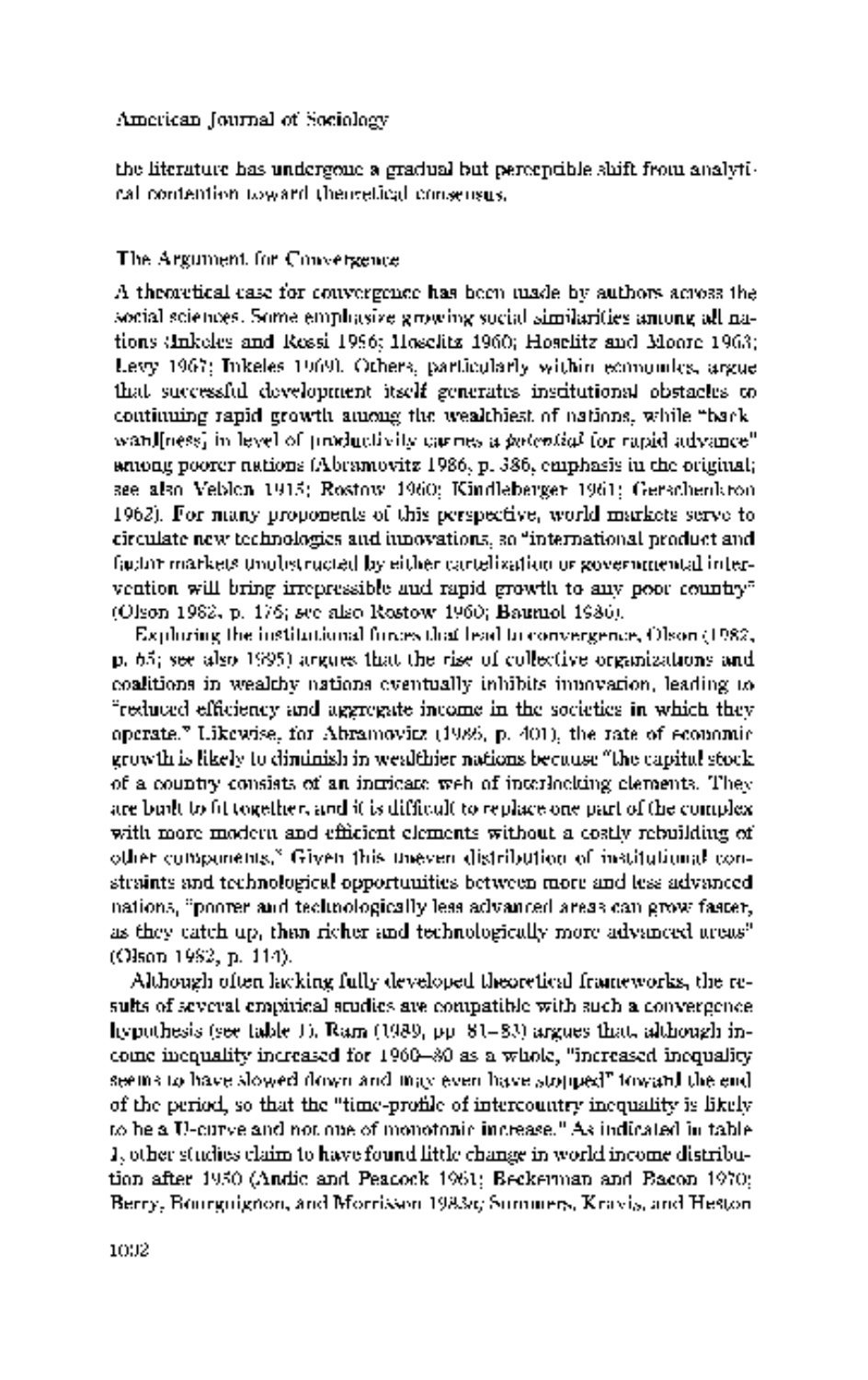#### $\texttt{TABLE}$  :

#### SUNNARY OF KNETRICAL RESEARCH

|                             |                  |                       |                                                            | $\overline{\phantom{a}}$                                                  |                                                                 |
|-----------------------------|------------------|-----------------------|------------------------------------------------------------|---------------------------------------------------------------------------|-----------------------------------------------------------------|
| August 2                    | Vear<br>of Study | sortT<br><b>L'ane</b> | Semple Size<br>and Composition                             | Measurement of Immune                                                     | Misensement of Incourable                                       |
| Cunvergence/no change:      |                  |                       |                                                            |                                                                           |                                                                 |
| Andie and Pearock           | 1961             | 1949-37               | $63$ no socialist enumeries.                               | "National Homes,", author<br>očass NEP, GDP, and<br>GNP for missing data. | Gini, Lorans curves,<br>growth rates                            |
|                             | 1970             | $1534 - 63$           | 74. China excluded                                         | Constitucted used femi-<br>sumption" measure                              | Gini                                                            |
|                             | 1686             | 1960-80               | 115, no aonialist countries.                               | GDPPC                                                                     | Their, regression analysis                                      |
| Summers of al.<br>          | 1981             | 1950-25               | 106. no sucialist cosmunes*                                | GDPPC, DDY, W14<br>ભગજ                                                    | Gini                                                            |
| $\ddot{\phantom{a}}$        | 1983c            | 1950-77               | 124, socialis, countries,<br>China, and India in<br>cluded | GNIFC with PPPs.                                                          | Gmt, Therr                                                      |
| Divergence:                 |                  |                       |                                                            |                                                                           |                                                                 |
| Breedlove and Nolm<br>      | 1988             | 1960-80.              | 69 socialist countries.<br>China, and India au-<br>rlodec  | <b>GDPPC</b> with they                                                    | Cùit                                                            |
| Jeckman,                    | 1982             | 1560-78               | 102, no sucialist countriest                               | GNPHC                                                                     | Regression analyzis                                             |
| Kitungu And Tempesini I<br> | 1969             | 1951 dé               | 44. no socialist countries                                 | <b>GNPPC</b>                                                              | Sneatson's Ran, other<br>tank measures, Logens<br><b>CHEVES</b> |
| Morgander                   | 1977             | 1950-75               | 1.12, no sucidial countries.                               | GNPPC                                                                     | Growth mins, gap and-<br>ysta                                   |
| Pasat-Smith                 | 199.1            | 1922-90.              | 125, China excluded                                        | <b>GNPPE</b>                                                              | Crowth rates, gap anal-<br>ysis                                 |
| Prerodi et al.              | 1933             | 1950 AD               | 53, tvi auctalist countries.                               | GDPPC with PPPs                                                           | <b>Theis</b>                                                    |
| Rack                        | 1993             | 1975-89.              | Sarcules vary                                              | GDPFC:                                                                    | Growth races                                                    |
| 'I la i l<br>1.11<br>       | 1967             | 1949-76               | 34. no satisfatsi comman al                                | "Dance" with PPPs.                                                        | Thei!                                                           |

\* We were unable to determine which<br>as China or Infigures indicate. This was indicated TWs were marked in the author whole<br>stimidize was indicated.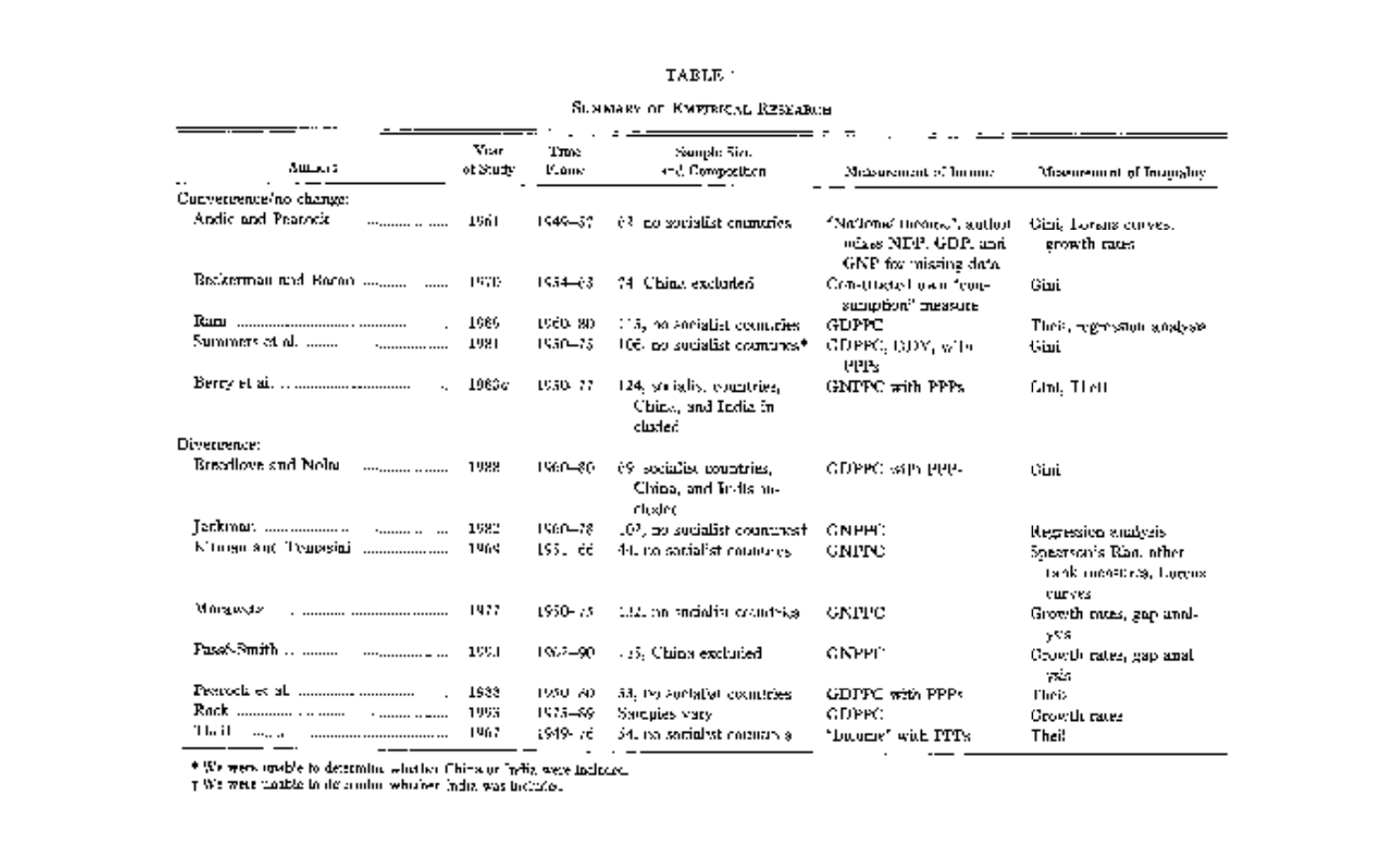1981). A longitudinal study (Berry et al. 1983b) combines data on income distribution within and between countries and reports that, as measured by both Gini and Theil indexes, inequality increased between 1960 and 1970 but began to level off thereafter. Several authors argue that although disparities between rich and poor nations may be more pronounced over the postwar period, the share of middle-income countries has consistently increased (Atkinson 1983; Berry et al. 1983a; Summers et al. 1981). Fire baugh (1983, p. 268) reports finding evidence for convergence but warns that this evidence might reflect only short-term trends, as the world-econ omy might experience "cycles of scale economy and scale entropy, cycles occasioned by major technological change."

# The Argument for Divergence

 There is an extensive theoretical literature that challenges the hypothesis of convergence. A long-standing line of Marxist interpretation portrays inequality as a structural component of capitalist accumulation in a world-economy (Lenin 1939; Luxemburg 1951; Baran 1957; Magdoff 1969). On a different track, policymakers working for the Economic Com mission for Latin America (ECLA) of the United Nations after World War II contended that a deterioration of terms of trade was leading to growing inequality between wealthy and poor nations (Prebisch 1950 and 1964; ECLA 1969; Furtado 1971). Parallel arguments were developed by Singer (1950) and Myrdal (1957). Later, and often evolving as a critique of the previous interpretations, dependency studies argued that the very existence of a capitalist international economy, as embodied in global trade or an international division of labor, entailed a continual transfer of surplus from poor (or satellite) to wealthy (or core) areas (e.g., Cardoso 1974, 1977; Cardoso and Faletto 1969; Dos Santos 1970; Frank 1966, 1967, and 1978).<sup>2</sup> A similar emphasis on the persistence of world inequality also prevails within the original world-systems literature (e.g., Portes and Wal ton 1981; Wallerstein 1974, 1979, 1980).

 Within these different approaches, the explanation of the mechanisms generating the persistence of inequality has varied, but all would agree that world income inequality becomes more pronounced over time. For example, some authors emphasize the importance of profit remittances and labor surpluses in peripheral areas (Amin 1976), while others highlight the role of unequal exchange (Emmanuel 1972) or the uneven distribution of productivity gains between enterprises and labor in core and peripheral

 <sup>2</sup> For useful reviews of this literature see Fitzgerald (1981), Gereffi (1994), the essays in Oxaal et al. (1975), Palma (1978), Portes (1976), Roxborough (1979), Valenzuela and Valenzuela (1978).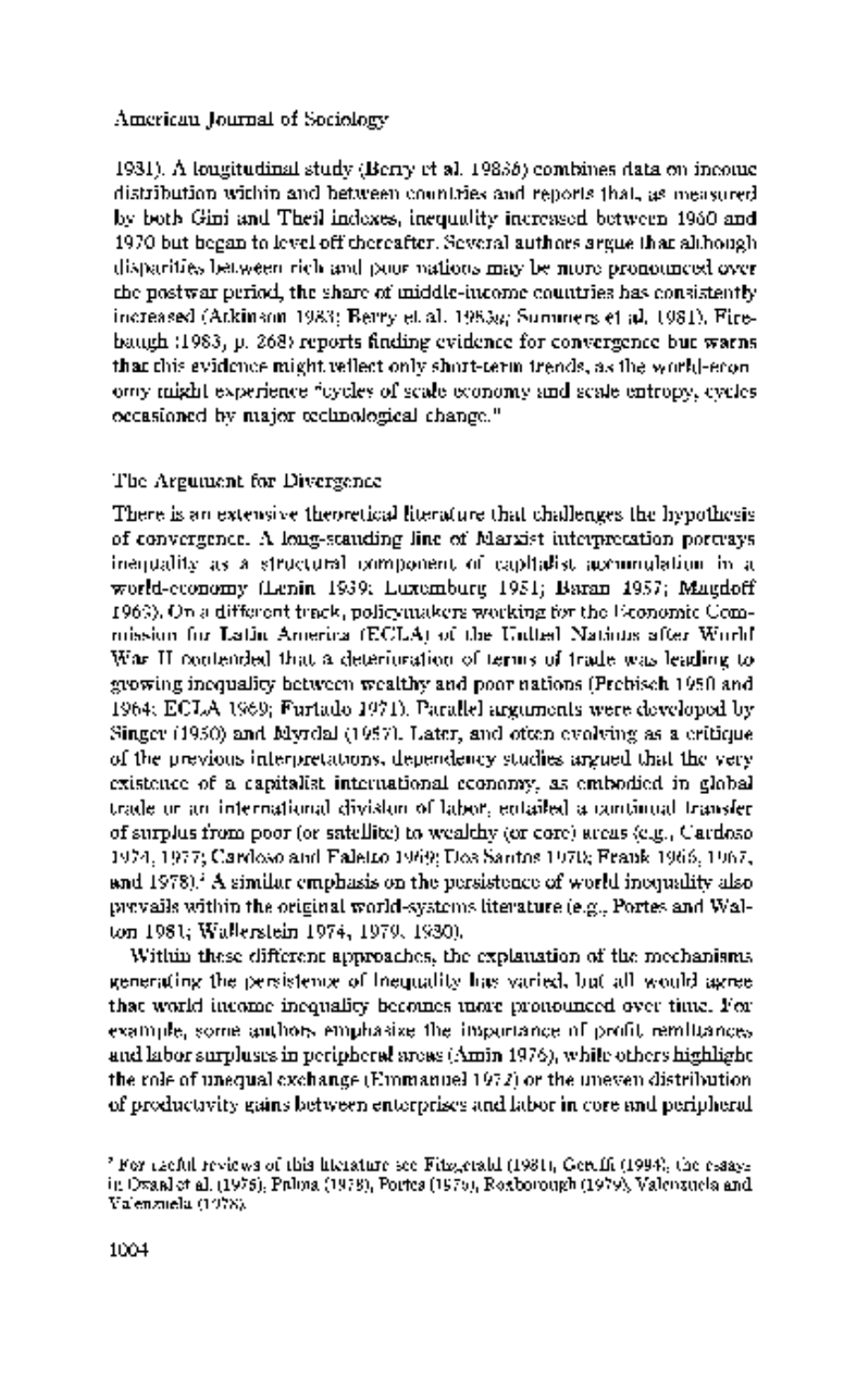countries (ECLA 1969; Prebisch 1959, 1964). Myrdal (1957, p. 6) indicates that inequality results from high rates of population growth and little in novation in underdeveloped countries, combined with a firm "pattern of continuing economic development" in wealthy nations. Singer and Ansari (1982, p. 37) argue that "the real source of the maldistribution of the gains from trade and investment lies in the nature of modern technology and the process of its development" in wealthy nations (for similar arguments, see Griffin [1978] and Singer and Roy [1993]). Frank (e.g., 1966, 1967) indicates that networks linking metropolises to satellites serve to transfer economic surplus from poor to wealthy areas; he expects world inequality to become less pronounced when these linkages are weakened by eco nomic recession and/or disruptions in international trade. Wallerstein's (1974) initial contributions emphasize the competitive and political advan tages derived by core enterprises from both the uneven spatial distribution of accumulated capital (including human capital and technologies) and the uneven development of states and different modes of labor control.

Providing empirical support for such interpretations, several quantita tive studies indicate that the gap between poor and rich nations is exten sive and growing. Kirman and Tomasini (1969) indicate that, regardless of the specific techniques used to evaluate this gap, the distance between the two groups grew during the 1950s and 1960s. While acknowledging that the relative gap narrowed slightly for a few regions experiencing high rates of economic growth (China, East Asia, the Middle East), Morawetz (1977) analyzes gross national product per capita (GNPPC) data to indi cate that the absolute gap continued to widen during the 1950-75 period, and that even the relative gap continued to grow in many regions (Latin America, Africa, South Asia).3 Passe-Smith (1993a) performs a similar ex ercise, showing a widening gap over the 1975-90 period in absolute as well as relative terms (except for a few countries, such as Italy and Japan, and for the East Asia/Pacific region). These conclusions are compatible with Jackman (1982), who argues that the overall gap between poor and wealthy nations increased in the 1970s, although with some convergence between the wealthiest nations and the most developed peripheral coun tries.

 Breedlove and Nolan (1988) measure international inequality by calcu lating Gini coefficients of real gross domestic product per capita (GDPPC) for five-year intervals between 1960 and 1980; they conclude that there

 <sup>3</sup> Morawetz points out that the growth of the absolute gap "is the result of the simple algebra of gaps. In brief, a poor country growing faster than a rich one will not even begin to reduce the absolute gap between them until the ratio of their per capita incomes is equal to the inverse ratio of their growth rates" (Morawetz 1977, p. 27; see also Rock 1993).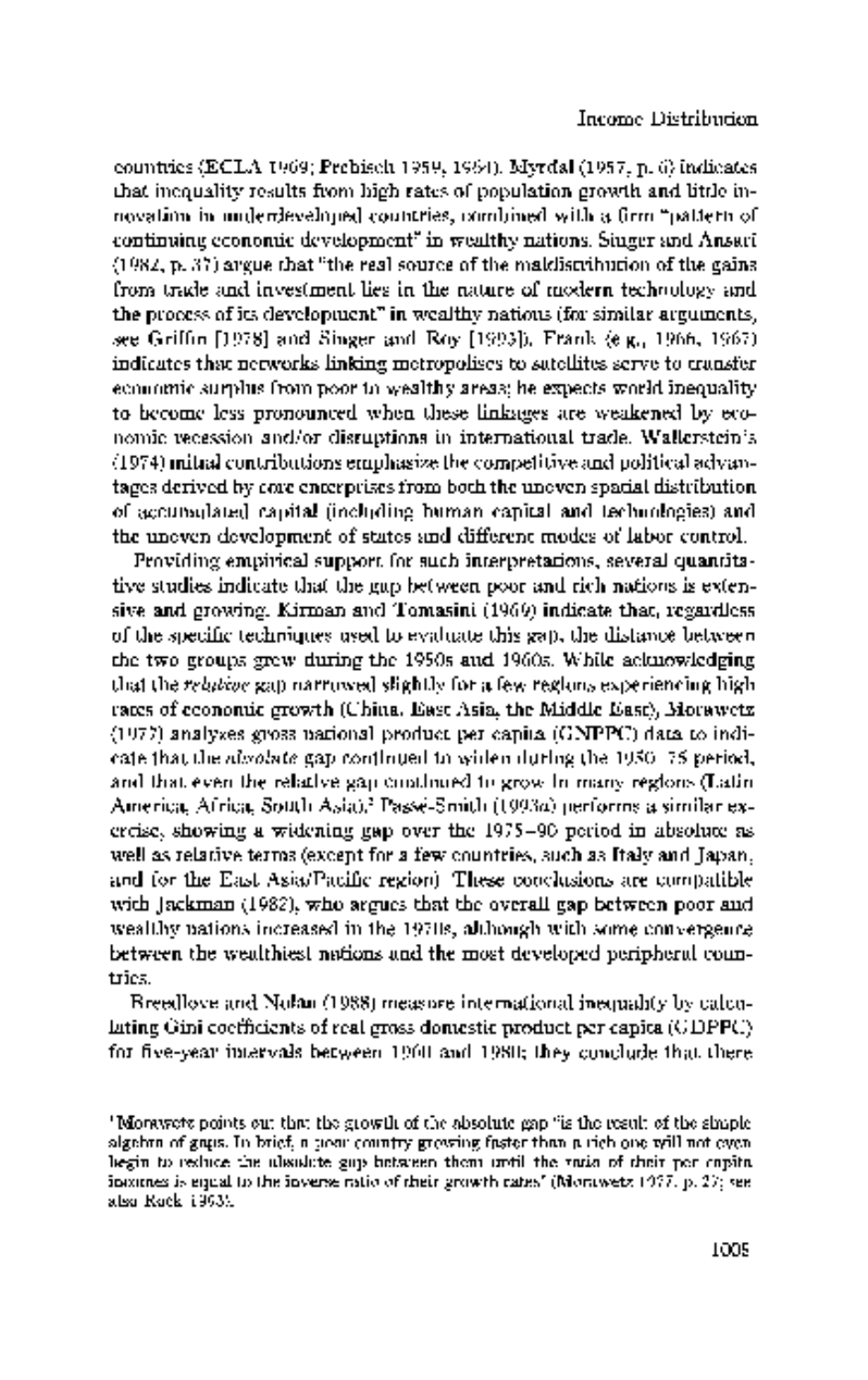was a growing gap between the most and least developed countries, with different trends within each of these groups (convergence among the most developed countries, divergence among the least developed). Although the authors express reservations regarding the ability of world-systems theory to explain their findings, Peacock et al.'s (1988) estimates of Theil's T for between-group and within-group inequalities (calculated on the basis of GDPPC data) suggest a slight increase in world income inequality be tween 1960 and 1980 (but a decline in the 1950s). Chase-Dunn (1989, p. 269) reviews recent studies and provides rough data on changes in the distribution of GNPPC and other resources (such as energy consumption) to argue that "despite the undeniable industrialization of many peripheral and semiperipheral states, there is no evidence of a reduction in the magni tude of core/periphery inequalities." Arrighi (1991, p. 40) compares levels. of GNPPC for different regions and countries and concludes that "after more than thirty years of developmental efforts of all kinds, the gaps that separate the incomes of the East and of the South from those of the  $\mathbf{West}/\mathbf{I}$ North are today wider than ever."

 The differences in the empirical findings within the convergence/diver gence debate are striking. To what extent can these differences be ex plained as an outcome of the data or methodological procedures selected by these studies? A careful analysis of the studies in table 1 finds no clear pattern in either data sources or methodological procedures that might explain these differences, as the structure of these studies (i.e., data sources, measures of inequality, sample size, or time period) does not go far in explaining the direction of their findings. In fact, studies with very different conclusions use the exact same data set to provide their evidence (e.g., Breedlove and Nolan [1988] and Peacock et al. [1984] use the data of Summers and Heston [1984, 1988] to find evidence for divergence, but the same source is used by Ram [1989] to claim growing convergence). Further inquiry into these differences, however, has been hampered by subsequent developments in the literature during the 1980s and 1990s.

## Toward Theoretical Convergence?

 Regardless of methodological disagreements, theoretical shifts since the 1980s have altered the terms of the convergence/divergence debate. Mov ing away from the convergence hypothesis, influential authors in the field of economics are acknowledging that growth in poor nations can continue to be hindered by persistent institutional constraints, while wealthy coun tries can experience unexpected pressures (e.g., domestic competition among regions or political transformations) that serve to overcome institu tional constraints and to promote renewed growth (e.g., Abramovitz 1986; Adelman and Morris 1980; Barro and Sala-i-Martin 1992; Baumol 1986;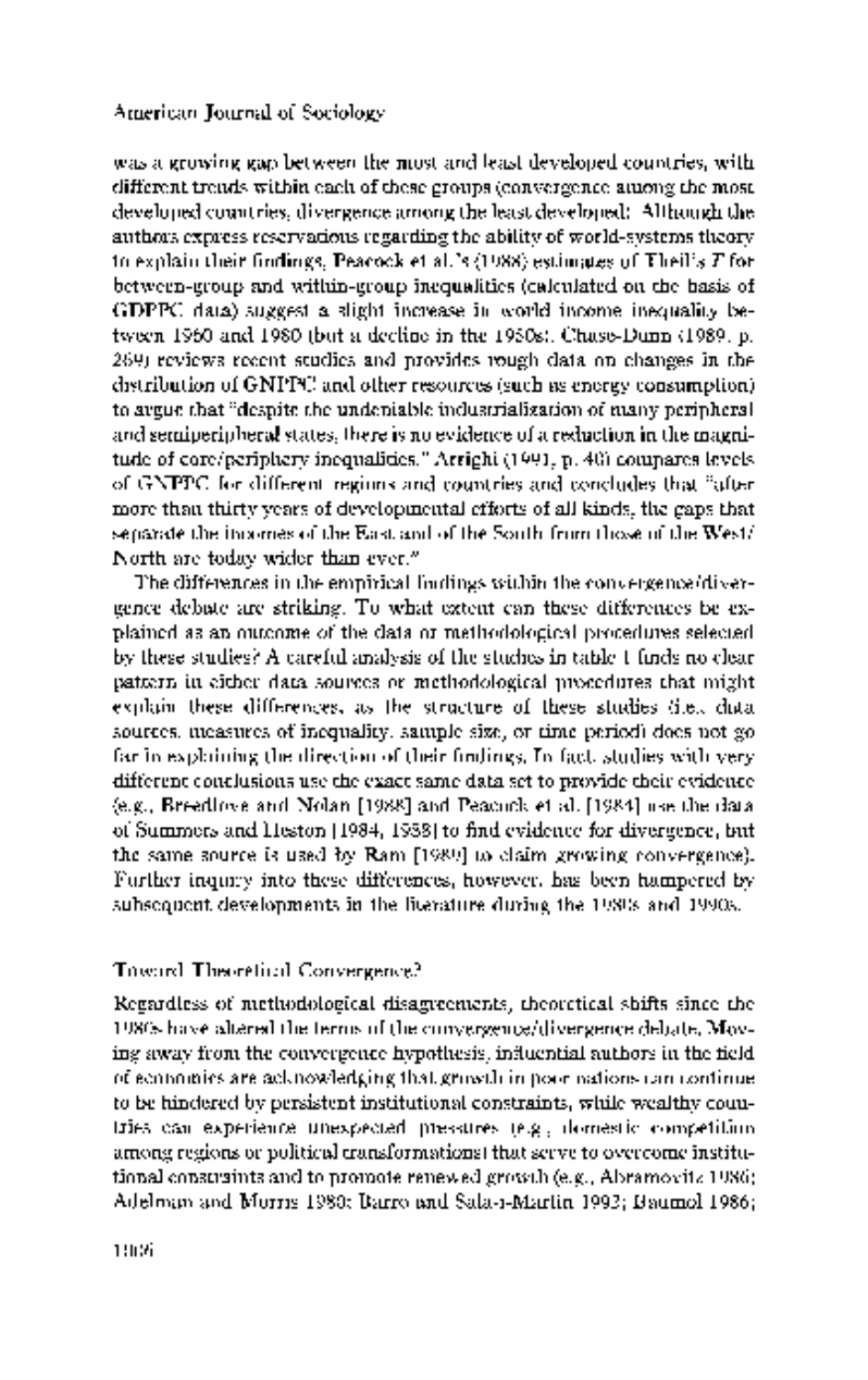Baumol and Wolff 1988; Clark 1987; De Long 1988; Easterlin 1981; Zind 1991; and some of the essays in Baumol, Nelson, and Wolff [1994]).4

 Similar caveats regarding the convergence hypothesis and emphasizing the importance of institutions in shaping both the rate and direction of economic growth have always been available elsewhere in the literature (e.g., Adelman and Morris 1967, 1980; Ames and Rosenberg 1963; Hirsch man 1958; Horowitz 1966; Kuznets 1971; North 1981, 1989).<sup>5</sup> The new economic literature, however, does not treat technology as an exogenous variable, but emphasizes the endogenous processes (e.g., investments in human capital or patterns of government spending) involved in economic growth (Barro 1990, 1991; Benhabib and Jovanovic 1991; Helpman 1992; King and Rebelo 1990; Lucas 1988; Romer 1986, 1990a, 1990b; You 1994). This line of interpretation moves away from short-term predictions re garding trends in the world distribution of income, to evaluate instead endogenous growth models that attribute differences in growth rates to variables such as the amount of resources allocated to research and devel opment.6

 At the very least, then, the economic literature on technology and eco nomic growth has moved toward much greater skepticism regarding con vergence for the world-economy as a whole. As indicated more broadly for the field of economics by Sabel (1994, p. 140), "Many of the most main stream economists now doubt that markets work to equalize growth rates in all economies. More to the point, they suspect that strength can breed strength and the strong can continue to grow faster than the weak." Within the field of economics, this theoretical shift might be partly respon sible for the relative decline in the number of quantitative studies focusing on trends in world income inequality.

 <sup>&#</sup>x27;For Abramovitz (1986, p. 389), "social capability ... depends on more than the content of education and the organization of firms. Other aspects of economic systems count as well-their openness to competition, to the establishment and operation of new firms, and to the sale and purchase of new goods and services. Viewed from the other side, it is a question of the obstacles to change raised by vested interests, estab lished positions, and customary relations among firms and between employers and employees. "

 <sup>&#</sup>x27;Even Baumol (1986, p. 1081) notes that much of the literature on the slowdown in the rates of growth among wealthy nations was produced in the midst of the economic changes experienced during the 1970s and early 1980s in the United States, a country that experienced a dramatic fall in the growth rate of labor productivity from a post war peak: "But it is the peak which looks like the aberration, and the decline from it may well prove to be a return to historical growth rates in labor productivity."

 <sup>6</sup> Endogenous growth models have been challenged by recent empirical studies sug gesting that long-run rates of economic growth are "invariant to conventional govern ment policies" (Jones 1995, p. 497), but no alternative overarching explanation of differences in rates of economic growth has yet emerged from the economics literature.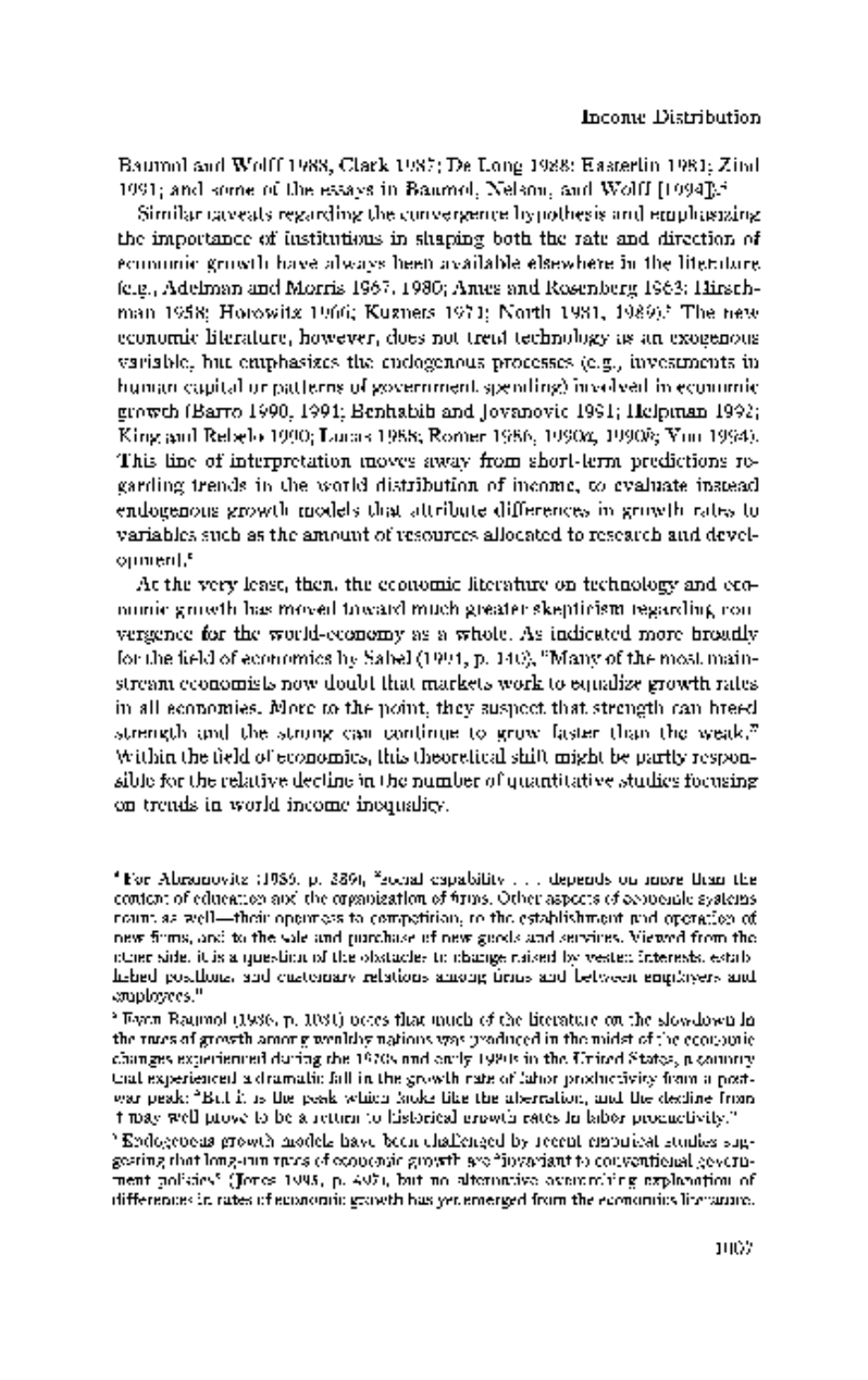But a parallel theoretical shift has characterized what can be referred to as the "new" critical literature on the political economy of development (e.g., Evans 1995; Haggard 1990; Shafer 1994; Wade 1992). To a consider able extent, much of this literature emphasizes that different patterns of state policies have led to a growing heterogeneity in the relative economic performance of peripheral and semiperipheral countries after the 1970s. For example, many of these studies contrast the Latin American and East Asian patterns of growth, arguing that prevailing patterns of in dustrialization and state regulation led to economic stagnation in the former region, but to rapid economic growth in the latter. Drawing on such experiences, Shafer (1994, p. 1) introduces his recent study of state developmental strategies by noting that "for decades we focused on North- South issues: Today we must explain differentiation within the third world."

 Likewise, while retaining an emphasis on the persistence of world in equality, the latest contributions to the world-systems perspective portray world-economic status as contingent upon an uneven ability of states and enterprises in rich and poor nations to engage in innovation (Arrighi and Drangel 1986; Arrighi 1990, 1991, 1994; Cumings 1984; Gereffi and Kor zeniewicz 1994; Gereffi and Wyman 1990; Wallerstein 1983). Of course, this orientation is linked to Schumpeter (1934, 1942), for whom innovative processes were at the root of the creative destruction that characterizes capitalism as a system. From this perspective, the very implementation of innovative practices initiates their diffusion, their eventual routiniza tion, and the creation of new technological, organizational, and institu tional rigidities, all manifested in the relative intensity of competitive pres sures.<sup>9</sup>

 Combined, the shifts reviewed in these pages have produced a notewor thy theoretical convergence. As studies have moved to focus on the impact of technological change and institutional innovation on global patterns of competition and economic growth, considerable overlap has emerged both between disciplines (e.g., sociology and economics) and between theoreti cal perspectives (e.g., world-systems theory and the new institutional eco nomics). In this sense, a theoretical convergence in the 1990s has displaced to a considerable degree the contentious debates of the 1970s and 1980s on the future of world income inequalities.

<sup>&</sup>lt;sup>1</sup> Hence, there is nothing inherent about the character of certain production processes. or commodities (e.g., iron vs. apples) that determines their yield of relative wealth. Instead, production processes and commodities "have had 'production cycles,' starting off as core products and eventually becoming peripheral products" (Wallerstein 1983, p. 36). Insofar as innovation constitutes the principal mechanism through which world income inequality has been reproduced, no specific or single strategy can be expected to provide a fully reliable lodestar of development.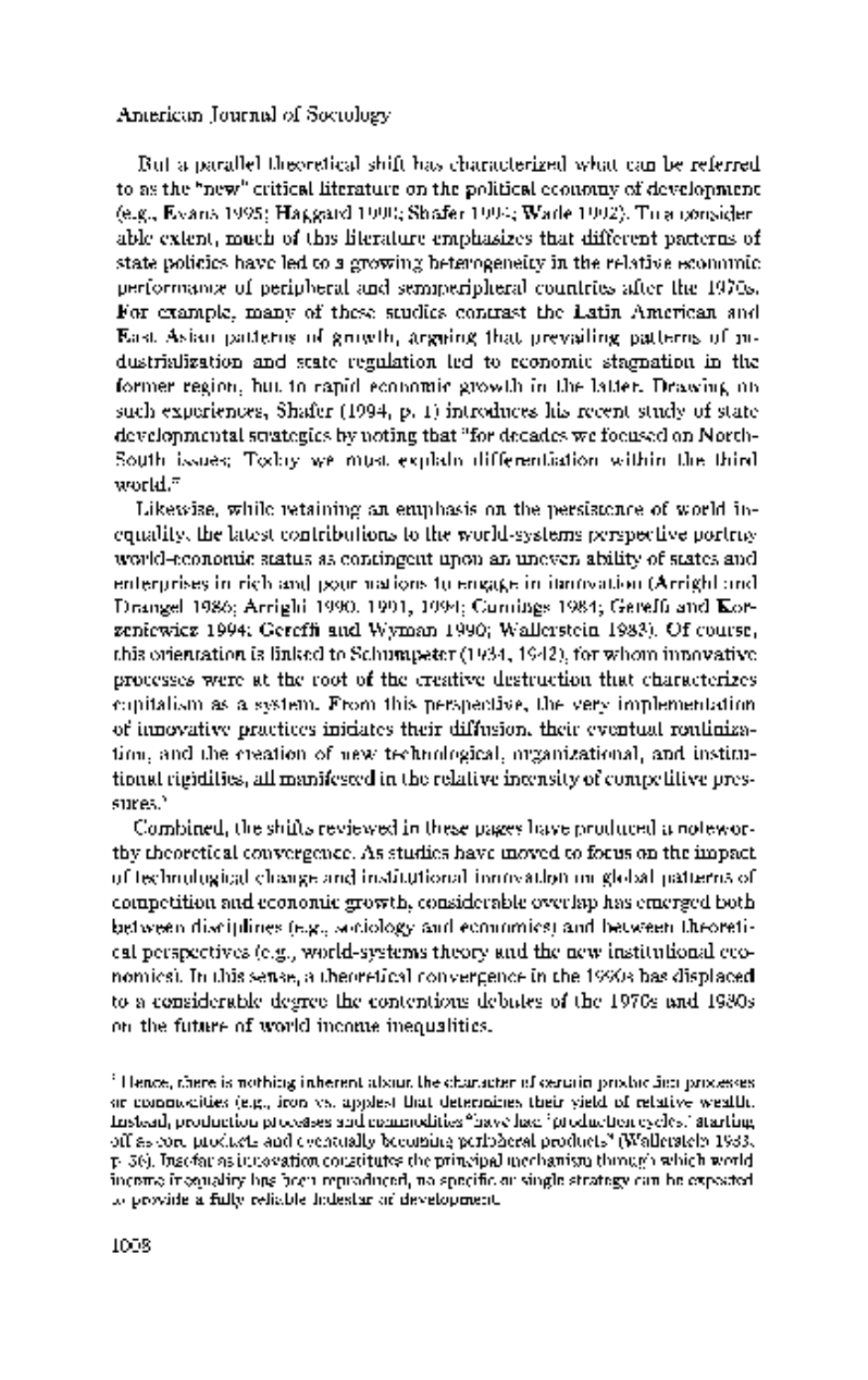## Income Distribution

 With the advance of this theoretical convergence, however, empirical research on world income inequality has lagged behind. Replacing such inquiries, the social sciences in general have come to be guided in the 1990s by a series of general assumptions drawn from apparent patterns of growth in the contemporary world-economy. For example, the economic success of East Asia is often presumed to entail a substantial redistribution of world income from wealthy to poor nations. To be sure, the paucity of research on these trends suggests that such assumptions have gained ground through a selective assimilation of partial observations rather than through systematic empirical verification. These untested assumptions are legitimated primarily by their commonsense appeal, yet they have come to prevail in establishing the boundaries of reasonable empirical inquiry in fields such as economic development.

 The main concern of this study is to address the current lack of empiri cal research by evaluating recent trends in world income inequality. Such an effort is designed to begin addressing the lag between theoretical devel opment and empirical inquiry discussed above. As always, such empirical inquiries often facilitate the task of evaluating which of the existing theo retical approaches (e.g., among those reviewed in this section) provides the best fit to observed trends. As indicated in the concluding section of this article, however, an evaluation of trends in world income inequality can also prove to be useful in explaining the very patterns of theoretical development addressed in this section.

#### DISAGGREGATING THE WORLD DISTRIUBTION OF INCOME

 Here, we assess the relative contribution of between- and within-country inequalities to overall trends in the world distribution of income between 1965 and 1992 to determine whether between-country income distribution data on their own provide a sufficiently close approximation to trends in the overall distribution of income. After coming to terms with this meth odological issue, we examine, in greater detail, the evolution of trends in the global distribution of income over the 1965-90 period.

 The most comprehensive procedure for evaluating changes in the global distribution of income would estimate the relative shares accruing to indi viduals or households by combining national income data within countries with an indicator of the relative distribution of income between nations, then to estimate longitudinal changes by calculating an appropriate coef ficient that measures inequality for the income distribution (Berry et al. 1983a; Grosh and Nafziger 1986). Several problems, however, affect na tional data on income distribution, as most studies restrict their measure ment of income to money income or wages and are often affected by incomplete measurements and infrequent observations, statistically inade-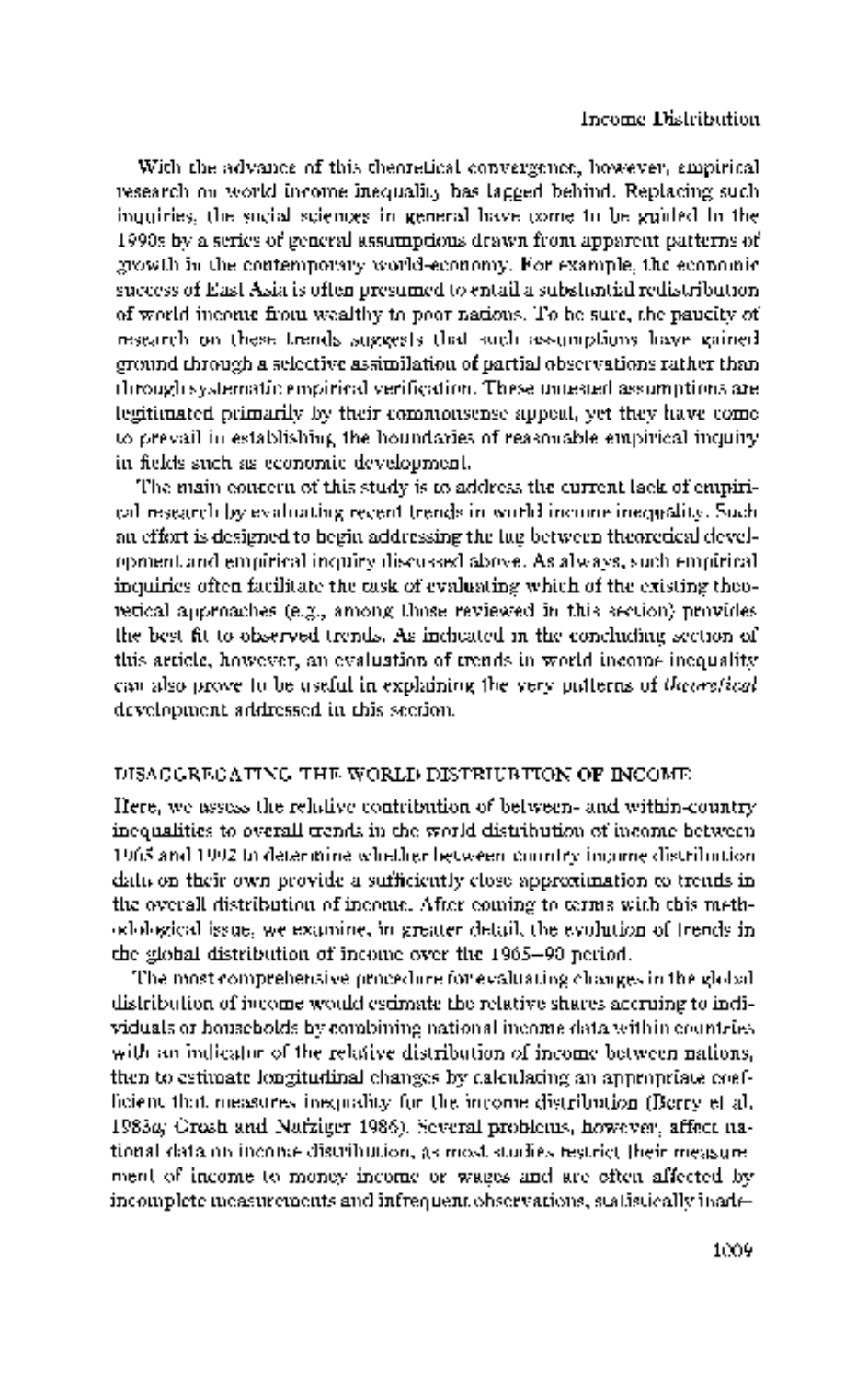quate samples, or a failure to properly control for change in the composi tion of family units (for further discussion of the problem, see Ahluwalia [1976, 1993], Berry [1985, 1987], Berry et al. [1983b], and Ram [1989]). The variety of procedures used to collect the data, particularly in less developed countries (LDCs), challenges the reliability of strict compari sons (Altimir 1987). Most important, there is generally an insufficient number of observations to carry out meaningful comparisons over time. As a result, most studies must either make the assumption that "national income distribution is fairly constant over time, at least for the short to medium terms" (Grosh and Nafziger 1986, p. 349; see also Berry et al. 1983a), or they must rely on the restricted data available in the 1960s (e.g., Nolan [1983] and even Rubinson [1976]).

 The recent appearance of new data on income distribution within low income and middle-income nations provides an opportunity to establish whether data on between-country inequality can alone provide a sensible representation of overall trends in world income inequality. If so, such a finding would have important methodological consequences, as it would indicate that the scarcity of data on within-country income inequality does not represent an insurmountable obstacle to the study of trends in the global distribution of income. Our study hence evaluates changes in the global distribution of income by combining national income data within countries with an indicator of the relative distribution of income between nations. This information is then used to evaluate longitudinal changes by calculating and decomposing the appropriate coefficient measures of inequality for the income distribution.

## Data and Methods

 The relevant longitudinal data include three variables: national income, population, and within-country income distribution. Until recently-our at least following the 1950s-data were easily available on national in come and population, but not on income distribution within nations. However, new data on income distribution makes it possible to track changes between 1965 and 1992 in 46 countries (accounting for 68.0% of the world's population in 1992).<sup>8</sup>

 <sup>8</sup> The study relies primarily on the income distribution data available from the World Bank (1994). This source was used for all our information ca. 1992, with the sole exception of Mauritius (for which we used the estimates in Jazairy, Alamgir, and Panuccio [1992]). For ca. 1965, most of the income distribution data was derived from Paukert (1973; 31 countries), with some use of Jazairy et al. (1992; 7 countries) and World Bank (1994; 6 countries). Our last choice for ca. 1965 was to use the information in World Bank (1993). In this case, the income shares of the third and fourth quintiles were collapsed together, so we were forced to divide the income share equally among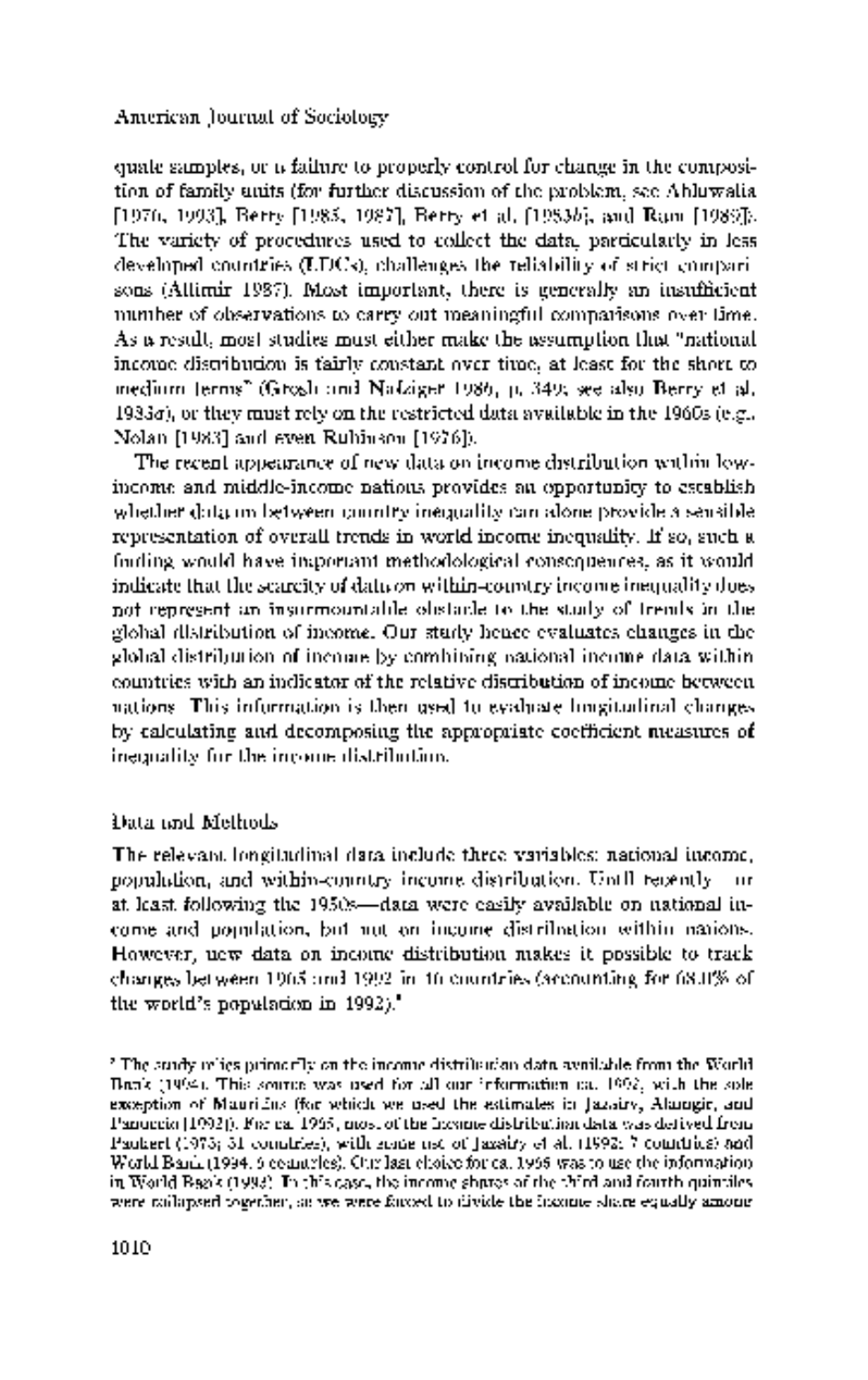To evaluate changes in the distribution of income between countries, this study uses the GNPPC and population data available through the World Bank (1988 and various years). Many studies acknowledge GNPPC as the most acceptable relative indicator of income (e.g., Berry et al. 1983a; Kravis, Heston, and Summers 1978; Morawetz 1977; Whalley 1979). As a measure of relative command over world income, GNPPC is preferable to GDPPC (or similar indicators of output), because the latter indicator fails to capture changes in terms of trade or net receipts from abroad (both of which are relevant components of this study's variable).<sup>9</sup> Some object to the use of national incomes converted to U.S. dollars at official exchange rates (arguing that these are distorted indicators of in come levels; see Berry et al. 1983a, p. 331) and propose instead that GNPPC be converted into an indicator of relative welfare (using, e.g., the purchasing power parities, or PPPs, reported by Summers, Kravis, and Heston [1980] and Summers and Heston [1984, 1988]).<sup>10</sup> While these ef forts may provide a better approximation to welfare conditions by taking into account relative price differences in goods and services, GNPPC at market prices itself provides a better relational indicator of command over income, or the relative command that inhabitants of different countries have "over the human and natural resources" of each other (Arrighi 1991, p. 106).11

 To combine the within- and between-country data, the study disaggre gates each individual country into five population quintiles. Each of these quintiles is given as its income the proportion of the country's total gross national product (GNP) that is attributed to that particular quintile by the national income distribution. Hence, as opposed to the world income distribution patterns described by the between-country data (providing

both quintiles (producing a rather conservative estimate of the degree of inequality). This last source was used for only two cases ca. 1965.

 <sup>9</sup> Others have used measures of industrial production and/or exports, but Rau and Roncek (1987) persuasively argue that these might not be good indicators of command over wealth.

 <sup>&#</sup>x27; The assumption is that wage and productivity differentials in high- and low-income countries result in distinct price structures, wherein the real GDP levels of low-income countries tend to be higher than their nominal levels (and vice versa for high income nations; see Kravis et al. 1978). By weighting price structures independent of fluctuating exchange rates, so as to compensate for price distortions and informal economic activities, a better approximation can be reached of relative wealth levels among nations. Overall, the use of such measures as GDP adjusted by PPPs tend to lower the gap between rich and poor nations (see, e.g., Levy and Chowdhury 1994). " To use an analogy, the analysis of changes over time in income distribution in the

United States has a legitimacy of its own, and does not depend on whether observers find different degrees of monetarization of productive activities among rich and poor sectors of the population.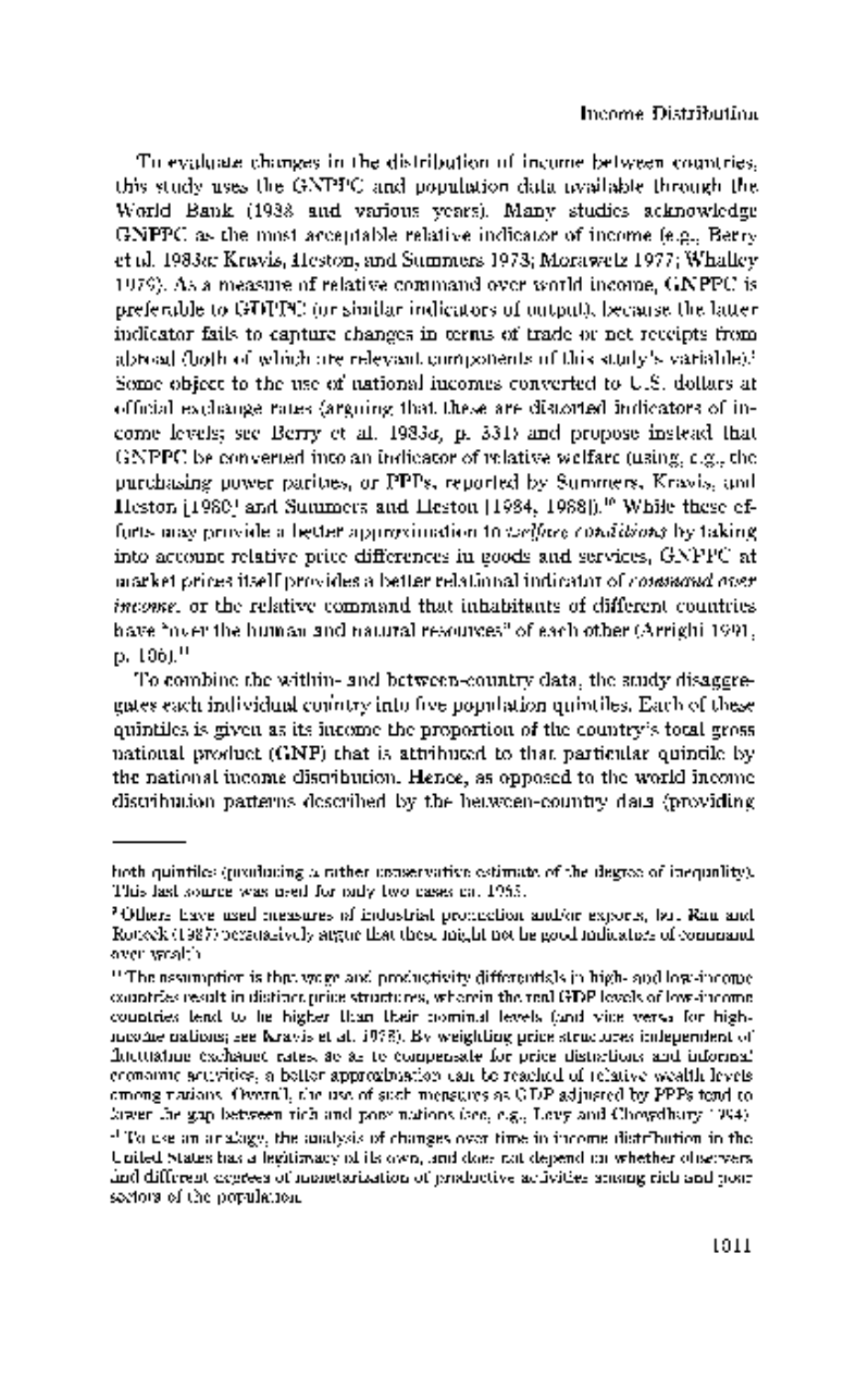information for the relative income accruing to the population of 46 coun tries), this procedure allows us to further disaggregate the world popula tion into the five population quintiles of each country in the sample (thereby producing observations for 230 country quintiles). The relative position of each of these country quintiles in 1965 and 1992 is listed in appendix table Al.

#### Summary Measures of Inequality

 This study relies on two of the most commonly used indicators of income distribution, the Gini coefficient and Theil's T. These measures have ap propriate characteristics for the subject of this study (see Allison 1978), as they both include the property of scale invariance (so in this study, neither the units of measurement nor proportionate increases in the in come of countries and/or quintiles affects the summary measure of in equality), and meet Dalton's principle of transfers (so transfers of income from poorer to richer countries and/or quintiles result in a higher measure of inequality, while transfers from richer to poorer countries and/or quintiles have the opposite effect). However, each of the measures differ in their sensitivity to transfers. While the Gini index is particularly sensi tive to transfers in the middle range of the income distribution, Theil's  $T$  is more sensitive to transfers affecting low-income earners (a characteristic that is particularly useful under the assumption that income has a dimin ishing marginal utility). The popularity of the two measures also allows for a more systematic comparison of findings across studies.

 The Gini coefficient (G), attributable to Corrado Gini (1912), is the old est and most widely used index, due largely to its strong intuitive appeal. Based on the logic of the Lorenz (1905) curve, the Gini coefficient is the ratio of the area between the lines of absolute equality (the diagonal) and observed inequality in a Lorenz curve to the entire triangular region un derneath the diagonal (Sen 1973). The coefficient can vary between zero (total equality) and one (total inequality). Larger Gini coefficients hence represent greater discrepancies between a given distribution and absolute equality. As a result, the Gini coefficient can be compared over time distributions with larger Gini coefficients are more unequal, and this is true regardless of whether the Lorenz curves intersect.

After arraying the countries in ascending order with respect to  $\mathrm{CNPPC}_0$  the Gini coefficient for the given distribution was calculated using the following formula:

$$
\frac{\sum_{i=1}^{n} \overline{X}_i p_i(q_i - r_i)}{\overline{X}}
$$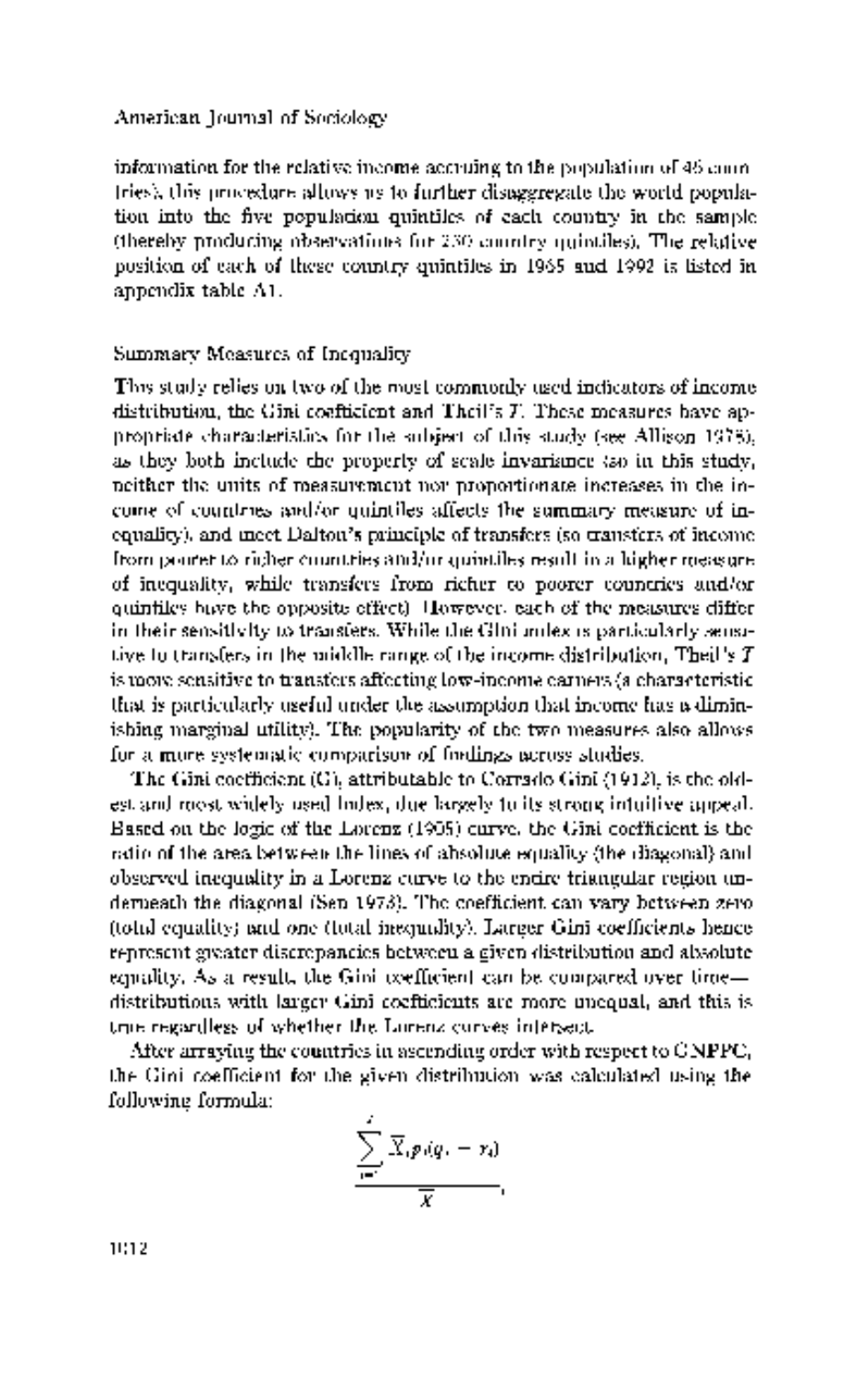"where q, is the proportion that are in groups with means less than  $X<sub>1</sub>$ and r<sub>i</sub> is the proportion in groups with means greater than  $\bar{X}_i$ . Hence  $p_1 - q_2 + r_3 = 1$  for all  $j^m$  (Allison 1978, p. 876).

 Theil (1967, 1972) developed his measure of inequality from informa tion theory and the concept of entropy. Interpretation of this measure is less intuitive than in the case of the Gini coefficient, but one of the advan tages of Theil's  $T$  is that the measure can be easily decomposed into be tween- and within-group components.'2 Theil's T varies between zero (when each country's population share equals its income share) and log n (complete inequality). With the appropriate changes, the study follows here the usual procedure used to decompose Theil's T into the between group and within-group components (Theil 1972; similar procedures are reported in Allison [1978], Bourguignon [1979], Coulter [1989], and Pea cock et al. [1988]). This two-level aggregation procedure follows the fol lowing equation:

$$
T = \sum_{i=1}^{k} Y_i \ln \frac{Y_i}{X_i} + \sum_{i=1}^{k} Y_i \left( \sum_{j \neq i} \frac{Y_j}{X_j} \ln \frac{Y_j / Y_j}{X_j / X_j} \right),
$$

where  $X<sub>c</sub>$  is the proportion of the total world population in each country  $c_i$  and  $X_i$  is the proportion of world population represented by quintile  $q_i$ . Likewise,  $Y_c$  is the proportion of total world  $GNP$  accruing to country  $c_s$  $Y_a$  is the proportion of total world GNP accruing to quintile  $\sigma$ , and ln is the natural log.

 This equation yields two relevant terms, each moving closer to zero when a country's (or quintile's) proportion of world GNP is equivalent. to its share of world population. The left-most term on the right-hand side of the equation provides a measure of the relative contribution of between-country inequality to overall world income inequality. The right most term on the right hand-side of the equation provides a measure of the relative contribution of within-country inequality to overall world income inequality. Thus, this procedure identifies the relative contribution of between- and within-country inequalities to overall inequality. The sum of these two components, then, measures the total world income in equality.

The Contribution of Between- and Within-Country Components

 Figures 1 and 2 below show the Lorenz curves for the world income distri bution in 1965 and 1992. The curves indicate that inequality became more

 <sup>12</sup> For a debate over the most appropriate procedures for decomposing measures of inequality, see Adelman and Levy (1984, 1986), Bourguignon (1979), Cowell (1985, 1988), Das and Parikh (1982), Pyatt (1976), and Silber (1989).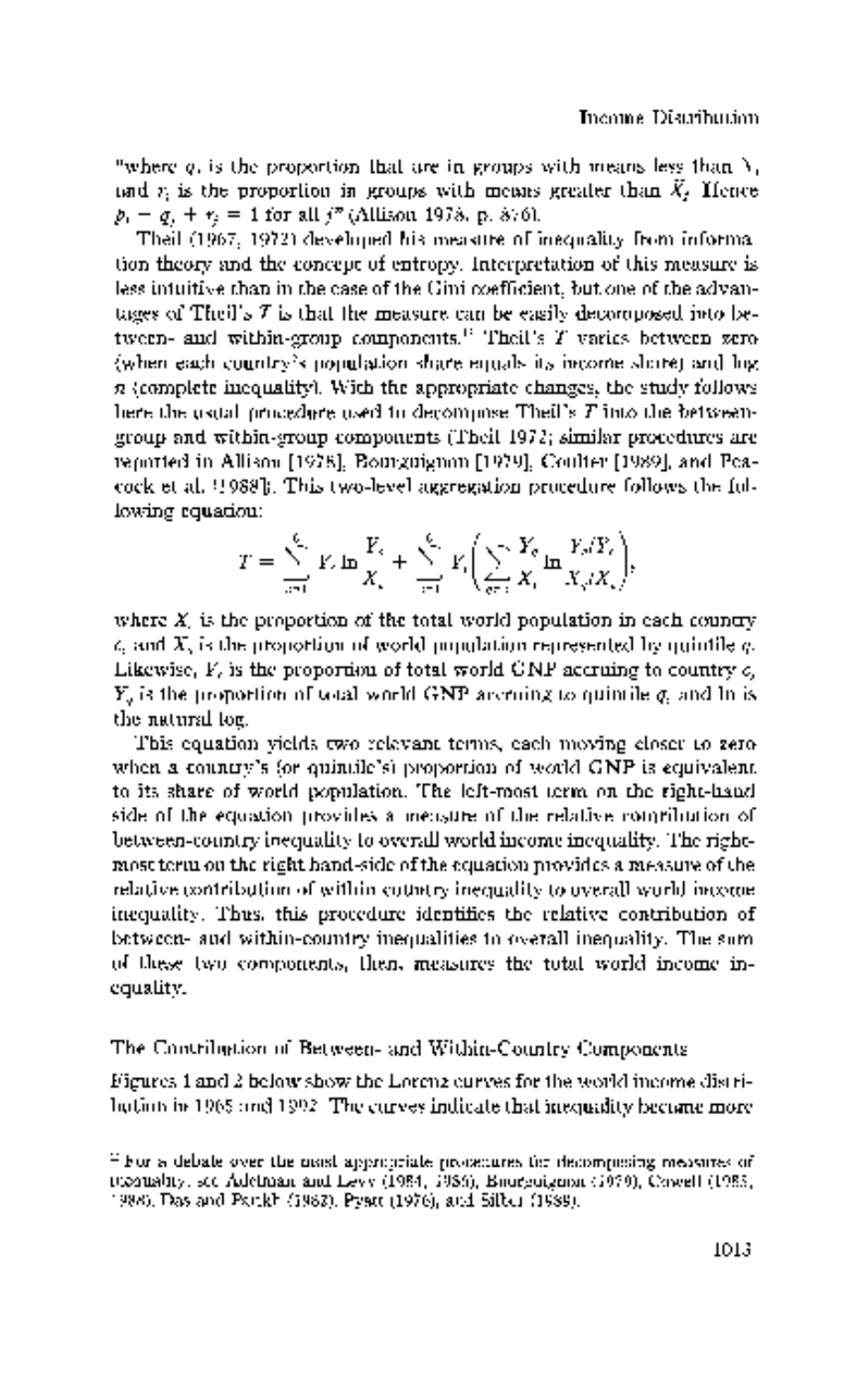

FIG. 1.4 Werld distribution of inearne, 1983.

 $\pm 101$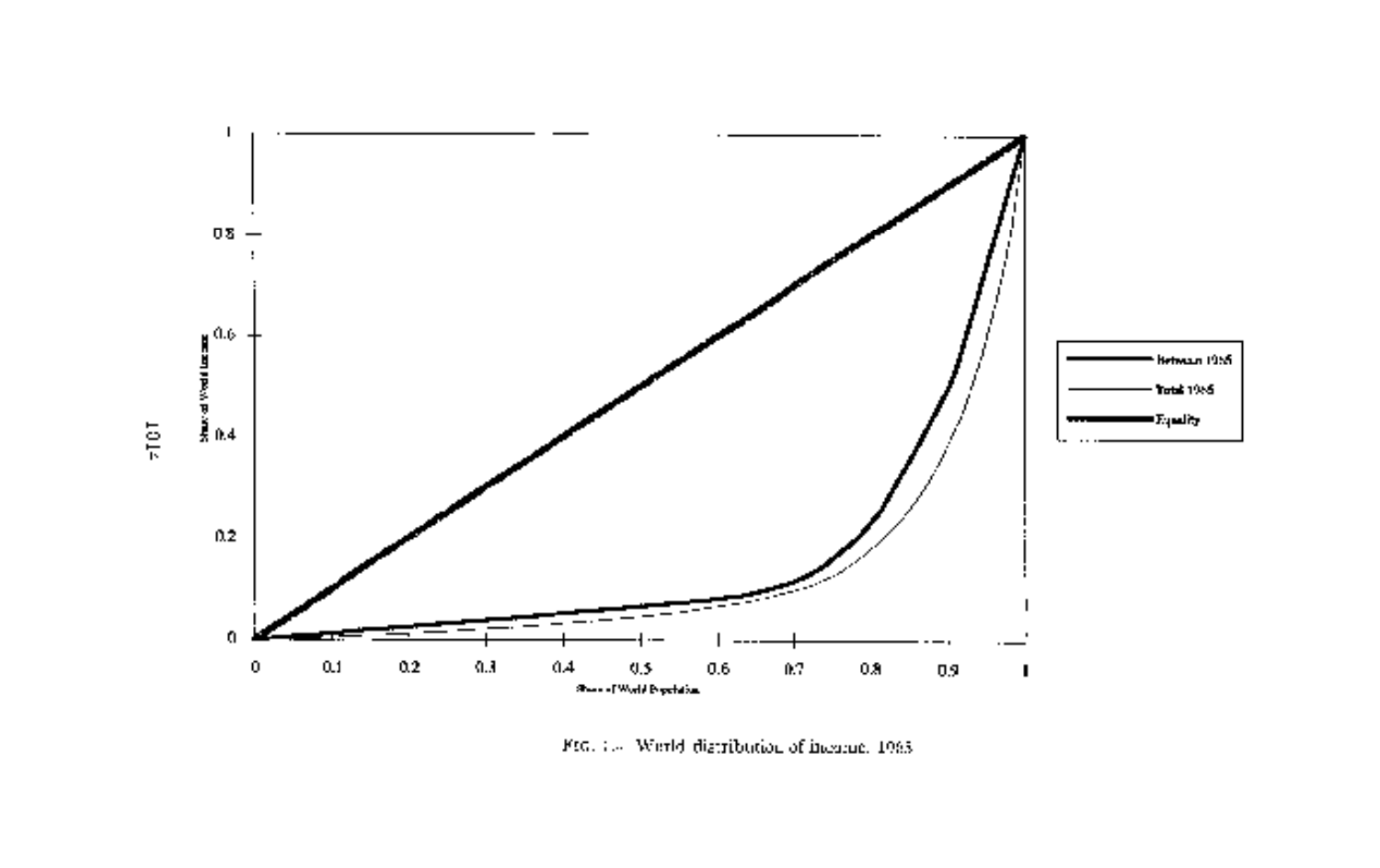

Fro. 2,-World distribution of income, 1992.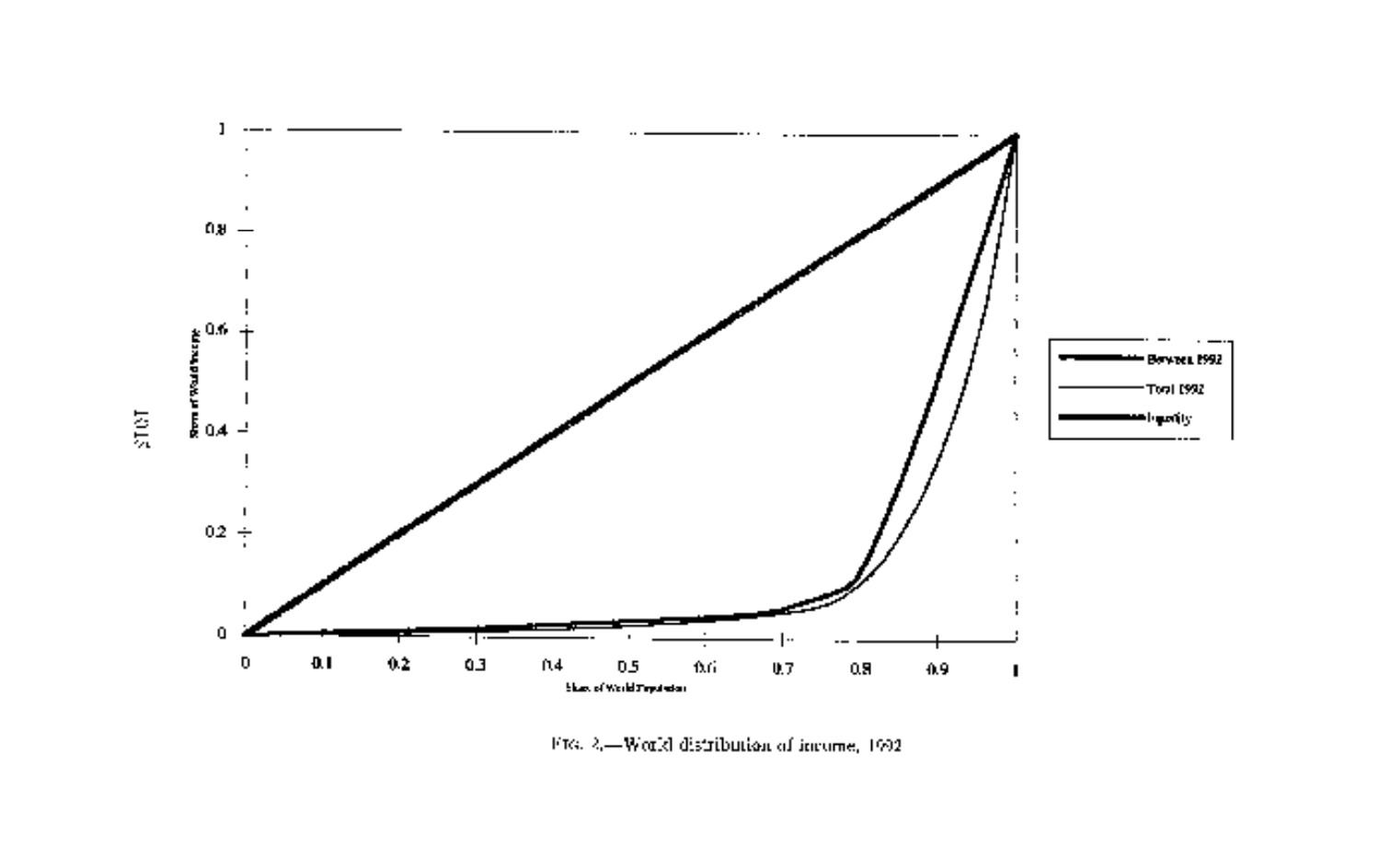#### TABLE 2

| <b>Director:</b>                                               | 1865.   | 1992   | to Change |
|----------------------------------------------------------------|---------|--------|-----------|
| <b>Cani coefficient.</b>                                       |         |        |           |
| Between-country 1 within encintry inequality                   | 549.    | -706.  | 6.38      |
| Between country inequality $\ldots$ $\ldots$ $\ldots$ $\ldots$ | 432.    | .738   | \$31      |
| Proportion of inequality accounted for by between-             |         |        |           |
|                                                                | 91.     | - 195  |           |
|                                                                | 1. 长    | الأذا  | 15 37.    |
|                                                                | w       | 1.131  | 25.JP     |
|                                                                | (73.8). | 95.61  |           |
|                                                                | -243    | - 90   | -1.81     |
|                                                                | (31.2)  | (11.4) |           |
| Assumersion At*                                                |         |        |           |
|                                                                | -549    | .804   | -734      |
|                                                                | 1.135   | 1.367  | -9.13     |
|                                                                | -202    | 1.1.11 | 25.39     |
|                                                                | 578 SU  | 187.72 |           |
| Wilhin-concley inequalities manual manual manual               | -243    | - 237  | 2.17      |
|                                                                | GL 2).  | f12.33 |           |

#### SUMMARY MEASURES OF WORLD INCOME INEQUALITY

NOTE.-NOS. in parentheses are % of the total inequality (% of T).

\* Assumption A = no changes in income distribution within nations.

 pronounced between 1965 and 1992. The level of inequality depicted here for 1992 is so high that no individual nation in the contemporary world reaches similar levels of inequality in the distribution of income within their borders.<sup>13</sup>

 Confirming what the Lorenz curves suggest, the calculated Gini coeffi cients indeed show a considerable increase between 1965 and 1992. As indicated in table  $\lambda$ , the Gini coefficient for between-country inequality stood at .682 in 1965 and grew to reach .738 (for an overall increase of 8.2%) by 1992. Following a similar trend, the Gini coefficient combining between- and within-country inequalities stood at .749 in 1965 and reached .796 (for an overall increase of 6.3%) by 1992. An even larger increase results from the calculation of Theil's T, as the latter rose from 1.145 in 1965 to 1.321 by 1992, for an overall increase of 15.4%. In short, the data suggest quite unequivocally that world income inequality became increasingly pronounced over the 1965-92 period as a whole.

 <sup>13</sup> The country with the greatest reported income inequality in the 1990s was Brazil, with a Gini coefficient of .570 (World Bank 1994). This figure is considerably lower than the Gini coefficients derived from between-country inequalities (.739), or the combination of between- and within-country (.796) distributions, for our 1992 world data.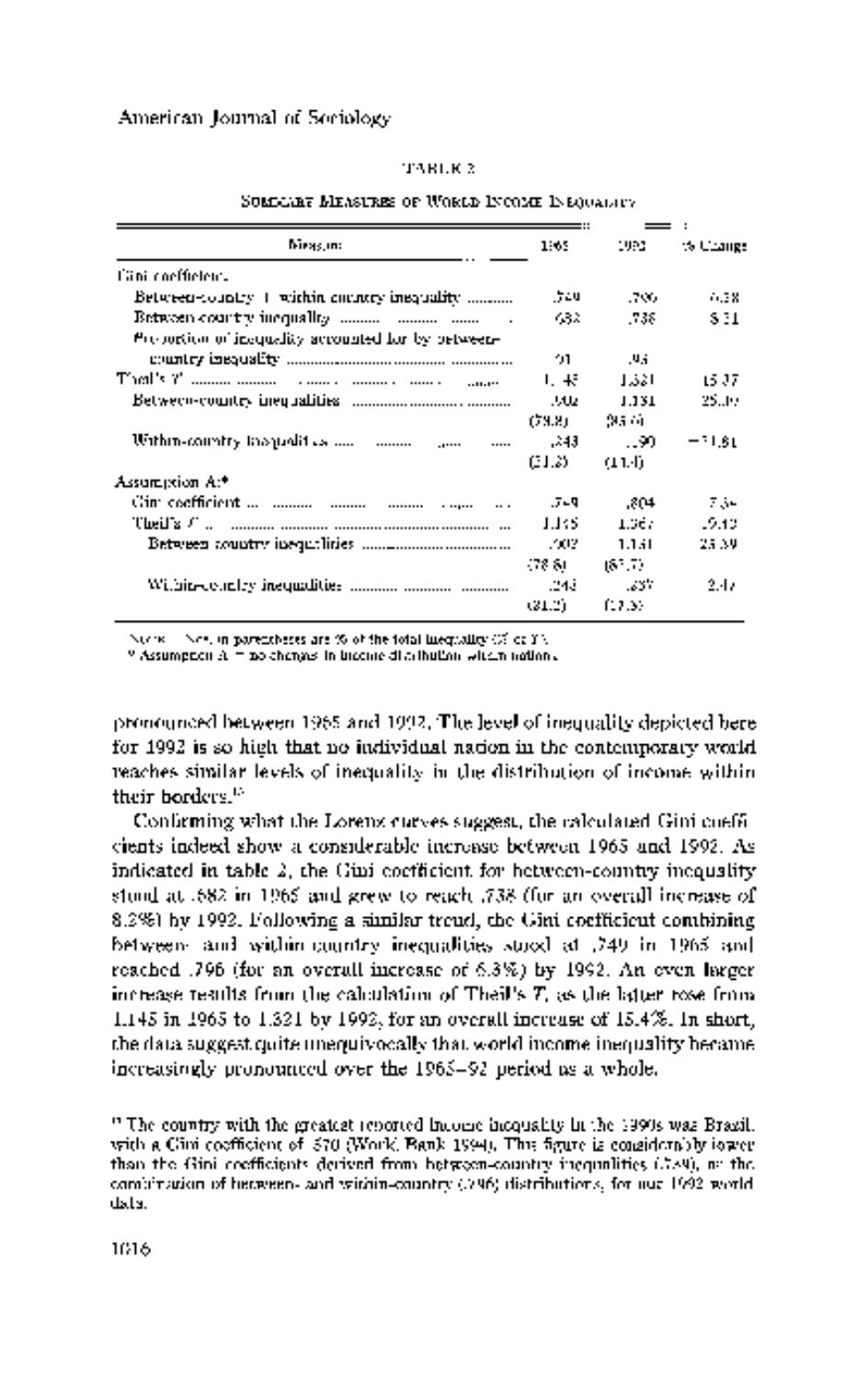The decomposition of Theil's  $T$  allows an evaluation of the relative contribution of between- and within-country inequalities to overall in equality. As indicated in table 2, in 1965 inequality between countries already accounted for a much larger share of total world inequality (78.8%) than within-country inequality (21.2%). This is also illustrated in a different manner by figure 1 above, as it suggests that the Lorenz curve of the world distribution of income produced by using between-country data is similar to the curve produced by taking into account both between and within-country data. The decomposition of Theil's T suggests that by 1992, between-country inequality acquired even greater weight (in creasing from 78.8% to 85.6%, as compared to a decline from 21.2% to 14.4% for within-country inequality) in explaining overall inequality. Fi nally, assumption A in table 2, indicates that even with no change in within-country inequality over the period, similar overall trends would be experienced between 1965 and 1992.

 These findings suggest that data on the between-country distribution of world income can indeed be used as appropriate indicators of inequal ity. Since data on the between-country distribution of income are more forthcoming, such a finding opens the door to more detailed (e.g., over time) and complete (e.g., including large countries such as China) evalua tions of trends in world income inequality. More complex measures of the world distribution of income that include both between- and within country distributions may be more accurate, but they are not likely to alter trends, nor are they likely to significantly affect the magnitude of inequality. This finding is consistent with similar decomposition analyses carried in the past (e.g., Berry et al. 1993b), and in fact is the conclusion. reached by Theil (1967) himself in the initial study that developed his summary measure of inequality.

## THE WORLD DISTRIBUTION OF INCOME, 1965-92

 The findings discussed above simplify the task of probing deeper into longitudinal changes in the world distribution of income, as series of be tween-country data are far more readily available than within-country data. This allows us to expand both the share of the world population. included in the sample and the number of years for which the trends at hand can be observed.

# Data Sources

 We rely on the GNPPC and population data available through the World Bank (1988 and various years). Since our study is no longer constrained by the spotty availability of data on within-country income distributions,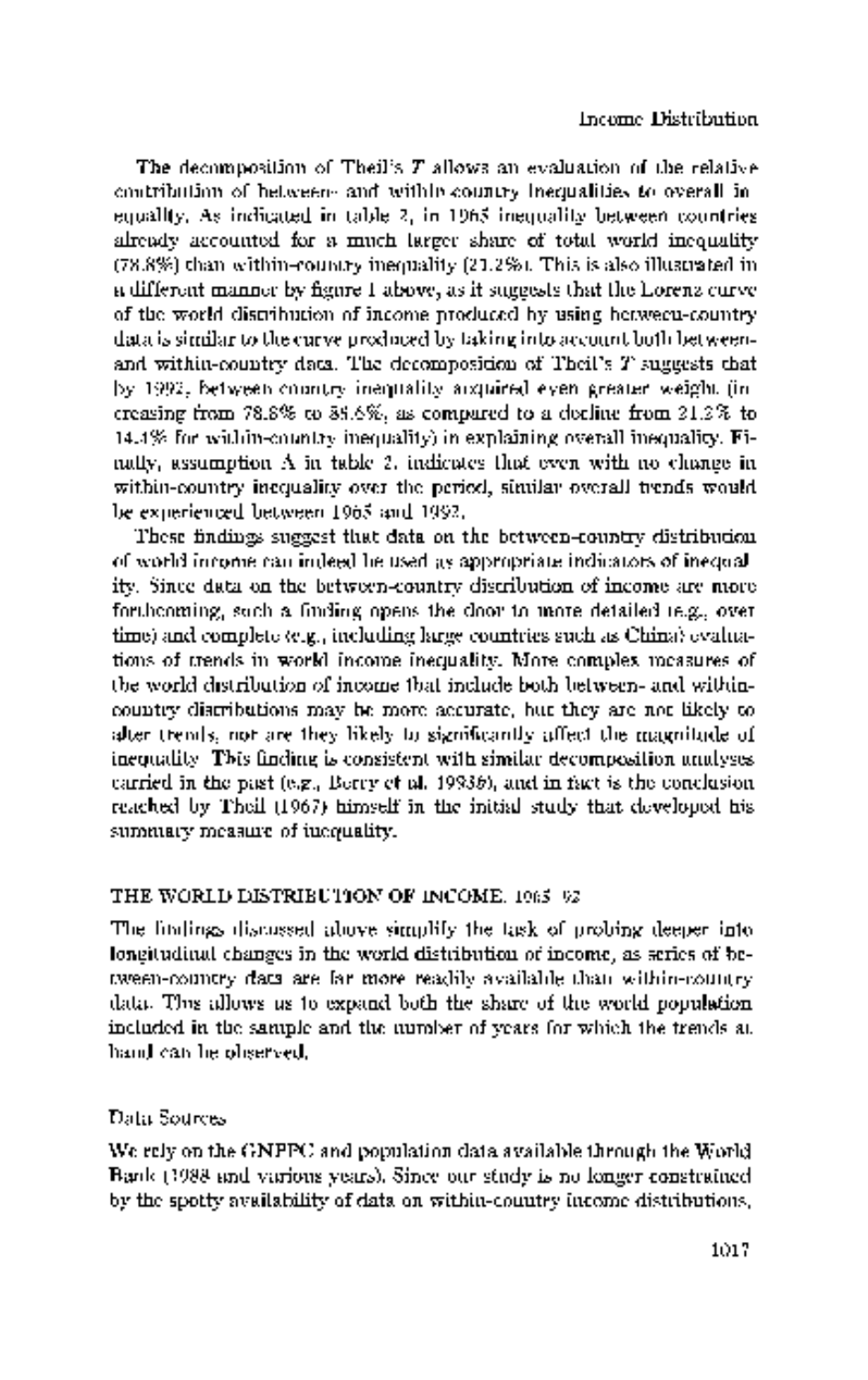the sample now includes the population of 121 countries for which obser vations were available in 1965 and the subsequent years presented in this article (a sample that accounts for 93.6% of the world population in 1990).14

#### Summary Measures of Inequality

We use the same procedure to calculate the Gini coefficient as the one reported in the previous section. However, the characteristics of the new data require some modifications in the formula used to calculate Theil. Following Theil  $(1967)$ , T is calculated using the following formula:

$$
T=\sum_{i=1}^n Y_i \ln \frac{Y_i}{X_i}.
$$

where  $u$  is the number of countries, where X, is the population share of country  $i$ , and  $V_i$  is its income share. Theil's coefficient, calculated in this manner, weights the pertinent distribution by income.

 For the population of the 121 countries that had data available for the entire 1965-90 period, Gini and Theil coefficients were calculated at every five-year interval.'5 To further assess trends in the world distribution of income, we assessed population quintiles by separating the arrayed coun tries into five groups, each representing 20% of the combined population of the 121 nations in the data set. When a country rested on the border of a quintile (e.g., the cumulative population at that country equaled .234 and the cumulative frequency preceding the country was .198), a simple interpolation was conducted whereby the bordering country's population was divided. Cumulative GNP at these quintile borders could then be calculated. For any given year, dividing the absolute GNP of each quintile by the total GNP gave us the percentage of world GNP controlled by that quintile.

#### Trends

 Figure 3 shows the Lorenz curves for world income distribution in 1965 and 1990. As in the previous section, both curves indicate a prevalence

 <sup>14</sup> The figure for world population in 1990 is from Jazairy et al. (1992, p. 77). As op posed to most of the studies presented earlier in table 1, our data include China and the countries constituting the former Soviet Union. For the latter, we relied on the estimates used in Korzeniewicz and Martin (1994).

 <sup>&</sup>quot; We also calculated Gini coefficients for subsequent years in which more countries had data available. Although the total sample was considerably larger (up to 150 countries in 1985), the Gini coefficients were all within .004 of each other and showed the same trends as those later reported in this article.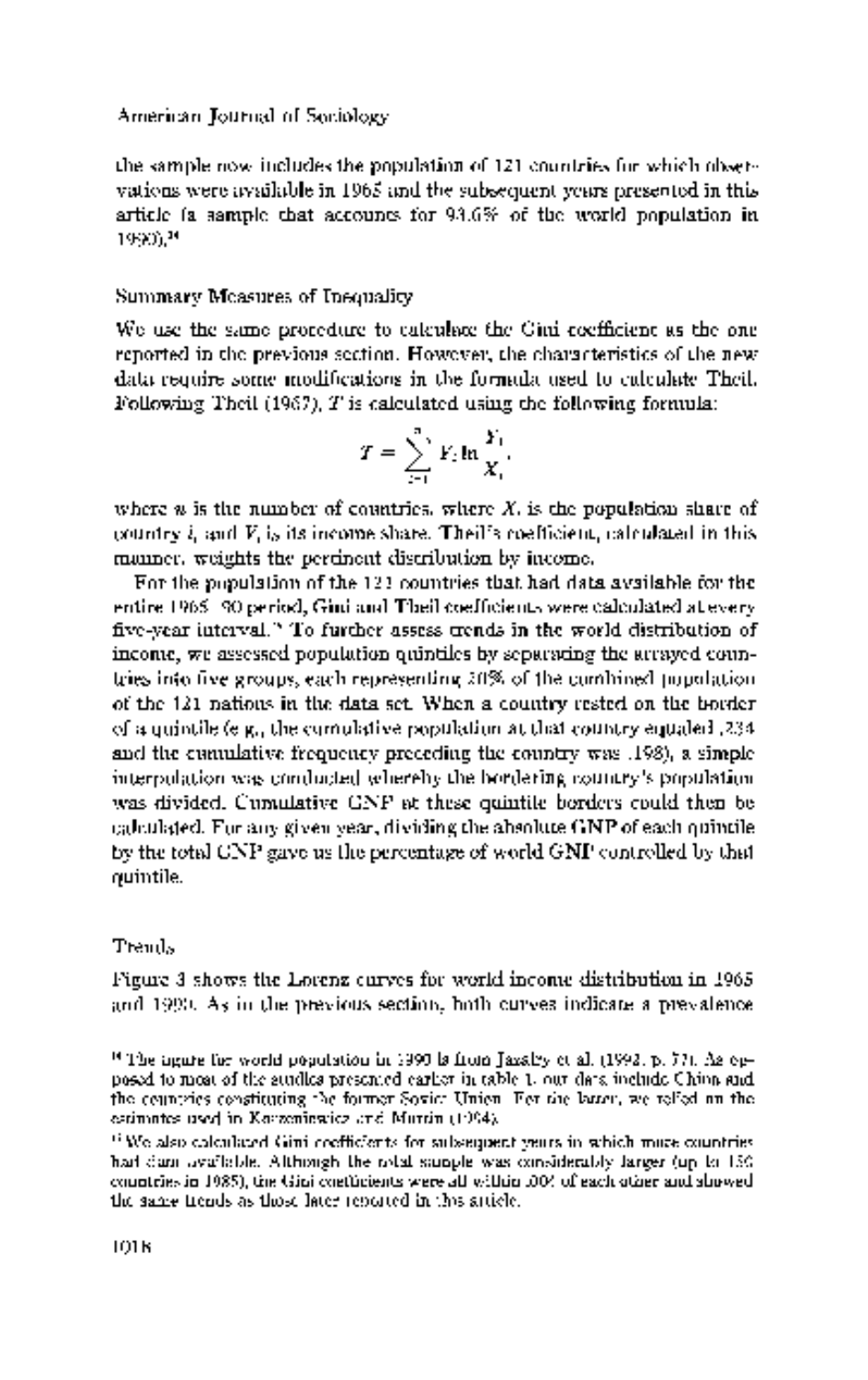

 $\mathrm{P}(6,3,\mathrm{+Word}$  distribution of income,  $1985$  and  $1990$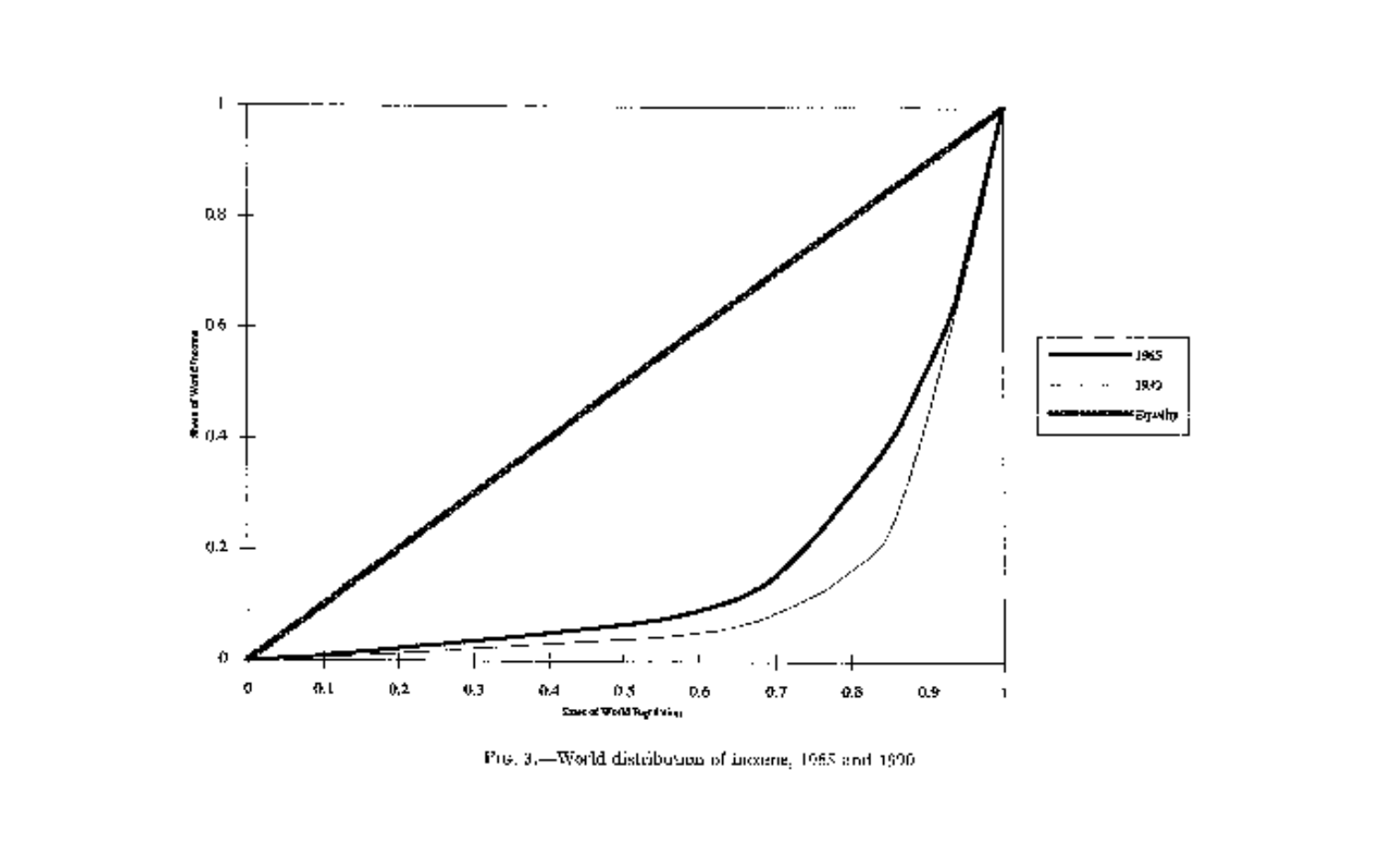of profound inequality. Indeed, the summary measures show a constant increase throughout the period considered in this article, with the most pronounced increase taking place in the 1980s. As indicated in table 3 and figure 4 below, the Gini coefficient stood at .658 in 1965, and thereafter grew over every five-year period to reach .739 by 1990 (for an overall increase of  $12.3\%$ ). Theil, with its greater sensitivity to transfers affecting low income earners, indicates an even larger increase, rising from .802 in 1965 to 1.107 by 1990 (for an overall increase of 38.0%).

 There were significant differences in trends among each of the five-year intervals. Most important, income inequality changed relatively less over the 1965-70 and 1975-80 subperiods but became greatly accentuated be tween 1980 and 1990. For example, whereas the Gini coefficient increased by 3.5% in the 15 years between 1965 and 1980, the coefficient rose by 8.7% in the 10-year period between 1980 and 1990. Likewise, Theil in creased by 8.5% between 1965 and 1980, but rose 27.2% in the subsequent. decade. To make the same point in a different manner, the rise of inequal ity in the 1980s accounted for roughly three-quarters of the overall rise in global income inequality during the 1965-90 period (or 71.9% in the case of Gini; 77.7% in the case of Theil).

 The character of these trends can be further specified by disaggregating the between-country income data into population quintiles (see table 3). The share of world income accruing to the poorest 40% of the world's population diminished over the 1965-90 period from 5.1% to 3.2%, for an overall decline of 37.3% (after increasing slightly between 1980 and 1985, the relative income of these two quintiles fell precipitously between 1985 and 1990). For the third quintile of the world's population, the share of world income diminished in every five-year period, for an overall de cline of 49.2% between 1965 and 1990, with much of this decline taking place after 1985. Over the 1965-90 period as a whole, the three bottom quintiles of the world population experienced a noticeable convergence. in their relative share of income (e.g., whereas the ratio of the average GNPPC of the third quintile to the poorest quintile was 1.8 in 1965, by 1990 it had declined slightly to 1.5).

 The trends during the 1965-90 period as a whole were more unstable for the fourth population quintile. This quintile was characterized by con siderable fluctuations, with its relative share of world income increasing during the 1965-70 and 1975-80 subperiods and declining over the other five-year periods (particularly during the 1980s). For the period as a whole, this quintile experienced a decline of 46.8% in its share of world. income.

The richest  $20\%$  of the world's population was the only quintile to experience a sustained increase in its share of world income. Between 1965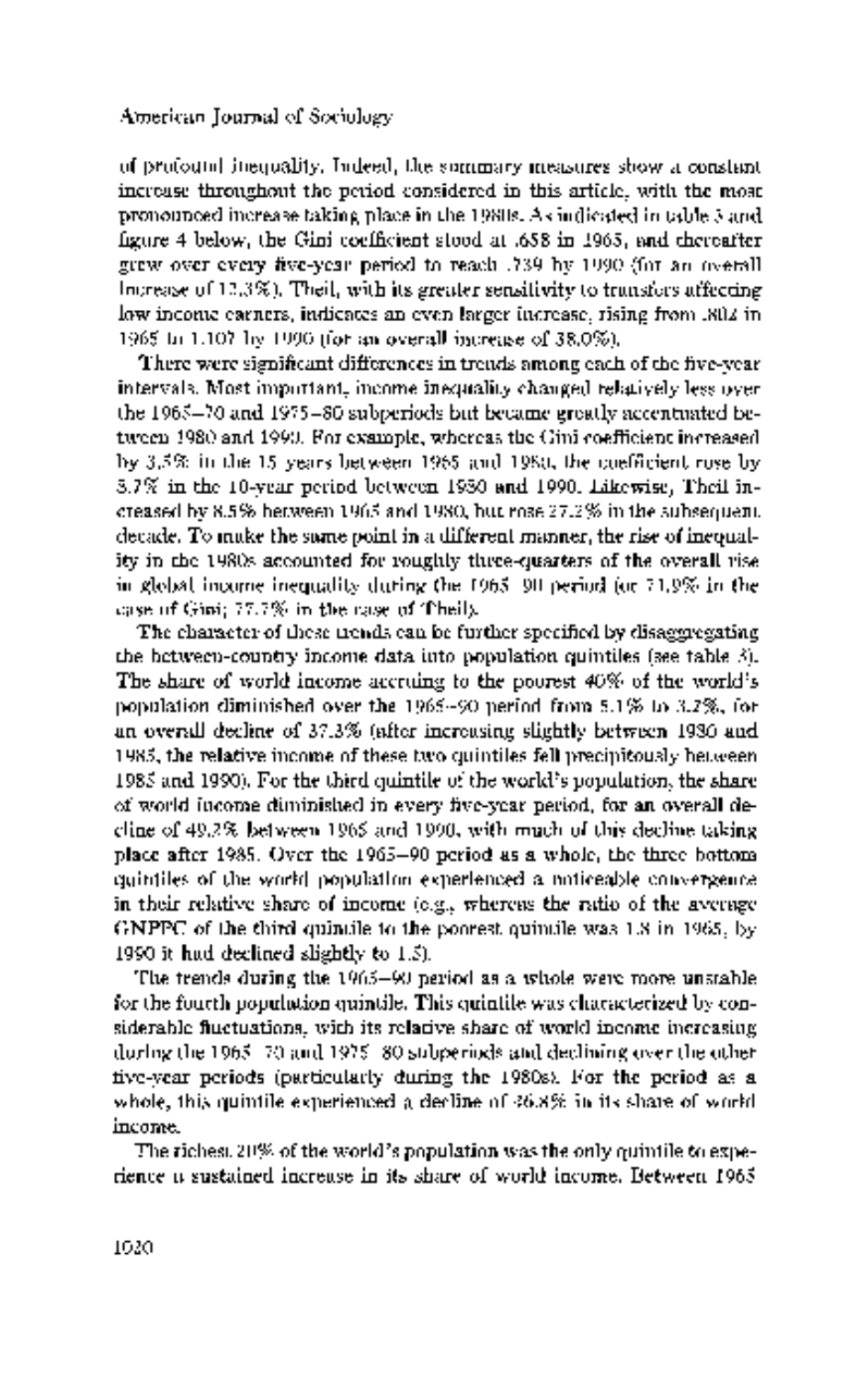# TABLE 3

 $\overline{\text{W}}$ овно Імповік Вистенного<br/>е $\gamma_{\rm c}$ 1965–90 $\left(K=521\right)$ 

|                                       |                         |             | - 44        |              |               |               |               |
|---------------------------------------|-------------------------|-------------|-------------|--------------|---------------|---------------|---------------|
|                                       |                         | 1965        | 1970        | 1975         | 1980          | 1285          | 1290          |
| Poorest 20%                           |                         |             |             |              |               |               |               |
| QuinDie 5 4<br>$$                     | <b>UNPPC</b> boundaries | JID -98     | 58-110      | 90-170       | $120 - 240$   | 118-290       | 80–351        |
|                                       | % world GNPPC.          | 2, 2,5      | 2.17        | 2.L          | 1.55          | 1.83          | 1.38          |
|                                       | LINPPC.                 | 74.         | 18          | 154          | 219           | 238           | 283           |
| Quintile 4.                           | <b>CNPPC</b> boundaries | 99-100      | 110-130     | 170–180      | 240-300       | 290-320       | 350. ato      |
|                                       | % world GNPPC.          | 2,87        | 2.77        | 2.45         | 3.31          | 3.26.         | 1.78.         |
|                                       | GNPPC.                  | ŷ.          | 135         | 578.         | 293           | \$11          | ۇقل           |
| Quintile $3$ , $\ldots$<br>           | <b>GNPPC</b> boundaries | 100-270     | 130-230     | 153-500      | 300–1,030     | 320-810.      | 370-730       |
|                                       | 9. world GNPPC.         | - 15        | 3.51        | 3,68         | 3.52          | 3.25          | 2 H           |
|                                       | GNPPC.                  | 136         | 172         | 265          | 462           | 35 L          | ة 13          |
| Quintile &<br>                        | <b>GNITY</b> boundaries | 270-1,110   | 280–3,790   | 530-1,550    | 5,030-4,443.  | $810 - 4,125$ | 760-4.060     |
|                                       | % world GNPPC.          | 21,23       | 21.39       | 16.42.       | 16.28         | 15.39         | 11,39         |
|                                       | GNPH3                   | 67          | 90.1        | 1,196        | 2.426         | 3,136         | 3,308         |
| Rickest 20%                           |                         |             |             |              |               |               |               |
| Oumale t<br>------------------------- | <b>GNPPC</b> hominates  | 1,110-3,659 | 1.790-4,980 | 1,530-9,010. | 4,333–17,800. | 4.123–16,770. | 4,030-32,790. |
|                                       | % world GNPPC           | 6550        | 69.97       | 75.35        | 75.38         | 77.27         | 93.44         |
|                                       | <b>GNPFC</b>            | 2,286       | 3.169       | 5,490        | 10.006.       | 115, 22, 3    | 17.856        |
| Richard 10%                           |                         |             |             |              |               |               |               |
| <b>Theoile 1 </b><br>                 | % world GNPPC           | 42.26       | 46.26       | 48.73        | 46.27         | 52.19         | \$6.00        |
| Gini coeflicient                      |                         | 768         | 1667        | .677         | 682.          | .203          | .740          |
|                                       |                         | (553)       | (655)       | 9667).       | (361)         | (.683)        | (712)         |
| Thell coeffiction.<br>.  .            |                         | 801         | 214         | 362          | 378           | -145          | 1.30A         |
|                                       |                         | (30)        | UP91)       | 4,823).      | (313)         | 1898)         | 1990).        |
|                                       |                         |             |             |              |               |               |               |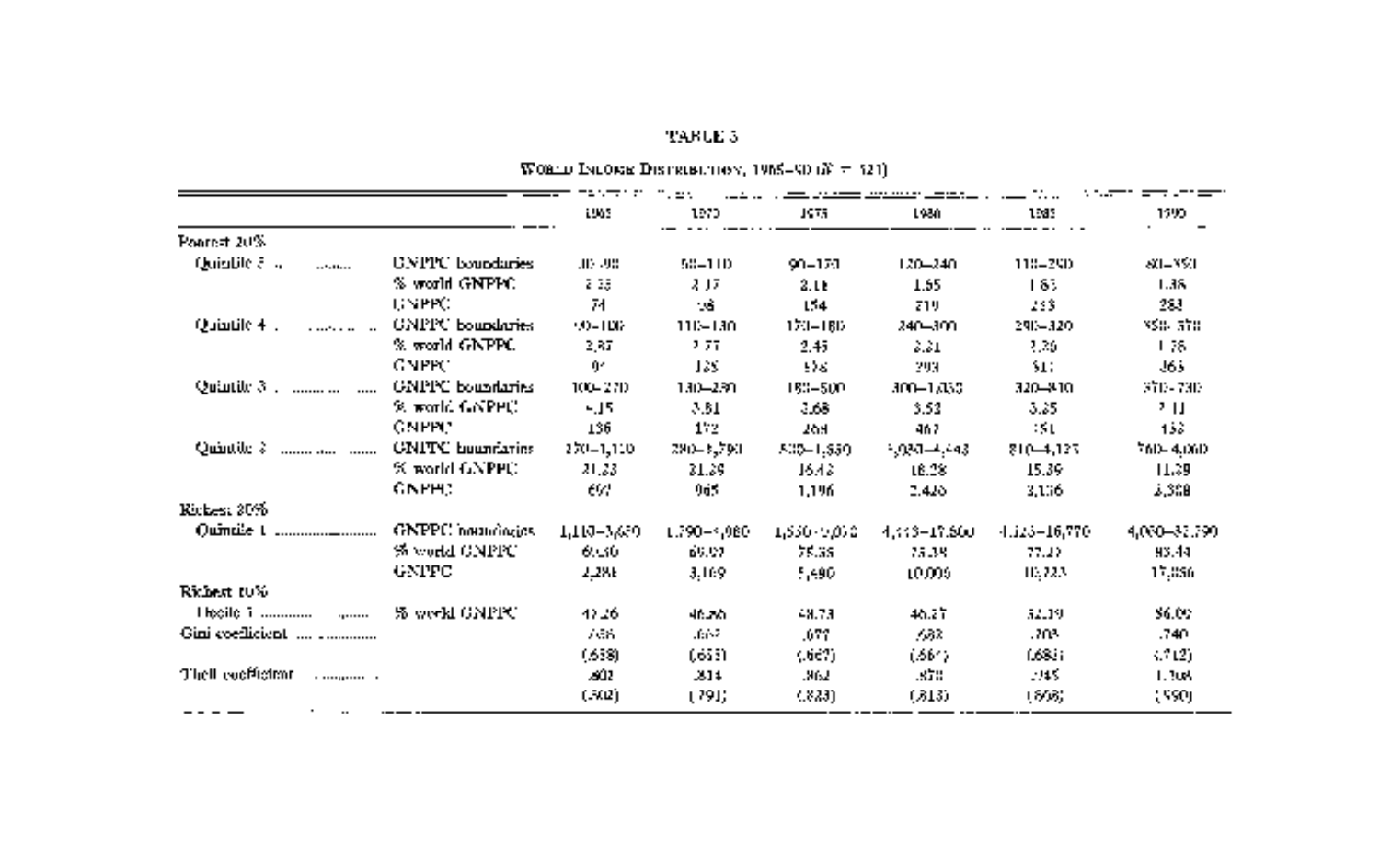

FIG. 4.-Summary measures of locquality, 1964-90; dark triangle  $\pm$  Theil; open triangle = Theilpop; dark circle = Gini; open circle = Ginipop.

 and 1990, this quintile's relative share of world income increased from 69.5% to 83.4%, a change of 20.1%. The increase in its share of income rose more rapidly during the 1970-75 and 1980-90 subperiods. Given these trends, the overall distance between the poorest four quintiles and the richest quintile increased significantly over the 1965-90 period as a whole. Thus, whereas the ratio of the average GNPPC of the first quintile to the poorest quintile was 30.9 in 1965, by 1990 it had increased to 60.5. All quintiles lost relative ground to the wealthiest quintile between 1965 and 1990.

 The trends that characterized the wealthiest quintile of the population, however, were not evenly distributed within the quintile. As suggested by the data in table 3, while both top deciles increased their relative share of world income over the 1965-90 period, each of the two deciles was characterized by some fluctuations. For the period as a whole, the second decile experienced a relatively greater increase in income (23.0%) than the first decile (18.7%). By 1990, however, the top decile had reached its high est relative share of world income (56.1%) for the period as a whole, and all the increase in its relative income accrued during the 1980s (when its income rose by 21.2%). The second decile, on the other hand, experienced most of the growth in its relative share of world income prior to the 1980s (as its share rose 30.9% between 1965 and 1980), and then underwent an initial decline between 1980 and 1985 before slightly recovering by 1990.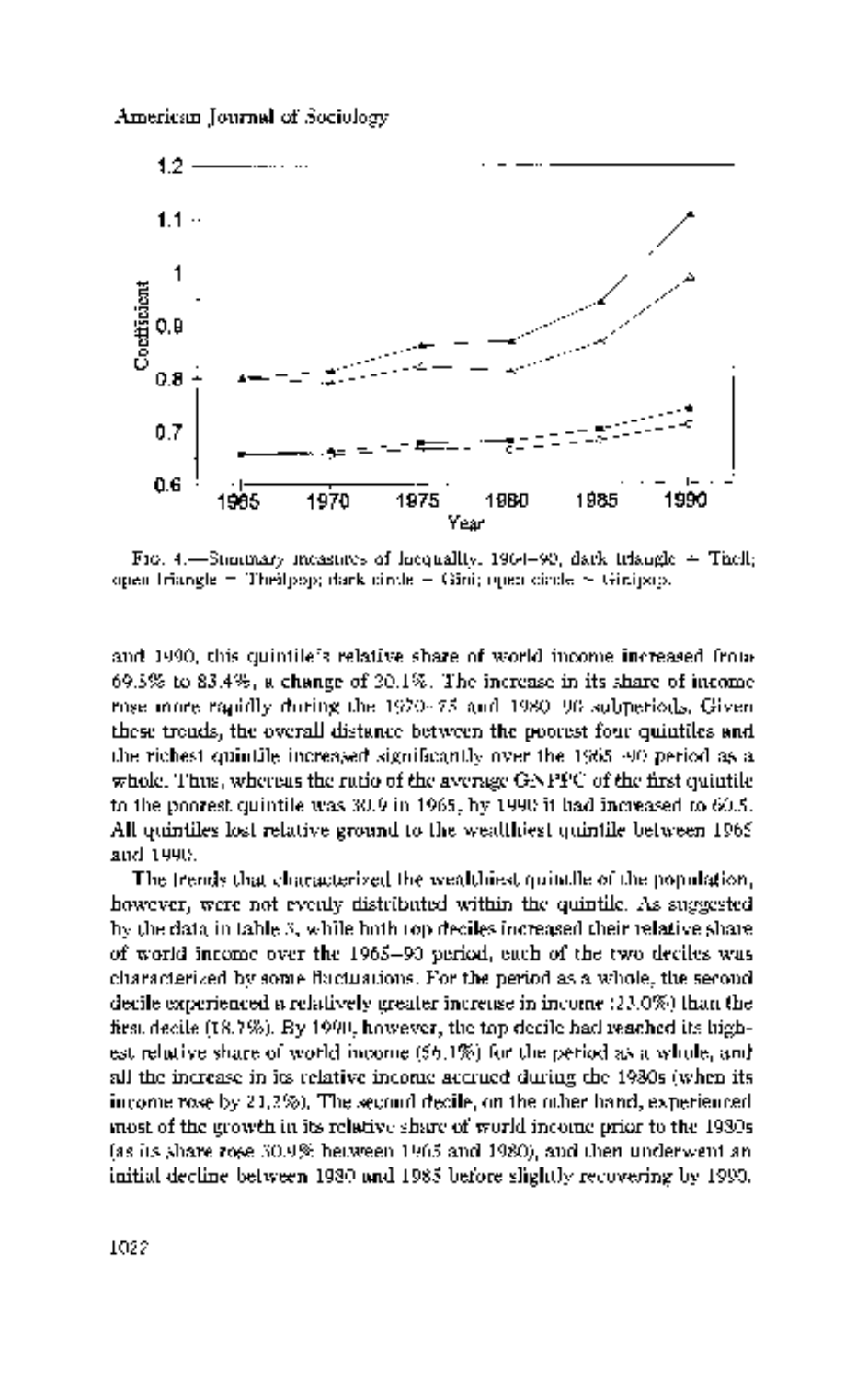# Income Distribution

|  | TAHLE 4 |  |
|--|---------|--|
|  |         |  |

| Worth Diobert Distribution, 1955 and 1992 (A $\pm$ 46). |  |  |
|---------------------------------------------------------|--|--|
|---------------------------------------------------------|--|--|

|              |                          |             |               | $\equiv$  |
|--------------|--------------------------|-------------|---------------|-----------|
| Death.       |                          | 1965        | 1992          | 't Change |
| Pancest 10%: |                          |             |               |           |
| Ι.           | GNPPC poundance          | والسنة      | 18–180        |           |
|              | % world GNPPC            | .5t         | .24           | $-33.94$  |
|              | Weighted average GNFPC   | 35.4D       | 134.00        |           |
| 2            | CINPISE proticiness      | 39439       | 150-239       |           |
|              | $\%$ world GNPEC         | .70         | .33           | $-53.86$  |
|              | Weighted tworzye GNPPC.  | 48.38       | 182.23        |           |
|              | <b>GNPIN:</b> boundaries | 59-77       | 239-289.      |           |
|              | $\%$ world GNPPC         | .93         | .66           | 30.OO     |
|              | Weighted assistge GNPPC. | 63.61       | 254.20        |           |
| .   .        | <b>GNPPC</b> baundaries  | 73-91       | 259-235       |           |
|              | % world GNPPC            | 1.1%        | .56           | 17.27     |
|              | Welghted assesse GNPPC'  | 25.35       | 315.36        |           |
| ÷            | <b>CMPPC</b> boundaries  | $91 - .00$  | 386-523       |           |
|              | % world GNPPC            | 1.13        | 80.           | 14.06     |
|              | Weighted skerage GNPPC   | 99.02       | 482.39        |           |
|              | GNPPC boundaries         | 100-176     | 573-042       |           |
|              | $\%$ world GNPPC.        | 2.13        | 1.10          | sane      |
|              | Woightee average CNPPC   | 147.64      | 605.13        |           |
| v.           | GNPPC boundaries         | 125 216     | 612-998       |           |
|              | ≪ world CNPPC:           | 3.12        | 1.65          | $-47.12$  |
|              | Weighted average ONPPC   | 216 31.     | 908-37        |           |
|              | GMPPC Imondaries         | 246-919     | Vos. 5,056    |           |
|              | % avarid GNPPC.          | 3.14        | \$.9.1        | $-23.15$  |
|              | Weighted average GAPPC.  | 354.79      | 3,248,61      |           |
|              | GNPPC boundaries.        | 949-2,248   | 5,959-21,515  |           |
|              | % world GN PPC           | 20.73       | 24.13         | 16.40 I   |
|              | Weighted average GNPPU   | 1,437.83    | 2,319,30.     |           |
| Richest 10%: |                          |             |               |           |
| 10           | GN PPC boundaries.       | 2,248–7,501 | 21,515-54,079 |           |
|              | 98. world GNPPL)         | 61.23       | 64.77         | 5.78.     |
|              | Weichteil average GNPPC  | 1.246.13    | 35.481.06     |           |

 These trends become even more stark if the disaggregation of in come data by population shares is carried out with data that include both between- and within-country distributions of income. As can be ob served in table 4, between 1965 and 1992, the eight poorest world popula tion deciles lost income shares relative to the top two population deciles. The decline was most pronounced for the poorest deciles: the world in come share of the poorest 30% of the world population declined from 2.1% to 1.0%, for an overall decline of 51.6% during the 1965-92 period.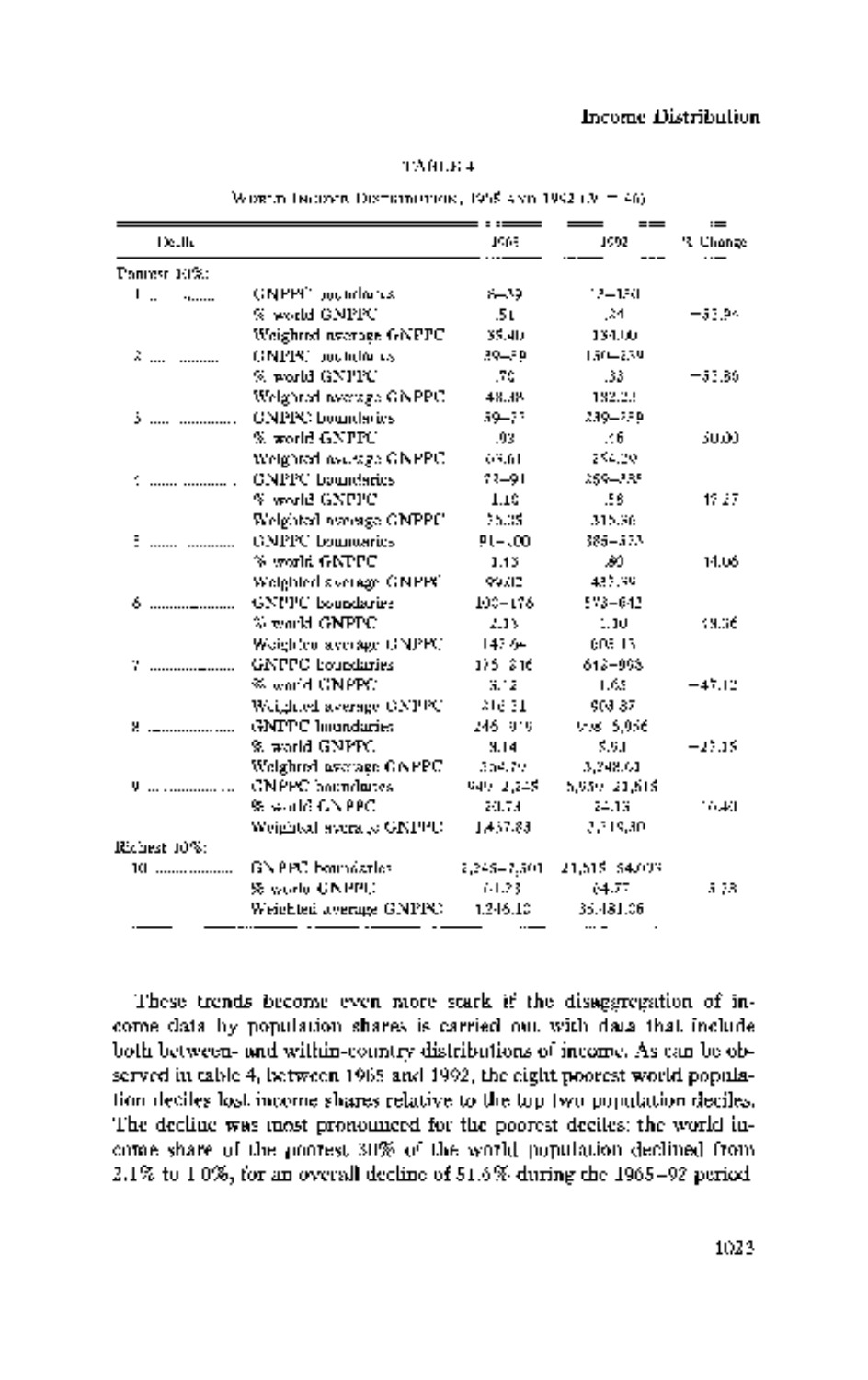For the four intermediate deciles (deciles  $4-7$  in table  $4\%$  the world income share declined from 7.8% to 4.1%, for an overall decline of 46.9% during the same period. The decline was less pronounced in decile 8, but only the top 20% of the world population experienced an increase during the period under consideration, increasing their overall share of world income from 82.0% in 1965 to 88.9% by 1992. In either case, if these population deciles were represented as 10 runners in the midst of a race, with the lead runner already considerably ahead of the slower nine in 1965, by 1992 runner 9 (decile 9) has broken away from the pack and is the only one to gain ground relative to the leader of the race. Meanwhile, the other eight runners (deciles 1-8) have dropped further and further behind.

 Some may argue that this striking growth in income inequality could be primarily an outcome of differential rates of population growth in low and high-income nations. To evaluate this possibility, the study calculated  $T^\prime$ , which measures inequality in the case of unchanged population shares (Theil 1967, p. 110). Considering 1965 the fixed base year in which the population shares are  $X_n$ , ...,  $X_n$ , new income shares can be calculated for each country in current year t as follows:

$$
Y_{\mathbf{E}}^{\times} = \frac{X_i Z_{\mathbf{F}}}{\sum_{j=1}^k X_j Z_{jk}}, \qquad i = 1, \ldots, n.
$$

where  $Z$  equals the per capita income of country  $i$  and  $V\ddot{\ddagger}$ , then, represents the income share in any current year  $t$  if the population shares in  $t$  were held constant at 1965 levels and if the per capita incomes were actually observed in the current year. Hence,

$$
T^{\alpha} = \sum_{i=1}^{n} Y^{\alpha}_{\alpha} \ln \frac{Y^{\alpha}_{0}}{X_{i}}
$$

is the level of inequality that exists when controlling for population.

 As indicated by table 3, even if population shares are held constant to their 1965 dimensions, world income inequality as measured by Gini would still have grown by 8.2% between 1965 and 1992 (as compared to the actual growth of 12.3% reported earlier in this section). Likewise, un der the same assumption, Theil still shows an increase of 23.4% (as com pared to the actual growth of 38.0% previously reported). Furthermore, the overall direction of the trends in world income inequality for every five-year period are essentially similar (with 1965-70 and 1975-80 show ing an attenuation of these inequalities, and the 1980s dramatically erasing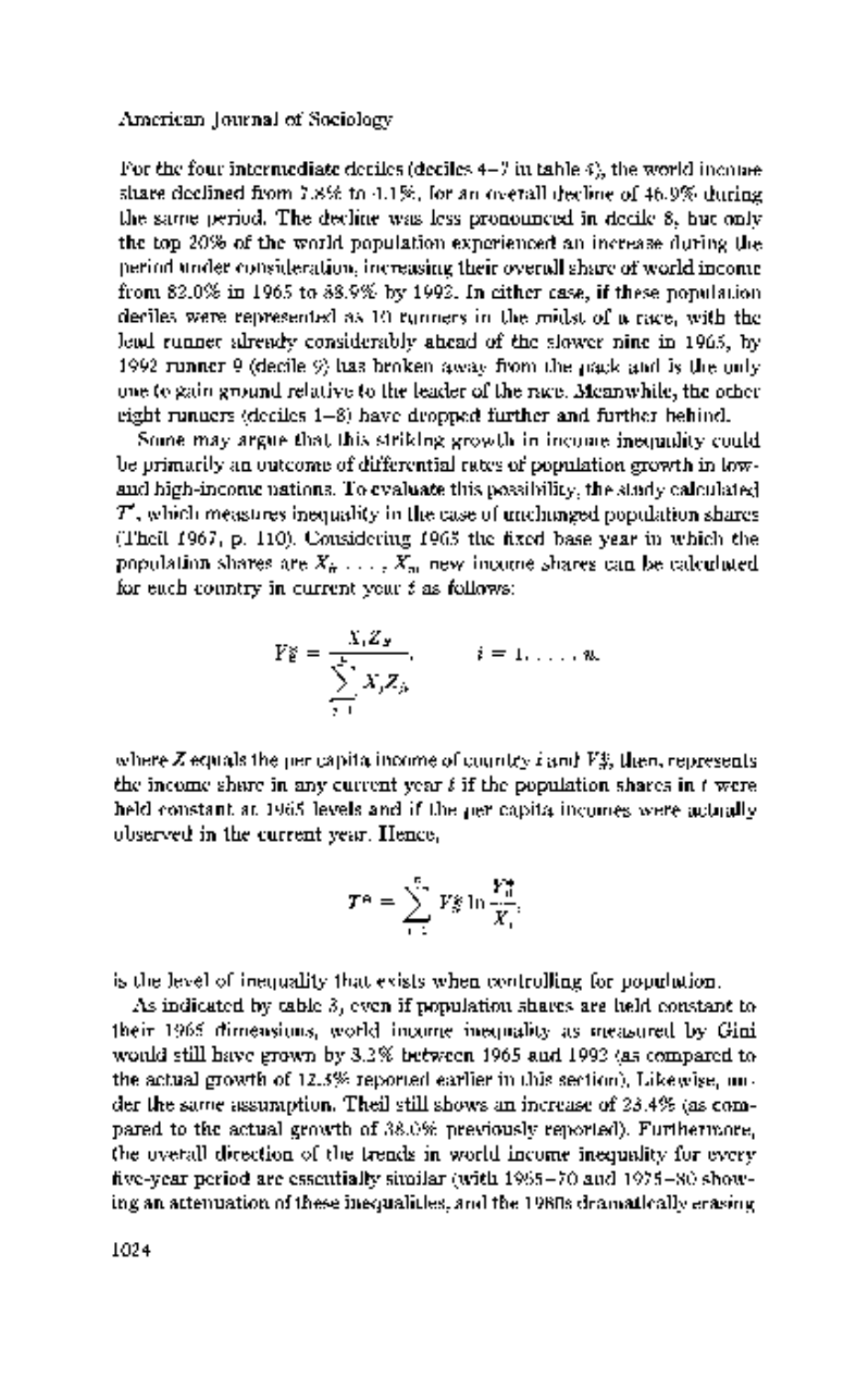all gains made in previous years). In short, if population growth rates were identical among all areas of the world, income inequality would have increased slightly less, but the overall direction of the trends would not be significantly different.

 We also evaluated whether the observed trends would be altered by the use of GDPPC rather than GNPPC data, and no significant differences were found. Using available World Bank (1995) data on GDPPC at mar ket prices in current U.S. dollars for the 1965-90 period  $\mathcal{N} = 112$  coun tries, including China and India), the respective Gini coefficient rose from .671 in 1965, to .701 in 1980 and .738 by 1990. The Gini coefficient ob tained for 1990 with the GDPPC data is virtually identical to the Gini coefficient reported for the GNPPC data (.739). The overall increase in inequality obtained through the GDPPC data (10.0%) was slightly less pronounced than observed in the GNPPC data (12.3%), but the direction of trends in each set of data coincided both for each five-year subperiod, and for the 1965-90 period as a whole.

#### Mobility

 Given rising inequality, to what extent were the populations of particular nations able to challenge the general tendencies and increase their relative control over income? As indicated earlier in the first section, such an eval uation is of considerable importance, as common sense in the field has come to represent the economic success of East Asia as involving a sub stantial redistribution of world income from wealthy to poor nations.

Focusing on the between-country data  $(N = 121)$ , there was considerable stability over time in the distribution of world population among the income quintiles (see table 5). A chi-square test was applied to the relationship between each country's quintile location in 1965 and in 1990, and this relationship was found to be statistically significant (overall,  $\chi^2$ [16;  $N = 124$ ] = 132,23,  $P \leq 0.001$ ; as indexed by Cramer's statistic, the strength of the relationship was 0.52). The population of 60.5% of the countries in our sample fell into the same quintile in both 1965 and 1990, and there were only 13 countries that were not classified in the same or adjacent quintiles in both years (upward mobility was most strongly fea tured in the cases of Botswana, Central African Republic, the Comoros, Indonesia, Lesotho, Oman, South Korea, and Taiwan; downward mobil ity was most evident for Niger, Nigeria, Madagascar, Mozambique, and Zaire). There were no cases of countries rising from the two poorest quintiles to the wealthiest quintile.

 Similar results are suggested by the data that combine between- and within-country information on income distribution. The appendix table at the end of this article shows the 1965 and 1992 ranking and decile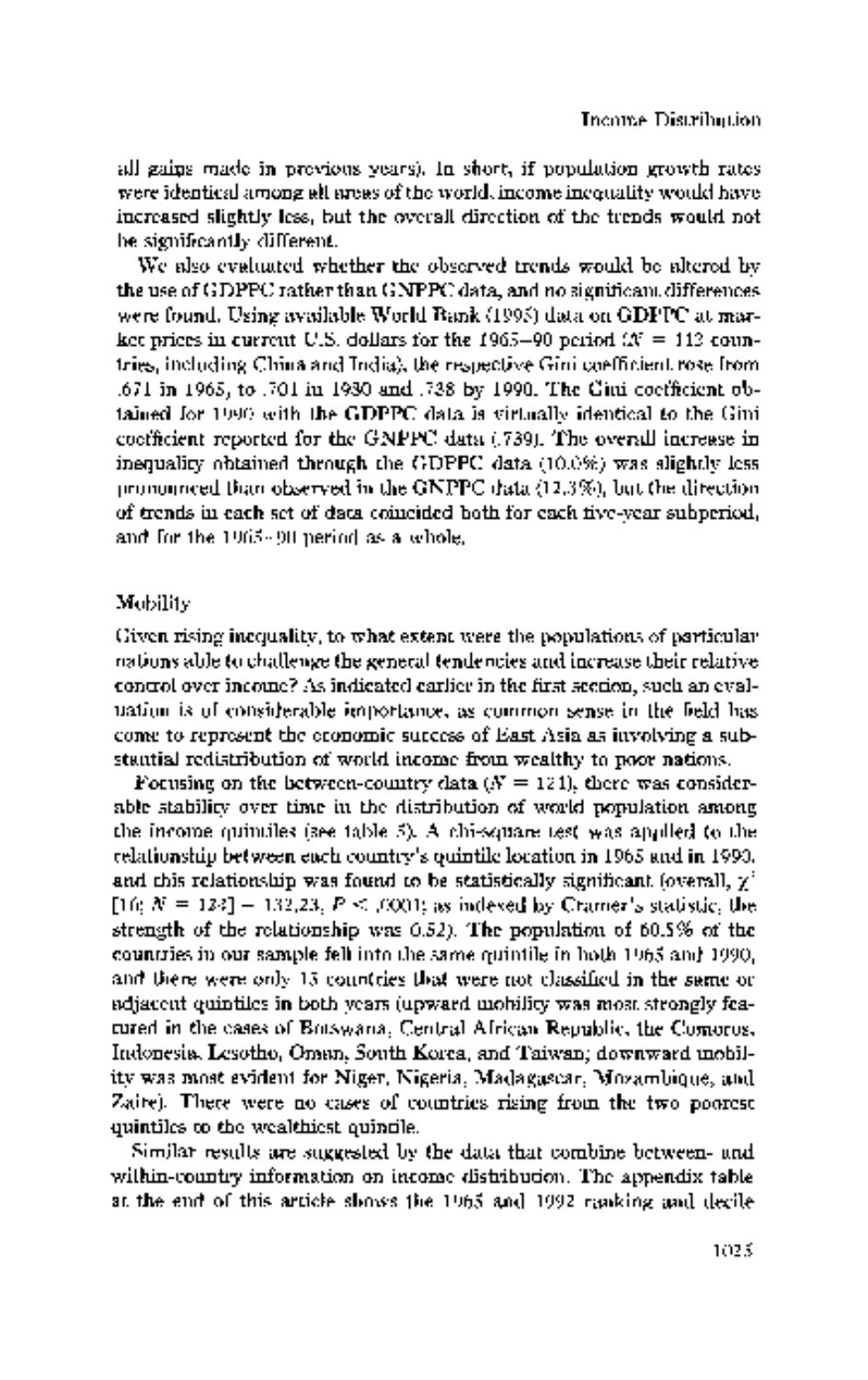|                   |                                                                                |                                                         |                  |                |                                                                                            | 1965                                                                    |            |                |
|-------------------|--------------------------------------------------------------------------------|---------------------------------------------------------|------------------|----------------|--------------------------------------------------------------------------------------------|-------------------------------------------------------------------------|------------|----------------|
| 1959.             |                                                                                | QC séle 3 mái                                           |                  | Quintile 4 (A) |                                                                                            | Quintile 3 (40)                                                         | AMINE 2:20 | Quindie 1 (31) |
| Quadrie 3<br>:18) | Alybonizum<br><b>Bungwhal</b><br>Nurundi<br>Chod<br><b>Riffiggia</b><br>Malaw, | Mourcase<br>Мириј<br>Kwanda,<br>Tanzunia<br>Typer Valia | Gambig.<br>لسختا |                | Madagascar<br>Mozambiqu.<br>N'err<br>Nigeria<br>≿λασκ                                      |                                                                         |            |                |
| Quante »<br>10.   | Chluc.                                                                         |                                                         | Tiain            |                | ludia?                                                                                     |                                                                         |            |                |
| Quinnle 3<br>131  | Central African Republic<br><b>Crowin</b><br>Tréamaia<br><b>Lextro</b>         |                                                         | Bruin<br>Chao P  |                | Argula<br>Buliviz.<br>2003 Chun<br>Ep. 1<br>Ghong<br>Littudiumu<br><u>Хинчэс</u><br>Lilega | Pablistan<br>Smaph<br>Sri Lanka<br>Sudan<br>Than<br>Zymlite<br>Zimcobwe | Niraragna  |                |

## TABLE  $\bar{\mathbf{s}}$

# PSETION OF NATIONS IN WORT IS ENCOME TOSHIBI THEN,  $1965$  AND  $1930^\circ$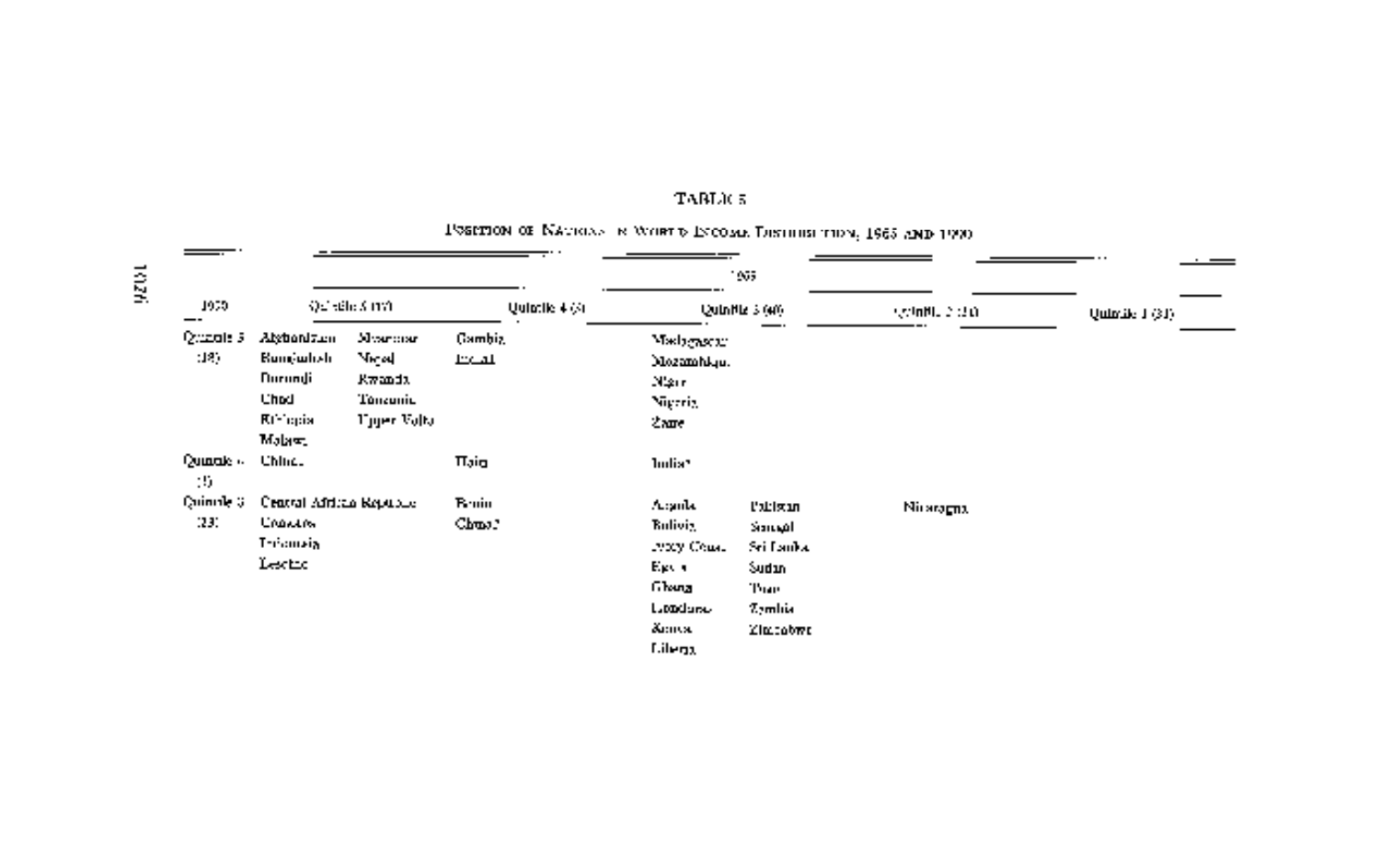| Quincile 3 Dobwoda<br>14E) | لمحجالاء<br>Companie<br>0 დენ<br>Dominica<br><b>Pannini:</b> an<br>Rep.<br>Menocan,<br>Pagna Now<br>Ournea.<br>Funguer | Pulling inter-<br>51 Tauca i<br>SE Vincent<br>Sweethand<br>Şyra.<br>السااصلا<br><b>Tunisia</b> | Treliae<br><b>Ikazu</b><br>Chile<br>Członibis<br>Corta Raca<br>El Salvalm<br>Galen<br>10.H<br><b>Coup male</b><br>Jamaica I<br>Malaysia. | Magnitude R<br>Mexico<br>Punema<br>Penu<br>واستنعظ<br>South Africa<br>Booking.<br><b>Unionl</b><br><b>Surinsum:</b><br>Turkey<br><b>Urugua,</b> | Argentica<br>Poland<br>Inactwitch"<br>Tekapa<br>Venezurla<br>Yugokala,                                                                                                         |                                                                                                                                                             |
|----------------------------|------------------------------------------------------------------------------------------------------------------------|------------------------------------------------------------------------------------------------|------------------------------------------------------------------------------------------------------------------------------------------|-------------------------------------------------------------------------------------------------------------------------------------------------|--------------------------------------------------------------------------------------------------------------------------------------------------------------------------------|-------------------------------------------------------------------------------------------------------------------------------------------------------------|
| Q in ih. 1<br>المختما      | Oman<br>South Keena<br>Triwan                                                                                          |                                                                                                | Antigua cost<br>To taida.<br>Butados<br>Салаж<br><b>Hong Vocat</b><br>فاافلاذ                                                            | Purançó<br>Soudi Arnow<br>Seychelles<br>Singgun-                                                                                                | Anstralia.<br>Ашси<br>حدمورلولا<br>Hul <i>g</i> ium<br>Canada<br>D. mnur a<br>Finland<br>1 rance<br>Greet, Rritain<br>Treband<br>tasisti<br>الصرط<br>Tody.<br>japan<br>Kirwait | T., camburing<br>Lybia.<br>Nellus londs<br>New Zosleed<br>Netway.<br>Sovins<br><b>Ceiuna</b><br>றைய<br>Swalian<br>Svitrerland<br>USA.<br>W. 4<br>Getter any |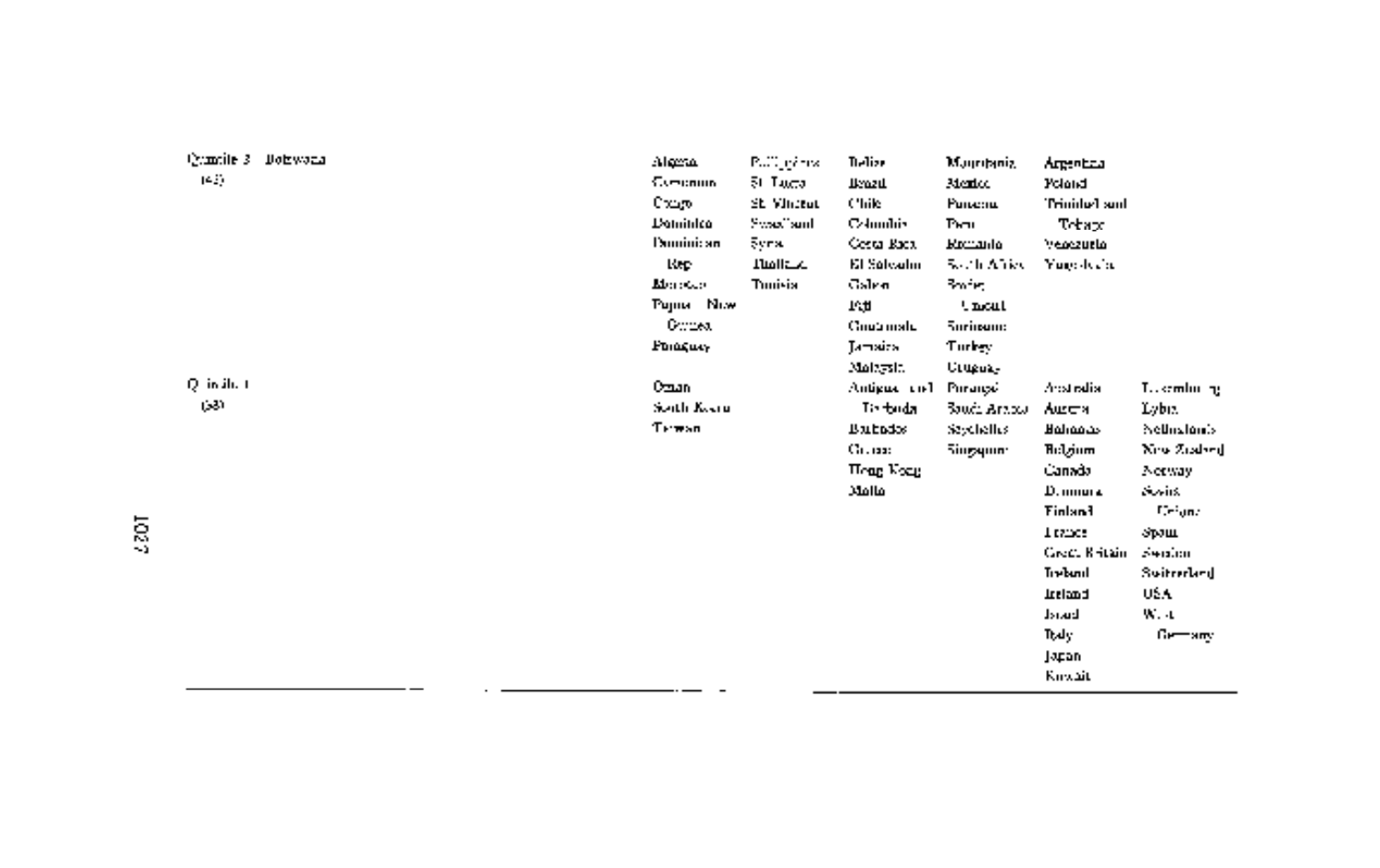location of the country population quintiles in the sample.<sup> $\kappa$ </sup> For descrip tive purposes, "high upward mobility" involved those country quintiles that moved up either two or three deciles. For the period under consider ation, 6.4% of the world population was characterized by such mobility. $\cdot^7$  Overall, this group of country quintiles increased its share of world GNP from 1.9% in 1965 to 6.5% by 1992.

 If "very high upward mobility" involved a shift of four deciles or more between 1965 and 1992, 0.8% of the world population in 1965 (and 1.0% of the same population in 1992) underwent such mobility. These country quintiles were all related to six countries: Botswana (all four bottom quintiles), Lesotho (fourth quintile), Malaysia (poorest quintile), South Ko rea (two bottom quintiles), Thailand (second quintile), and Tunisia (sec ond quintile)."8 Overall, the group of country quintiles characterized by "very high upward mobility" increased its share of world GNP from 0.1%. in 1965 to 0.4% by 1992.

 Other country quintiles underwent opposite trends. Following equiva lent criteria, "high downward mobility" involved country quintiles that moved down either two or three deciles. For the period under consider ation, 1.0% of the world population in 1965 (and 1.3% of the same popula tion in 1992) was characterized by such mobility. This mobility involved most clearly population quintiles from countries from Africa (e.g., the two

 <sup>16</sup> An additional observation is warranted by the information presented in appendix table Al. While the results reported here clearly suggest that data on the distribution of income between countries are likely to provide a sufficiently accurate description of trends in world income inequalities on their own, the use of more disaggregated data (i.e., including information on the distribution of income between countries) provides a more nuanced account of the changes under consideration. For example, according to the data on the distribution of income between nations, the United States fell from being ranked first in our sample for 1965, to number 4 (below Switzerland, Japan, and Denmark) by 1992. However, the more disaggregated data also tell us that the wealthiest quintile of the United States retained its number 1 ranking for both 1965 and 1992. Both pieces of information are relevant: the first serves to identify changes in the relative resources accruing to a nation (a variable that is of crucial importance in explaining overall world income inequalities, as we have shown above); the second helps explain how different populations are actually affected by gains and losses in national income.

 $^{\circ}$  This mobility involved most clearly population quintiles from countries from Asia. (the poorest quintile of Sri Lanka and various quintiles of Japan, Malaysia, South Korea, and Thailand) and to a lesser extent from Latin America (e.g., the poorest quintiles of Jamaica and Mexico, and the poorest and middle quintiles of Brazil) and Africa (e.g., the wealthiest quintile of Botswana, the poorest and middle quintiles of Tunisia, and assorted quintiles from Lesotho, Morocco, Mauritius).

 <sup>18</sup> While some of the Asian cases have received considerable attention in the develop ment literature, this has not been the case of countries such as Botswana, a country characterized by some of the highest rates of GNP and GDP growth in the world during the 1980s and 1990s.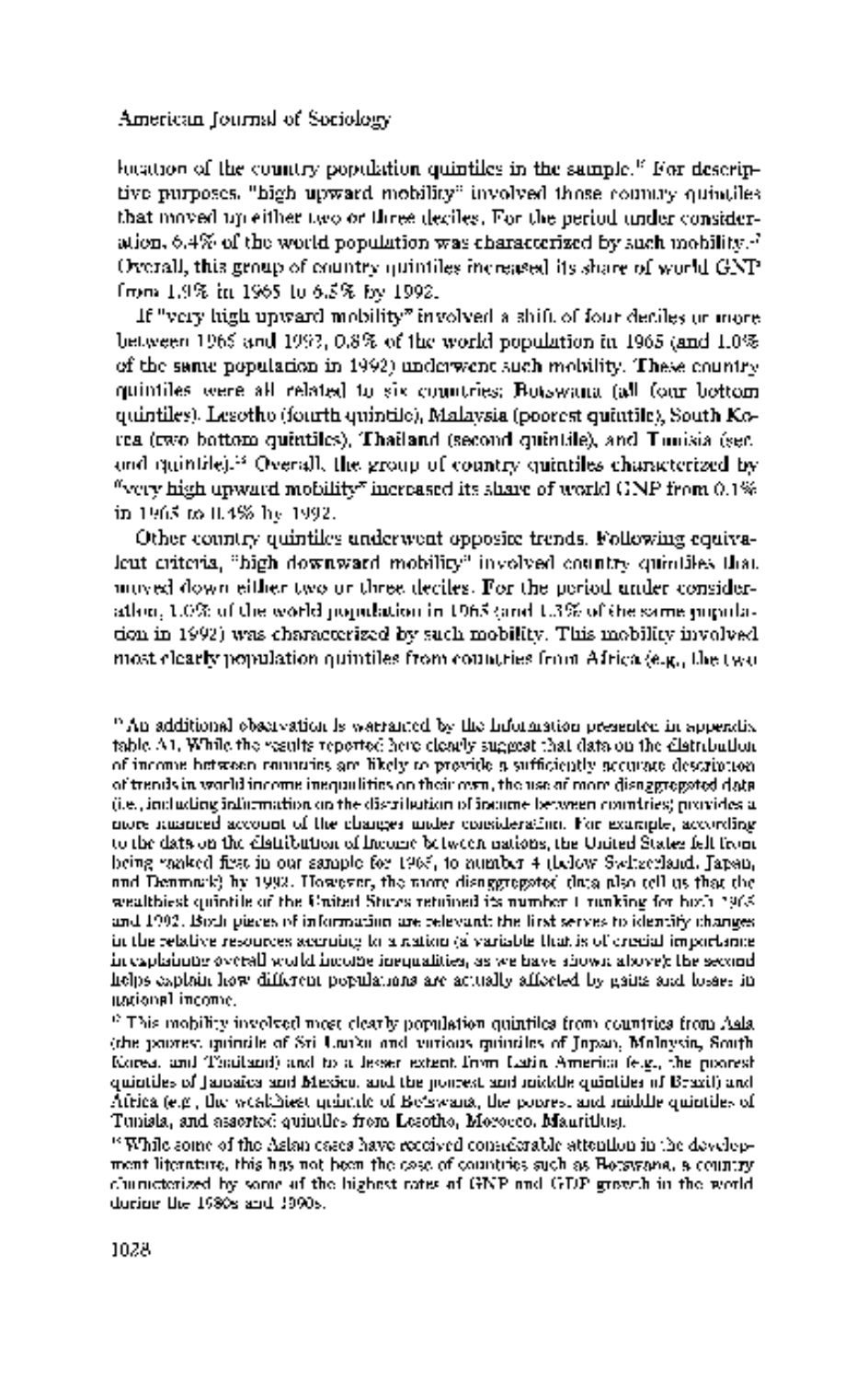wealthiest quintiles of Tanzania and the middle quintile of Zimbabwe) and Latin America (e.g., the three poorest quintiles of Guatemala, the poorest quintile of Peru and Panama, and the fourth quintile in Hondu ras), and to a lesser extent from Asia (e.g., the fourth quintile of Bangla desh). Overall, this group of country quintiles decreased its share of world GNP from 0.15% in 1965 to 0.06% by 1992.'9

 In general terms, however, the main characteristic of the period was a striking stability in the relative standing of the population of poor and wealthy nations. "Stability" can be defined as involving country quintiles that remained in the same income decile or moved only to an adjacent income decile for the 1965-92 period as a whole. Hence defined, approxi mately 91.7% of the world population in 1965 (and 91.4% of the same population in 1992) experienced relative stability over the period as a whole. Overall, this share of the world population accounted for 93.1% of the 1992 world GNP in the sample under consideration (and 97.9% in 1965). Such stability further corroborates the few authors who have highlighted the growing inequalities of the 1980s (e.g., Arrighi 1991; Chase-Dunn 1989; Passe-Smith 1993a, 1993b), while challenging the hy pothesis (e.g., as raised in Ram 1989) that world inequality in the distribu tion of income has been abating.

# DISCUSSION

 The world distribution of income has become more unequal over the 1965-90 period, and while the gap between the populations of wealthy and poor nations has grown steadily since 1965, it intensified during the worldwide recession of the 1980s. These findings are robust even when controlling for population growth or using alternative sources of data. By decomposing world income inequality into between- and within-country. components, we also found strong evidence that between-country inequal ities are of significantly greater importance in shaping the trends in ques tion. Overall, while between-country inequality has become more pro nounced over the period under consideration, the opposite was the case of within-country inequality. However, the attenuation of income inequality within nations was not nearly sufficient to compensate for the accentua tion of between-country inequality. Inequality in the distribution of in-

 <sup>9</sup> According to our criteria, there were no cases of "very high downward mobility" in our sample for the period under consideration. Of course, it might be the case that the type of data analyzed in this study are less likely to be reported by state authorities and public officials in countries experiencing slow economic growth, high levels of poverty, and/or a deterioration of standards of living. In this sense, our results (partic ularly in regard to downward mobility) must be interpreted with caution.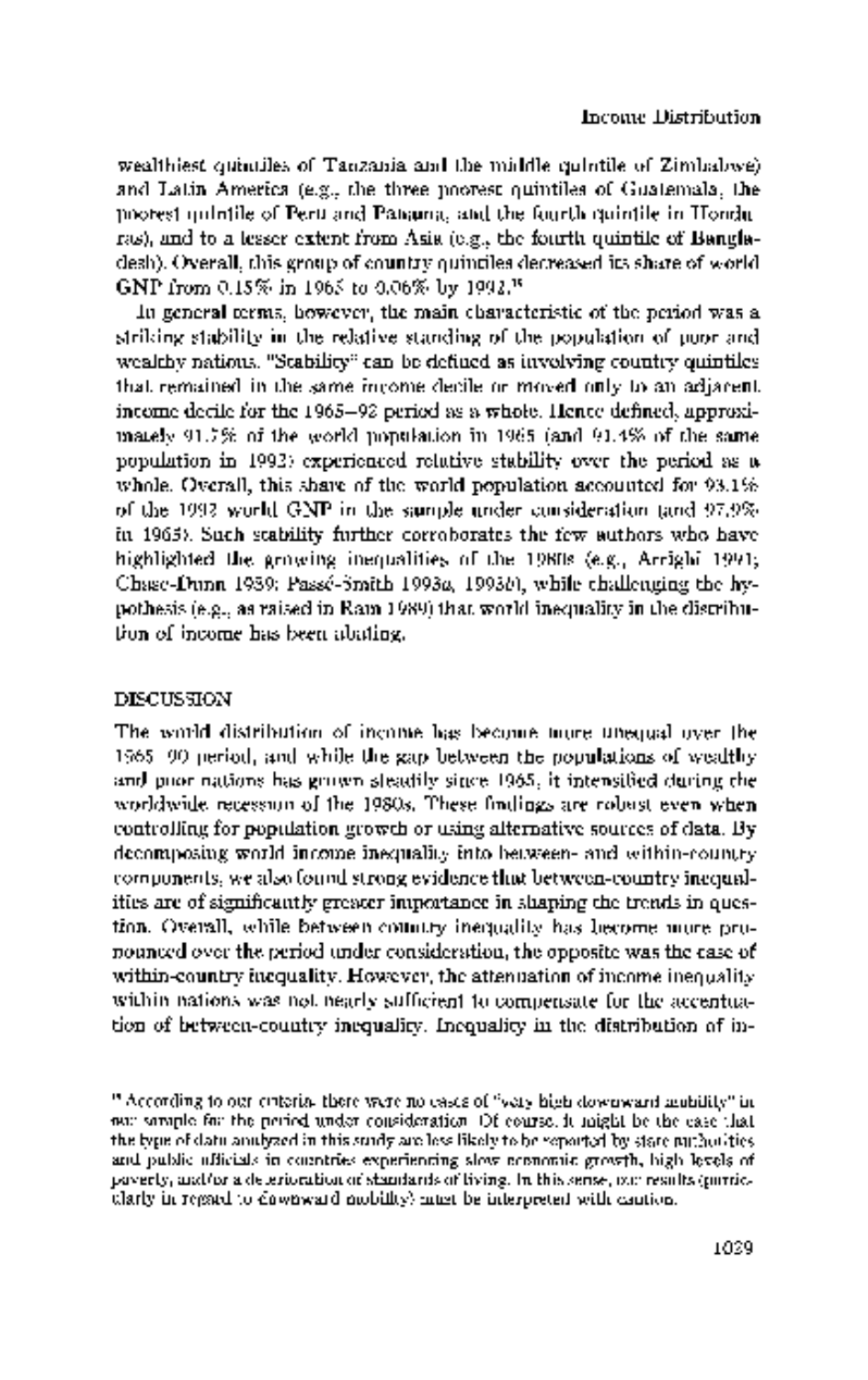come between-countries continues to be of essential importance to global social stratification.

 The first section of this article notes that empirical studies on world income inequality are characterized by ambivalent findings. The trends in the distribution of world income found in this study, however, can be used to identify possible sources of these discrepant results. Most of these empirical studies were conducted with data from the 1960s and 1970s, a period in which trends of inequality were not as pronounced as they be came in the 1980s. Given these conditions, minor differences in method ological procedures (e.g., in the percentage of the world population in cluded in a sample, or in the indicator used to measure the distribution of income among nations) were likely to sway results in different direc tions. World income inequality grew at a more rapid pace during the 1980s, a decade when empirical research on this issue was lacking.20 Em pirical studies that include this particular decade in their analysis, rather than restrict their investigation to the 1960s and 1970s, are likely to inevi tably produce results that corroborate the main findings of this article.

The trends identified here also help understand the recent theoretical convergence discussed in the first section. On the one hand, indications of the persistence and deepening of world income inequality in the 1980s (slow growth in areas such as Latin America and Africa and high growth among core nations) are likely to have influenced scholars within the field of economics toward greater emphasis on the importance of institutional development and endogenous variables shaping growth. At the very least, such trends provided strong intuitive ammunition to analysts seeking to challenge the notion that exposure to markets alone would serve to reduce the income gap between wealthy and poor nations. On the other hand, such trends were accompanied by noteworthy exceptions. For the popula tion of some poor and middle-income nations (such as those in East Asia), development strategies appeared to play an important role in generating sufficient economic growth to escape the polarization of income. These exceptions were particularly influential in shaping critical studies of the political economy of development within other disciplines in the social sciences.

While advancing our understanding of the current theoretical conver-

 $\degree$  Our findings are compatible with the argument that periods of global economic. downturn are likely to accentuate the gap between peripheral countries and the rest of the world-economy (core and semiperipheral nations), while producing mixed re sults for semiperipheral countries (with upward mobility for some and relative stagnation for others; see Wallerstein 1980, p. 241). Other authors within the same perspec tive have suggested that the outcome of global economic downturns varies over time, with no clear pattern characterizing the trajectory of the different groups of nations. (Arrighi, Korzeniewicz, and Martin 1986; Arrighi 1994).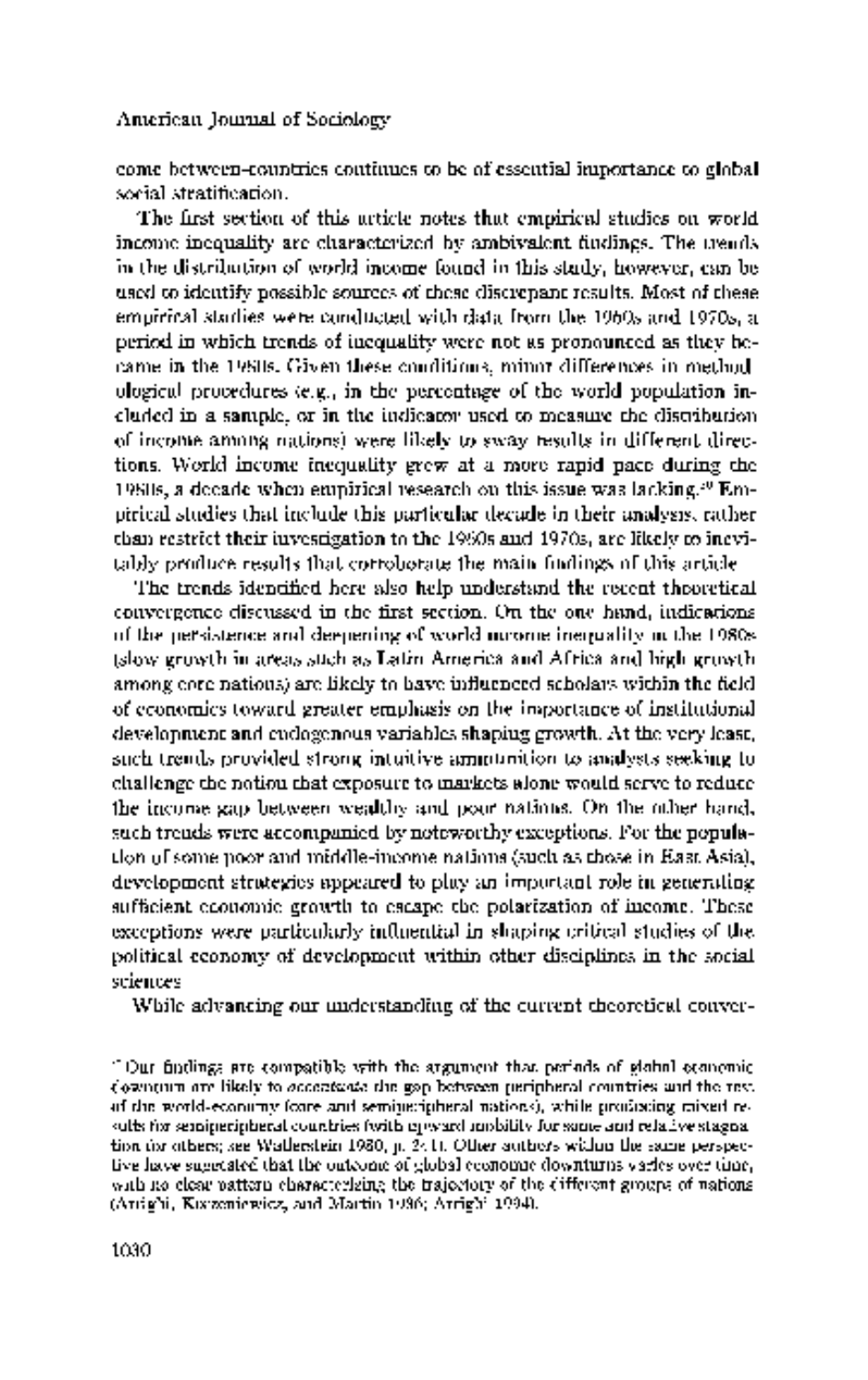gence that characterizes this field of inquiry, the findings reported in this article are insufficient to conclusively support one theoretical approach above all others in areas of continuing contention. Adherents of a world systems perspective might claim that the persistence of inequality reflects the constraints inherent in the world-economy for the vast majority of the population. Other theoretical approaches might argue that such inequali ties merely reflect the incomplete adoption of market-oriented strategies of growth in countries bounded by conflicts and negotiations involving rent-seeking interests, and that as countries abandon state-centered strate gies of growth in favor of markets, a shift toward greater growth and social equality might be expected sometime in the future.

 In this respect, however, the coming decade is likely to provide funda mental evidence as to whether a shift toward market-centered strategies of growth will deliver greater inequality or a more proportionate distribu tion of economic resources in the world-economy. This article joins others (e.g., Rubinson 1976; Breedlove and Nolan 1988; Peacock et al. 1988) to suggest easily implemented procedures that can be followed in the near future to continue tracing trends in world income inequality. By endorsing the use of easily available between-country data in such inquiries, the findings presented in this study will make it easier to closely track the future impact of market-centered strategies of growth on world income inequality and to further evaluate the relevance of alternative theoretical approaches.

 Our findings indicate that efforts to account for patterns of development in the world-economy must include polarization as a crucial component of recent trends. Findings in this respect are rather clear. The world distri bution of income became more unequal over the 1965-90 period, and inequality accelerated during the 1980s. Some populations (such as in East Asia) experienced upward mobility in a "world hierarchy of income," but such mobility is limited when compared to polarizing tendencies in the world distribution of income as a whole. These results highlight the con tinuing need for more detailed inquiries into the processes that generate growing inequality in the world distribution of income. In challenging current commonsense expectations regarding the economic opportunities easily available to the majority of the world population, such findings call at the very least for pause and critical reflection.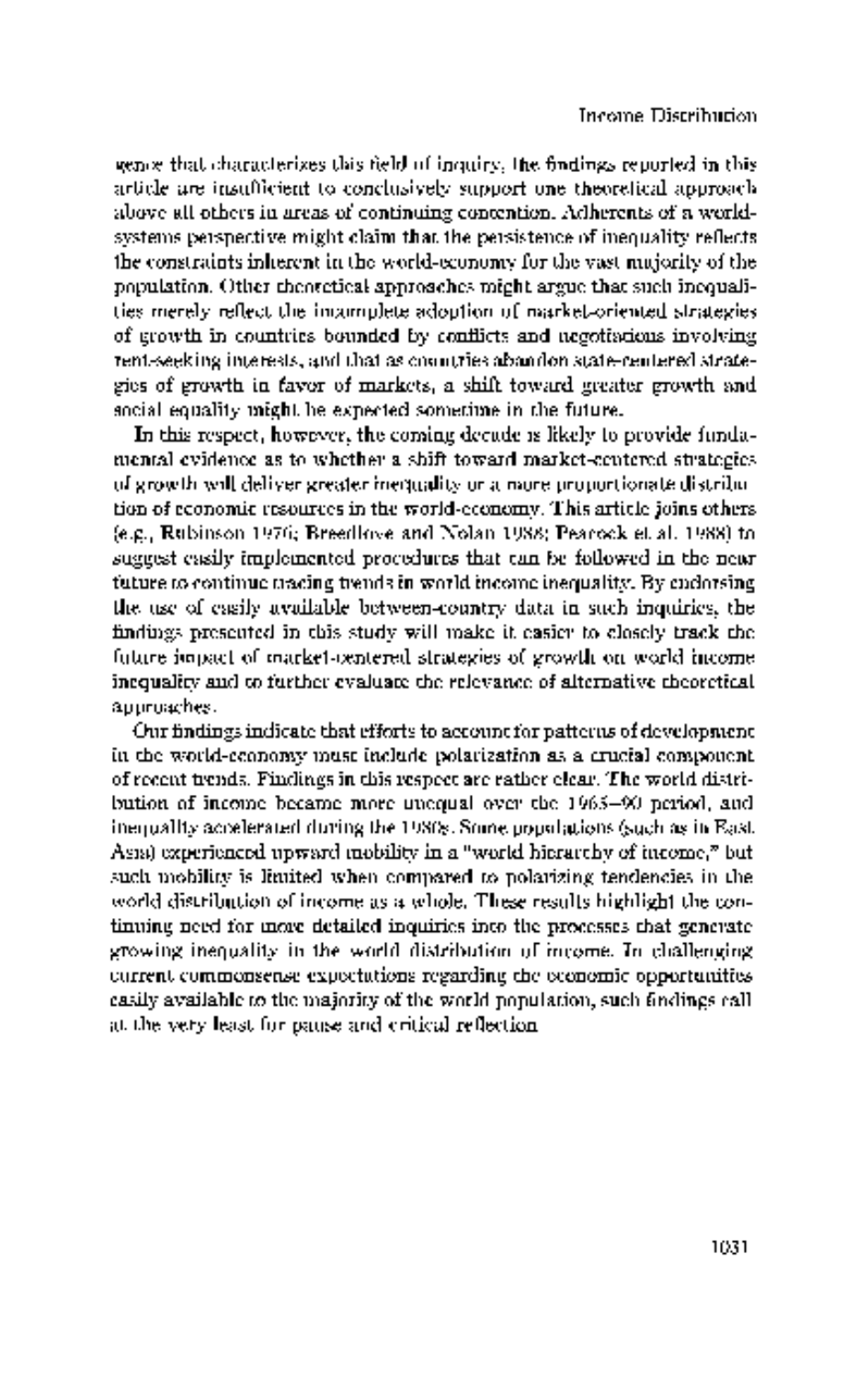#### TABLE Al

|              | RANK AND DECAL POSTION OF COUNTRY QUINTIESS |               |                      |               |                       |                |                              |  |  |  |
|--------------|---------------------------------------------|---------------|----------------------|---------------|-----------------------|----------------|------------------------------|--|--|--|
|              |                                             |               | Dinie                |               |                       |                | D: din                       |  |  |  |
| kr<br>(1992) | Lounty<br>Quinhie                           | Rmr<br>(1965) | Postfilto<br>(65,92) | Кшл<br>(1993) | Lounty<br>Quintie     | Rand<br>(1965) | Postflon<br>res,vai          |  |  |  |
| ı            | Tauzania I                                  | ے             | an,no                | 5R.           | Hundurast             | 47             | 707, NS)                     |  |  |  |
| ž            | Тэлханіа2                                   | п             | an an                | 50            | Guatemaksk            | rčâ            | (D) , DS)                    |  |  |  |
| į.           | LeinexnaT                                   | ۵ô            | ው፤ወው                 | 51            | Meuricias I           | 39             | (DALDS)                      |  |  |  |
| 1            | Honduras t                                  | b             | (D1.D1)              | 51            | Maraccot              | 53             | «DM.DS                       |  |  |  |
| 5            | Lesvthv1                                    | ż             | :ום נס               | ò.            | Senegal S             | 52             | ውኦ D\$:                      |  |  |  |
| ò            | Guetemala)                                  | 12            | (DALD1)              | 63            | Ivory Cuast!          | 59             | (DoLDS)                      |  |  |  |
| Ĩ.           | T≥nzania4                                   | 35            | ውሊጋን)                | ò1            | Philippines 3         | 51             | ውአውድ                         |  |  |  |
| g,           | lt in eladesh 1                             | ę.            | :DLD11               | ¢5            | Thalland L            | 21             | :D2.D9)                      |  |  |  |
| ς            | Zimbahws t                                  | 14            | ורם,וע;              | 66            | C'hlaa4               | c.             | (Dan 6.Da—6)                 |  |  |  |
| ΙG           | Lucito 1                                    | 13            | חום, וגון            | 67            | Lesotho4              | z.             | (DI DO)                      |  |  |  |
| п            | Senegal I                                   | 10            | חוכו, וגון           | 68            | §it Lanko4            | 91             | (Dr.IX)                      |  |  |  |
| Ιż           | <b>Banglodezh2</b>                          | 18            | (DT, DT)             | ńΨ            | <b>Hotel</b>          | 11             | (17,18)                      |  |  |  |
| 13           | 4° lilinsti                                 | ΙŚ            | : DI = 2, DC = 2)    | 73            | Molessia"             | 27             | (1921) 6–71                  |  |  |  |
| ء ا          | Humbpse2                                    | 25            | (DR, DR)             | 71            | Pertuit               | 90             | (1)5,117)                    |  |  |  |
| Iς           | Pakigtan l                                  | ١ñ            | 7DT, D2)             | īλ            | інгака2               | ٩ż             | (1)6,117)                    |  |  |  |
| 15           | Zimbabwei                                   | ŵЙ            | 7DE, D25             | 73            | <b>Brasil</b> 2       | 7ń             | 8125, DZ)                    |  |  |  |
| J)           | Banciadesiió                                | ۵1            | ው፤ በ2ን               | 74            | Venezuelal            | 11 R           | ጦ?–6.157)                    |  |  |  |
| 16           | Lesotho2                                    | s             | ውን ቦንን               | πŝ            | Mexicol               | 53             | (በዓ.በን)                      |  |  |  |
| 19           | Belivia1                                    | I۰            | ውን.በ2ን               | 誇             | <b>Ivary Coast-I</b>  | 62             | መፋጠን                         |  |  |  |
| :1 I         | Trylisch                                    | ٠ś            | ጠኢመድ)                |               | <b>Bulivies</b>       | RΙ             | (IX,D7)                      |  |  |  |
| ы            | Pisul                                       | 51            | (14.92)              | 78            | Senegul4              | 45             | (D6.07)                      |  |  |  |
| .,           | Banglarkek4                                 | ↔             | ጡት,D»)               | 54            | Рылялия?              | rá8            | (1)7. DZ)                    |  |  |  |
| 23           | Calóm álúl                                  | 15            | (111.102–3)          | 80            | Максо д               | 55             | 1134.LJ7;                    |  |  |  |
| 24           | äri Lankat                                  | I7            | (Dr.133)             | Я.            | Philippines4          | ₩              | $(W_{i}^{'}\mathbf{D7})$     |  |  |  |
| 23           | Panamul                                     | π             | (IN.IS)              | Ś2            | Pakistanā             | ΠЧ             | $(\mathbb{R}, \mathbb{D})$ : |  |  |  |
| 26           | Ivory Coasti                                | 18            | ውዚIର)                | ٤J            | Colombia)             | ы              | D6.DV)                       |  |  |  |
| 27           | Philippines1                                | 2υ            | :D2.D3)              | 봐             | Thailand?             | 94             | :D3.DN                       |  |  |  |
| 78           | Indan's                                     | 42            | ውን ፋውድ               | 85            | Costa Rica?           | 25             | (D6,D7)                      |  |  |  |
| 29           | L. blus.2                                   | 30            | $(122 - 5, 133 - 4)$ | Яń            | Punista S             | Sk.            | $(\mathbb{D}5, \mathbb{D}7)$ |  |  |  |
| 30           | Pa kl-ban2                                  | 33            | (D.S. 134)           | 87            | fi namnaloš           | ня             | (געגדע)                      |  |  |  |
| 31           | તંતુમાં મુખ્ય રે                            | 40            | (DS,184)             | 88            | 40 hilož              | 121            | (US, DP)                     |  |  |  |
| 33           | Gustanels?                                  | 21            | (D5,114)             | Rû            | <b>Bistawans2</b>     | 5              | (DLH)                        |  |  |  |
| \$Š          | Zimbalzee3                                  | 77            | (DS, 114)            | 90            | lisur sı ic su?       | 120            | (DR, 187)                    |  |  |  |
| Ŝ1           | Brasilt                                     | 23            | 7DJ.DD               | 91            | C⊦ineS                | ğ۳             | (በፍትሜ 02)                    |  |  |  |
| 35           | Ilundurasü                                  | s.            | ውነ.ቦ።                | ŷλ            | Peru4.                | 1 I A          | (185, 117—5)                 |  |  |  |
| 55           | Bolivia2                                    | -1            | DS.DH                | US.           | Mancicias i           | 64             | JIS.D8)                      |  |  |  |
| st           | In:lia4                                     | bIJ           | ው፤ ውክ                | 91            | Sri Lankao            | LS2            | (105.J) 8)                   |  |  |  |
| 5š           | Lesathas                                    | ÷             | ው1.DD                | 92            | Moroccot              | ΥØ             | 026.DB)                      |  |  |  |
| 39           | Мотосеод                                    | ŚJ.           | (D1.D4)              | 95            | Malaysia3             | 69             | (D6.D2)                      |  |  |  |
| 40           | 'i anxania.i                                | נננ           | መንደሩን                | 92            | Brazil><br>Thail:nrl: | 50             | (Do.DB)                      |  |  |  |
| $+1$         | Sri Lonka2                                  | 41            | (104,04)             | 瑪             |                       | 53             | (Do,Da)                      |  |  |  |
| 43           | Paklatan?                                   | 97            | 计算边名                 | Q,            | Turxisla.5            | 58             | (DOLER)                      |  |  |  |
| 43           | Chimé                                       | 45            | 204.104.35           | юo            | Mexical               | 85             | ті қалан                     |  |  |  |
| 11           | Philippines)                                | 49            | (18,1)5)             | ЮI            | Calutitai <b>a</b> s  | ПE             | (185,1)8)                    |  |  |  |
| d>           | Casts Rics t                                | Ą,            | (IKOS)               | m             | Vora zoola?           | ГR             | (ISSDR)                      |  |  |  |
| 46           | lvory Coa⊔                                  | Ŧ9            | ax,ns:               | юı            | Caela Hira3           | 102            | (155,108)                    |  |  |  |
| 47           | Jamaical                                    | ä             | መአያንድ                | 164           | Panare, i             | œ              | (ISS, DR)                    |  |  |  |
| 13           | Banglachesko                                | s,            | axe.ns:              | Кő            | Chile 3               | ډبر            | (IK, DS)                     |  |  |  |
| 49           | Paus                                        | 25            | ውዚወዩ                 | Лé            | Irotri Condió         | 141            | መፍጦ።                         |  |  |  |
| 50           | لسناهما تS                                  | 66            | (DE LIS)             | JU.           | <b>Lumaica4</b>       | 113            | തംകാ                         |  |  |  |
| ãL           | Pakistan4                                   | 75            | ውሊI ይገ               | 108           | Mauritius)            | ≀ננ            | (De.De)                      |  |  |  |
| 52           | Bollvia?                                    | ôã.           | ሙ: DS                | 102           | Botswana's            | 36             | ത്വാം                        |  |  |  |
| 53           | Zimbahwa4                                   | 18            | :DK. DEI             | 110           | Bolivias              | 11!            | መ&.DS)                       |  |  |  |
| 54           | <b>Halseshall</b>                           | -1            | 30.OS)               | 111           | Leset voi             | 100            | :D7.O81                      |  |  |  |
| SS           | <b>Phili:1</b>                              | 94            | (196, 195)           | 12            | ZI mbalywca           | 159            | (198.195)                    |  |  |  |
| 56           | Dakuntán*                                   | 46            | (114.109)            | ıЛ            | Malaysid).            | œ              | 927.1951                     |  |  |  |
| Ś۲           | Tymisia I                                   | 29            | (D2.135)             | 114           | Philippi orsă         | 37             | (US, DS)                     |  |  |  |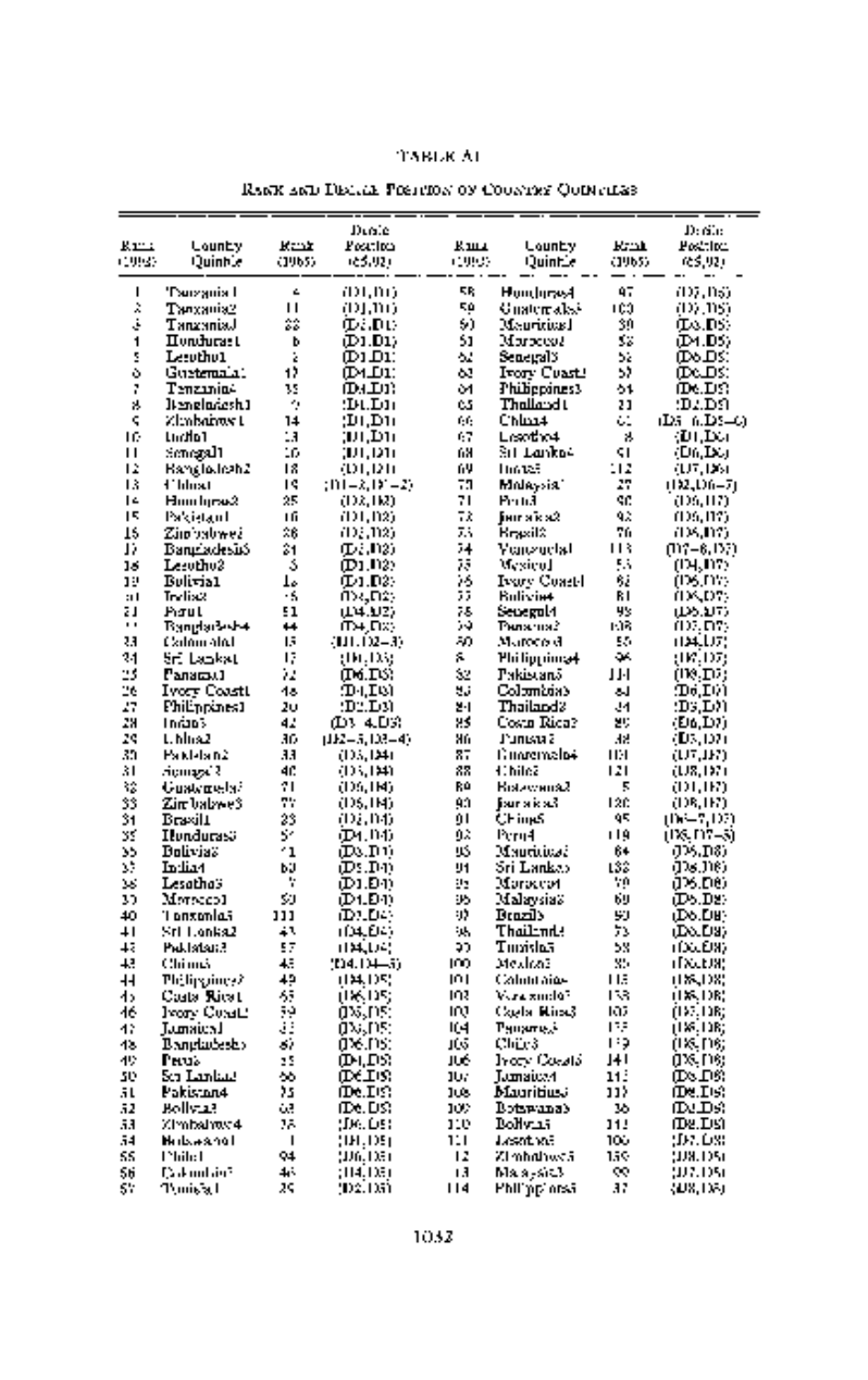|            | $\sim$ $\sim$ $\sim$ $\sim$ $\sim$ |             | LINDLED OF SUGPLEPARTS<br>$1.77 =$ |            |                            |             |                              |
|------------|------------------------------------|-------------|------------------------------------|------------|----------------------------|-------------|------------------------------|
|            |                                    |             | Thatik:                            |            |                            |             | Thatik:                      |
| Ruak       | Country                            | <b>Bank</b> | Pozition                           | غفاظ       | Country                    | <b>Runk</b> | Position                     |
| (1992)     | Quincule                           | :1965)      | 35,92)                             | (1992)     | Qulante                    | (1965)      | 35,931                       |
| +15        | <b>Flendurss5</b>                  | 15 L        | (D6,1X)                            | L73        | Japani                     | 101         | (117,129)                    |
| LLó        | Theiland t                         | 74          | (D6,D3)                            | Γï.        | Italy3                     | 152         | (D6,1%)                      |
| แะ         | Tenisiast                          | リゴ          | (Db,DC)                            | いち         | Spain3                     | 144         | (DS,DV)                      |
| 118        | Veneruelaä                         | L6-1        | (DS,De)                            | 174        | Frances                    | 157         | (DS,DV)                      |
| แข         | Merice)                            | LLG         | (Da,Da)                            | いさ         | Ficknik                    | いちら         | $(\mathsf{DS},\mathsf{D}_2)$ |
| LEK.       | Costa Rica÷                        | LTT         | (Da,Da)                            | เรม        | Netherlands?               | LSD.        | (DS,D%                       |
| 121        | C.MIt4                             | 147         | (OS, DO)                           | LTV<br>183 | fiermony?<br>03.42         | L6N<br>2114 | (D9.D2)                      |
| 122<br>125 | Sen 2015.<br><b>Brazil4</b>        | 146<br>105  | (US,DA)<br>(D7.IM)                 | IRI        | New Zealand <del>i</del>   | 206         | മും ധാന<br>(D10,JPD)         |
| 124        | Magnitica <del>4</del>             | ПŘ          | (DS, 188)                          | TR?        | South Koreaë               | 109         | (127,183)                    |
| 125        | Morneey <sup>e</sup>               | 153         | 803, DS)                           | 183        | Given Britain3             | 191         | (199,119)                    |
| L25        | Peru5                              | LŠ 1        | زەرر چون                           | 184        | મેળક, જ્યીં કરી            | 196         | (1)9,119)                    |
| 12)        | Pacamat                            | ĽöŜ         | ന്മാരാ                             | J se       | Den-nark3                  | 173         | (1)9,114)                    |
| 135        | South Koreat                       | 31          | DE DB:                             | كۆل        | Israel 1                   | 16.         | መአጠዓን                        |
| 139        | Dotswana 1                         | s۳          | (DALDB)                            | 1s)        | Зраід 1                    | 161         | ന്നുവരാ                      |
| 130<br>131 | Malaysia :<br><b>Guatemalas</b>    | 134<br>155  | (IG.DB)<br>(De.DB)                 | 156<br>189 | Nurwayê<br>Italy3          | 154<br>172  | መንያ ወሃን<br>ውኢውን              |
| 132        | New Zealand1                       | 150         | (De.DS)                            | rо         | Sweder                     | 150         | ው:DC                         |
| 133        | Vereruela4                         | 178         | (DADS)                             | 191        | Canadak                    | æ           | ው:ይውድ                        |
| 134        | Jamak.aE                           | 105         | das par                            | 192        | Netherlands3               | 117         | ው። D%                        |
| 135        | Mexica4                            | 134         | ; D8. D51                          | 93         | Japan2                     | 136         | ум. Оч                       |
| IJē        | E's dennt rio <sup>g</sup>         | Е           | (119,138)                          | 54         | France?                    | 188         | (1)9.1)91                    |
| 37         | Apetralial                         | 148         | 418.1351                           | 195        | GermanyA                   | 82          | 'D9.1091                     |
| 138<br>39  | l-raci i<br>Tanisie,?              | 133<br>54   | (118,133)<br>(106, 135)            | 156<br>197 | Firdam:3<br>Angrediae      | 184<br>200  | (119.1)91<br>(110.129)       |
| 146        | Grea, BritainJ                     | ذن:         | (D6,I%).                           | LIJ₿       | Great Britaint             | 318         | ጠዓብቀ–መ                       |
| ы          | South Koread                       | 52          | IM DJ.DR                           | レリリ        | USAS                       | ľю          | (D10,D10)                    |
| 143        | Taxiland?                          | 127         | (D5,D8)                            | 333        | Sweden3                    | 210         | CH3,D10                      |
| LW6        | Costa Rica?                        | いち          | (LII,DE)                           | 391        | Decmark!                   | レリリ         | (DV,DIG)                     |
| ı∷         | Snuch Koceaa                       | T¦l         | ക്ര.D2)                            | w          | Ital:A1                    | 199         | (LO.DIC)                     |
| 1 i S      | Spain 1                            | 198         | ውን ው።                              | 203        | Nederlandsi                | 194         | ውይው።                         |
| 116<br>147 | Camada.)<br>USA I                  | 119<br>169  | <b>(De.D9)</b><br>(D9,D6)          | ëИ<br>ះកុត | Narways                    | 195<br>тa   | ത്രങ്ങൾ<br>(DS,DT3)          |
| 143        | Krama: L                           | ۵Ŗ          | (1)7.1/8)                          | zov.       | Ja jiwid<br>Сополя4        | 215         | ധ്രാവാദ;                     |
| 147        | New Kealand2                       | 179         | (1) 9. D 8.                        | 202        | Spoluš                     | 190         | TOMOTH,                      |
| IãO        | Fulnard I                          | 102         | (187,198)                          | 208        | Findsto4                   | 303         | iDIO.DEIE                    |
| IJ         | ltslef                             | 126         | $(1)$ R, $(8-4)$                   | 269        | I-rael5                    | 2 12        | HEQDRI                       |
| 152        | Figurark I                         | 140         | ;n8.D9r                            | 216        | New Zealandā               | 22          | ;INGDIOL                     |
| 53<br>54   | Успель, яб                         | l 3<br>85   | ්ට ස්ටානි                          | 211<br>212 | i≩mmury4                   | 97<br>201   | 914.19101                    |
| 155        | Panamaā<br>≑onth Karis4            | 85          | (119.1891<br>(D6,189)              | 213        | Flirk nd4<br>1.554         | 223         | (የነፃ. በን በጣ<br>וס גובות)     |
| 156        | MalaysiaS                          | 166         | ብንጻ በፍት                            | 214        | հոլ∝տե∔                    | 173         | መደብነው                        |
| 157        | Lozel?                             | 163         | መልወዩን                              | 215        | Nurway <sup>2</sup>        | 203         | መႀൈ                          |
| 158        | Norway t                           | LS L        | ന്താ                               | 318        | Swuk #                     | 2 L'i       | വാരന്ത                       |
| เรีย       | Germany 1                          | LŜIJ        | (DS.DO)                            | 317        | Den-nark-l                 | 811         | (DIO.DIC)                    |
| 15J        | Mauricius)                         | 195         | ው ው።                               | 218        | Australia3                 | 5DJ         | ത്വാ.ലാ:                     |
| 151        | Вовтелаб                           | 110         | ው፡ ው።                              | 219        | Netherlands?               | 319         | മാധാര                        |
| 162<br>16, | Netherlands1<br>Chiles             | 11 !<br>191 | (De.Do)<br>(D6.D6)                 | 220<br>221 | Great BritainS<br>Finland? | 222         | (D10.D10)<br>(Die.Dio)       |
| 164        | Great Dritain?                     | 167         | (DS-5.D9)                          | 222        | CanadaS                    | 224<br>227  | :DuaD10)                     |
| 165        | Nitabili                           | 162         | для, бел                           | 223        | talvi                      | 214         | :Dux.Dtoi                    |
| 166        | Spanie?                            | 130         | (D8, D9)                           | 224        | Frecmourgă                 | 226         | (סרכ),:ודע                   |
| 167        | 20 ام ادر ن                        | 183         | 909, 1991                          | 225        | Frances                    | 228         | 3116.DIOI                    |
| 68         | Muxiecă                            | 86          | 910.1091                           | 226        | Norwayā                    | 28          | 991 C. D. IOI                |
| ē9.        | New Zealand3                       | łМ          | (DICJ)91                           | 227        | Sweden5                    | 224         | :1110.12109                  |
| 70         | Swedon I                           | 45          | (D6.189)                           | 226        | Demografi                  | 235         | ረዘነገሮ. ዘጋቱጥ                  |
| 31         | Leraek!<br>Qanada¤                 | 76<br>192   | (DAJ)9)<br>መመንንያ)                  | 229<br>233 | Japan!<br>usas             | 30C<br>₹J¢  | (0.000000)<br>መመመው           |
|            |                                    |             |                                    |            |                            |             |                              |

# TABLE Al (Continued)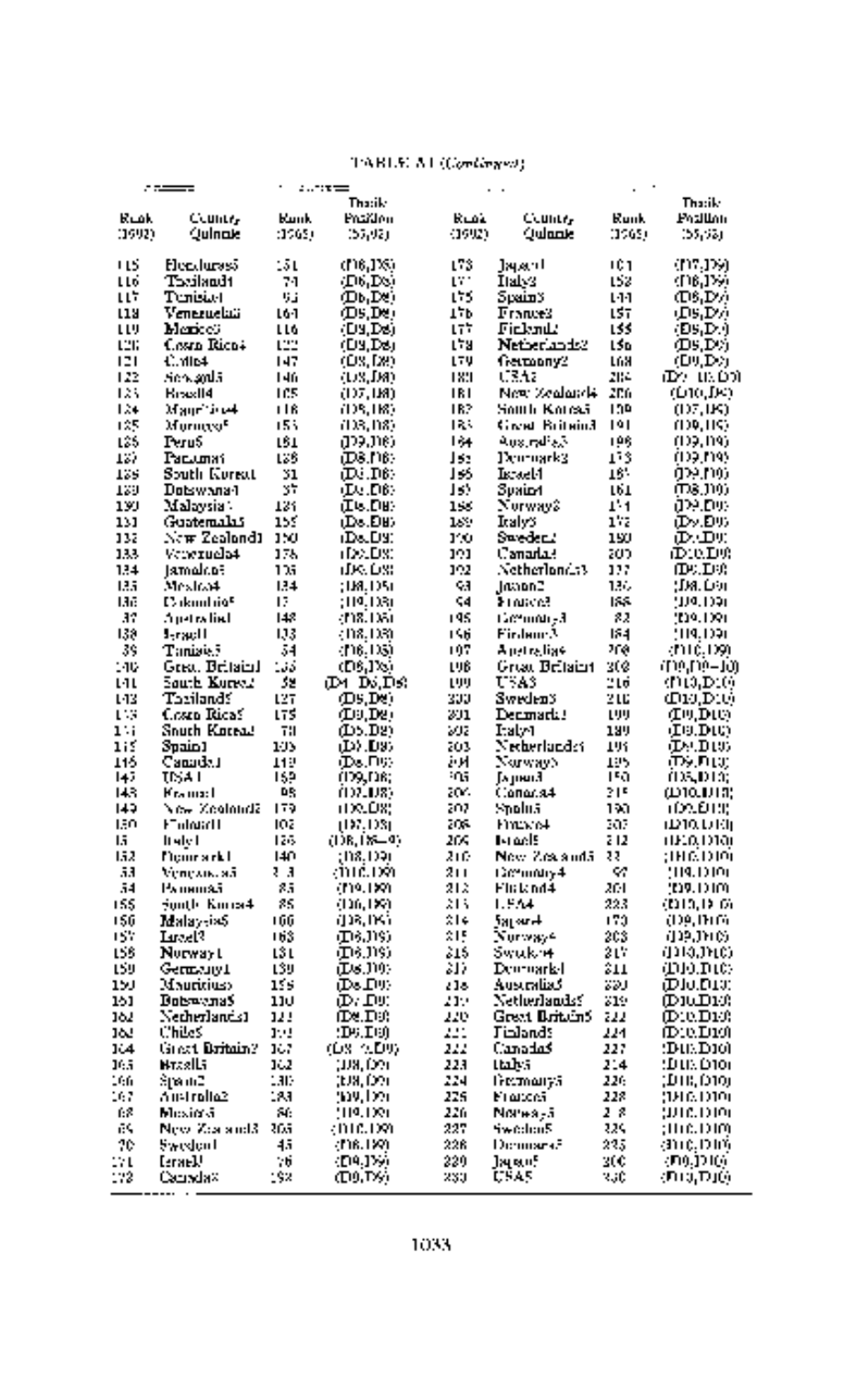**REFERENCES** 

- Abramovitz, Moses. 1986. "Catching Up, Forging Ahead, and Falling Behind." Jour nal of Economic History 46:385-406.
- Adelman, Irma, and Amnon Levy. 1984. "Decomposing Theil's Index of Buome In equality into Between and Within Components." Review of Income and Wealth 30: 119-21.
- $\sim$   $\sim$  1986. "Decomposing Theil's Index of Income Inequality: A Reply." Review of Income and Wealth 32:107-8.
- Adelman, Irma, and Cynthia Taft Morris. 1967. Society, Politics and Economic Development: A Quantitative Approach. Baltimore: Johns Hopkins University Press.

 . 1980. "Patterns of Industrialization in the Nineteenth and Twentieth Centu ries." 5:217-46 in Research in Economic History, edited by P. Uselding. Greenwich, Conn.: JAI Press.

 Ahluwalia, Montek S. 1976. "Income Distribution and Development: Some Stylized Facts." American Economic Review 66:128-35.

 . 1993. "Income Inequality: Some Dimensions of the Problem." Pp. 31-9 in Development and Underdevelopment: The Political Economy of Inequality, edited by M. A. Seligson and J. T. Passe-Smith. Boulder, Colo.: Lynne Reinner.

- Allison, P. D. 1978. "Measures of Inequality." American Sociological Review 43:865- 80.
- Altimir Oscar. 1987. "Income Distribution Statistics in Latin America and Their Reli ability." Review of Income and Wealth 33:111-55.
- Ames, Edward, and Nathan Rosenberg. 1963. "Changing Technological Leadership and Industrial Growth." Economic Journal 73:13-31.
- Amin, Samir. 1974. Accumulation of a World Scale. New York: Monthly Review Press.
- Andic, S., and A. Peacock. 1961. "The International Distribution of Income." Journal of the Royal Statistical Society, ser. A, 124:206-18.
- Arrighi, Giovanni. 1990. "The Developmentalist Illusion: A Reconceptualization of the Semiperiphery." Pp.  $11-2$  in Semiperipheral States in the World-Economy, edited by William G. Martin. New York: Greenwood Press.
- $\sim$  1991. "World Income Inequalities and the Future of Socialism." New Left-Review 189:39-65.

 . 1994. The Long Twentieth Century: Money, Power, and the Origins of Our Times. London: Verso.

 Arrighi, G., and Jessica Drangel. 1986. "The Stratification of the World-Economy: An Exploration of the Semiperipheral Zone." Review 10:9-74.

 Arrighi, Giovanni, Roberto Patricio Korzeniewicz, and William Martin. 1986. "Three Crises, Three Zones: Core-Periphery Relations in the Long Twentieth Century." Cahier du GIS Economie Mondiale, Tiers Monde, Developpement 6:125-162.

 Atkinson, Anthony. 1983. The Economics of Inequality, 2d ed. Oxford: Clarendon Press.

 Bairoch, Paul. 1962. "Le mythe de la croissance economique rapide au XIXe siecle." Revue de l'Institut de Sociologie 2:307-31.

 . 1981. "The Main Trends in National Economic Disparities since the Indus trial Revolution." Pp. 3-17 in Disparities in Economic Development since the In dustrial Revolution, edited by P. Bairoch and M. Levy-Leboyer. London: Mac millan.

 . 1993. Economic and World History: Myths and Paradoxes. Chicago: Univer sity of Chicago Press.

 Baran, Paul A. 1957. The Political Economy of Growth. New York: Monthly Review Press.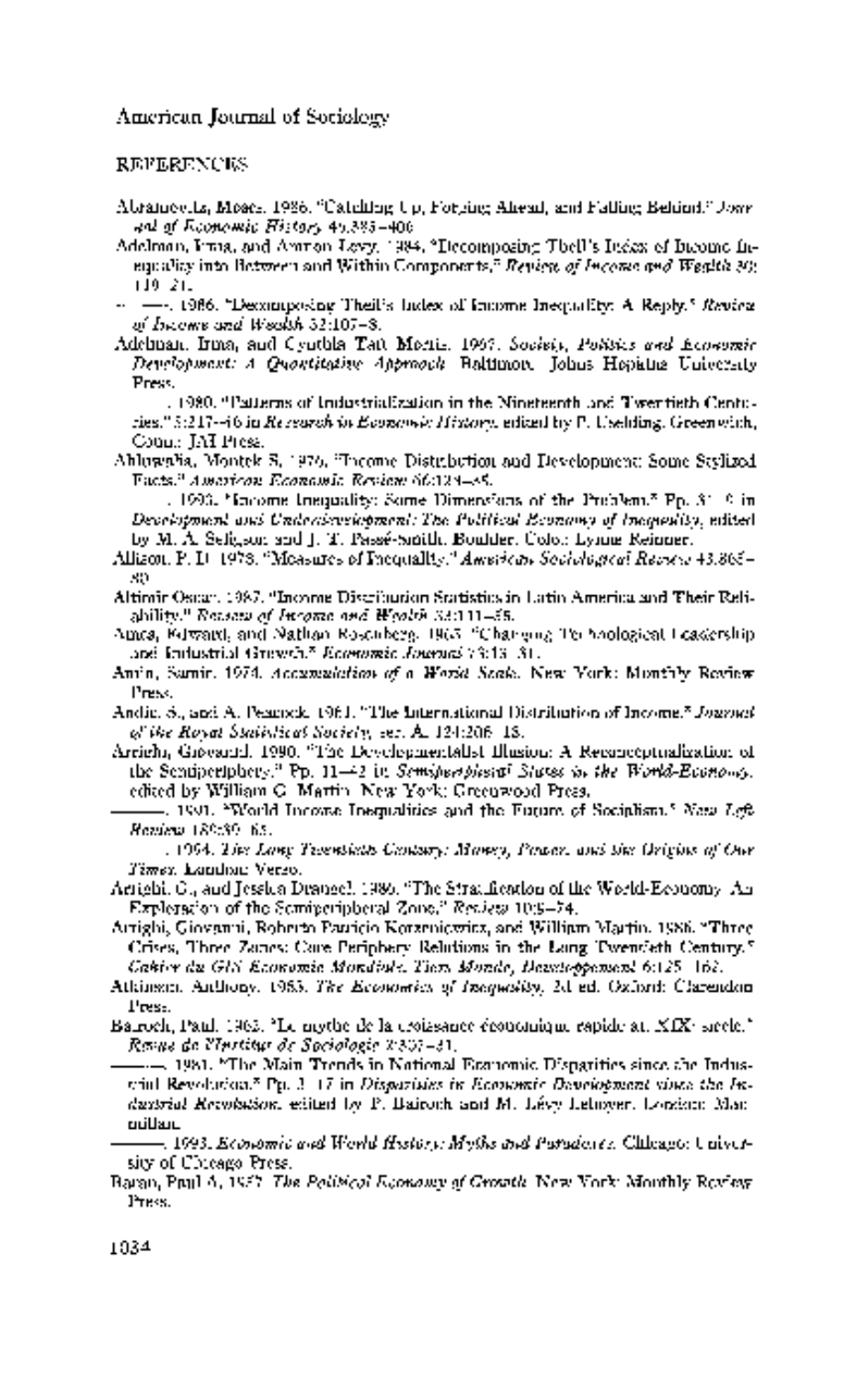- Barro, Robert J. 1990. "Government Spending in a Simple Model of Endogenous Growth." Journal of Political Economy 98:S103-S125.
- . 1991. "Economic Growth in a Cross Section of Countries." Quarterly Journal of Economics 106:407-43.
- Barro, R. J., and Xavier Sala-i-Martin. 1992. "Convergence." Journal of Political Economy 100:223-51.
- Baumol, William J. 1986. "Productivity Growth, Convergence, and Welfare: What the Long-Run Data Show." American Economic Review 76:1072-85.
- Baumol, W. J., Richard R. Nelson, and Edward N. Wolff, eds. 1994. Convergence of Productivity: Cross-National Studies and Historical Evidence. New York: Oxford University Press.
- Baumol, William J., and Edward N. Wolff. 1988. "Productivity Growth, Convergence and Welfare: Reply." American Economic Review 78:1155-59.
- Beckerman, W., and R. Bacon. 1970. "The International Distribution of Income." Pp. 56-74 in Unfashionable Economics, edited by P. Streeten. London: Weidenfeld & Nicholson.
- Benhabib, Jess, and Boyan Jovanovic. 1991. "Externalities and Growth Accounting." American Economic Review 81:82-113.
- Berry, Albert. 1985. "On Trends in the Gap between Rich and Poor in Less Developed Countries: Why We Know So Little." Review of Income and Wealth 31:337-54.

 . 1987. "Evidence on Relationships among Alternative Measures of Concentra tion: A Tool for Analysis of LDC Inequality." Review of Income and Wealth 33: 417-29.

 Berry, Albert, Francois Bourguignon, and Christian Morrisson. 1983a. "Changes in the World Distribution of Income between 1950 and 1977." Economic Journal 93: 331-50.

 . 1983b. "The Level of World Inequality: How Much Can One Say?" Review of Income and Wealth 29:217-41.

 Bourguignon, Francois. 1979. "Decomposable Income Inequality Measures." Econo metrica 47:901-20.

 Breedlove, William L., and Patrick D. Nolan. 1988. "International Stratification and Inequality, 1960-1980." International Journal of Contemporary Sociology 25:105-23.

 Cardoso, Fernando H. 1974. "Las contradicciones del desarrollo asociado." Revista Paraguaya de Sociologza 11:227-52.

 . 1977. "The Consumption of Dependency Theory in the United States." Latin American Research Review 12:7-21.

 Cardoso, F. H., and Enzo Faletto. 1969. Dependencia y desarrollo en Ame'rica Latina. Mexico, D.F.: Siglo XXI.

 Chase-Dunn, Christopher. 1989. Global Formation: Structures of the World-Economy. Cambridge: Blackwell.

 Clark, Gregory. 1987. "Why Isn't the Whole World Developed? Lessons from the Cotton Mills." Journal of Economic History 47:141-74.

 Coulter, Philip B. 1989. Measuring Inequality: A Methodological Handbook. Boulder, Colo.: Westview Press.

 Cowell, Frank A. 1985. "Multilevel Decomposition of Theil's Index of Inequality." Review of Income and Wealth 31:201-5.

 -. 1988. "Inequality Decomposition: Three Bad Measures." Bulletin of Economic Research 40:309-12.

- Cumings, Bruce. 1984. "The Origins and Development of the Northeast Asian Politi cal Economy." International Organization 38:1-40.
- Das, T., and A. Parikh. 1982. "Decomposition of Inequality Measures and a Compara tive Analysis." Empirical Economics 7:23-48.
- De Long, J. Bradford. 1988. "Productivity Growth, Convergence, and Welfare: Com ment." American Economic Review 78:1138-54.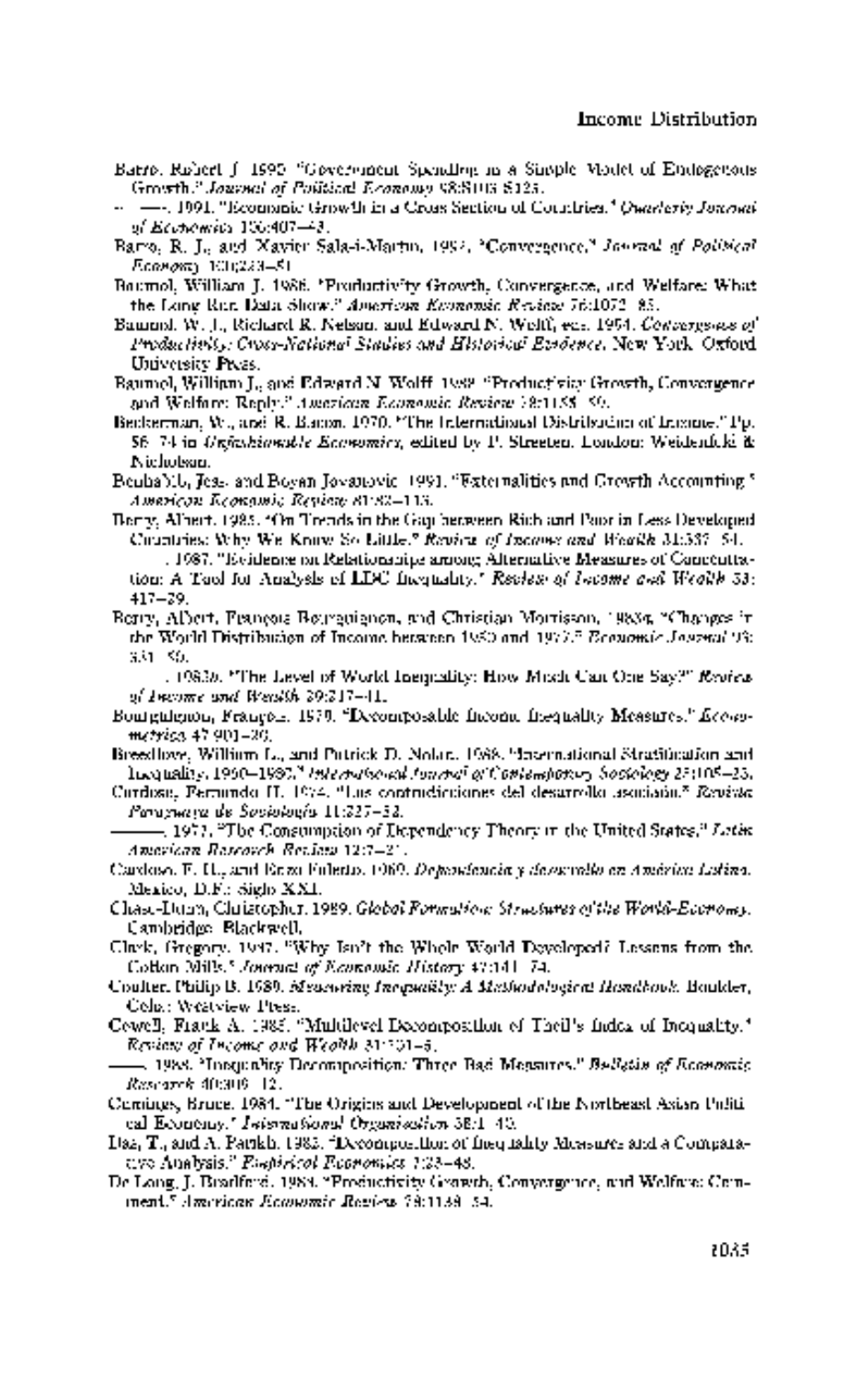- Dos Santos, Theotonio. 1970. "The Structure of Dependence." American Economic Review 40:231-36.
- Easterlin, Richard. 1981. "Why Isn't the Whole World Developed?" Journal of Eco nomic History 41:1-19.
- ECLA (Economic Commission for Latin America). 1969. Development Problems in Latin America. Austin: University of Texas Press.
- Emmanuel, Arghiri. 1972. Unequal Exchange: A Study of the Imperialism of Trade. New York: Brian Pearce.
- Evans, Peter. 1995. Embedded Autonomy: States and Industrial Transformation. Princeton, N.J.: Princeton University Press.
- Firebaugh, Glenn. 1983. "Scale Economy or Scale Entropy? Country Size and Rate of Economic Growth, 1950-1977." American Sociological Review 48:257-69.
- Fitzgerald, Frank T. 1981. "Sociologies of Development." Journal of Contemporary Asia 3:7-33.
- Frank, Andre Gunder. 1966. "The Development of Underdevelopment." Monthly Re view 18:17-31.
- . 1967. Capitalism and Underdevelopment in Latin America. New York: Monthly Review Press.
- . 1978. Dependent Accumulation and Underdevelopment. London: Macmillan.
- Furtado, Celso. 1971. Development and Underdevelopment: A Structural View. Berke ley: University of California Press.
- Gereffi, Gary. 1994. "The International Economy and Economic Development." Pp. 206-33 in The Handbook of Economic Sociology, edited by N. J. Smelser and R. Swedberg. Princeton, N.J.: Princeton University Press.
- Gereffi, G., and Miguel E. Korzeniewicz, eds. 1994. Commodity Chains and Global Capitalism. Westport, Conn.: Greenwood Press.
- Gereffi, Gary, and Donald Wyman, eds. 1990. Manufacturing Miracles: Paths of In dustrialization in Latin America and East Asia. Princeton, N.J.: Princeton Univer sity Press.
- Gerschenkron, Alexander. 1962. Economic Backwardness in Historical Perspective. Cambridge, Mass.: Harvard University.
- Gini, Corrado. 1912. Variabilita e mutabilita. Bologna.
- Griffin, Keith. 1978. International Inequality and National Poverty. New York: Holmes & Meier.
- Grosh, Margaret E., and E. Wayne Nafziger. 1986. "The Computation of World In come Distribution." Economic Development and Cultural Change 34:347-59.
- Haggard, Stephan. 1990. Pathways from the Periphery: The Politics of Growth in Newly Industrializing Countries. Ithaca, N.Y.: Cornell University Press.
- Helpman, Elhanan. 1992. "Endogenous Macroeconomic Growth Theory." European Economic Review 36:237-67.
- Hirschman, Albert. 1958. The Strategy of Economic Development. New Haven, Conn.: Yale University Press.
- Horowitz, Irving L. 1966. Three Worlds of Development. New York: Oxford Univer sity Press.
- Hoselitz, Bert F. 1960. Sociological Aspects of Economic Growth. Glencoe, Ill.: Free Press.
- Hoselitz, B. F., and Wilbert E. Moore. 1963. Industrialization and Society. Paris: UNESCO.
- Inkeles, Alex. 1969. "Making Men Modern: On the Causes and Consequences of Indi vidual Change in Six Countries." American Journal of Sociology 75:208-25.
- Inkeles, A., and P. H. Rossi. 1956. "National Comparisons of Occupational Prestige." American Journal of Sociology 61:329-39.
- Jackman, R. W. 1982. "Dependence on Foreign Investment and Economic Growth in the Third World." World Politics 34:175-96.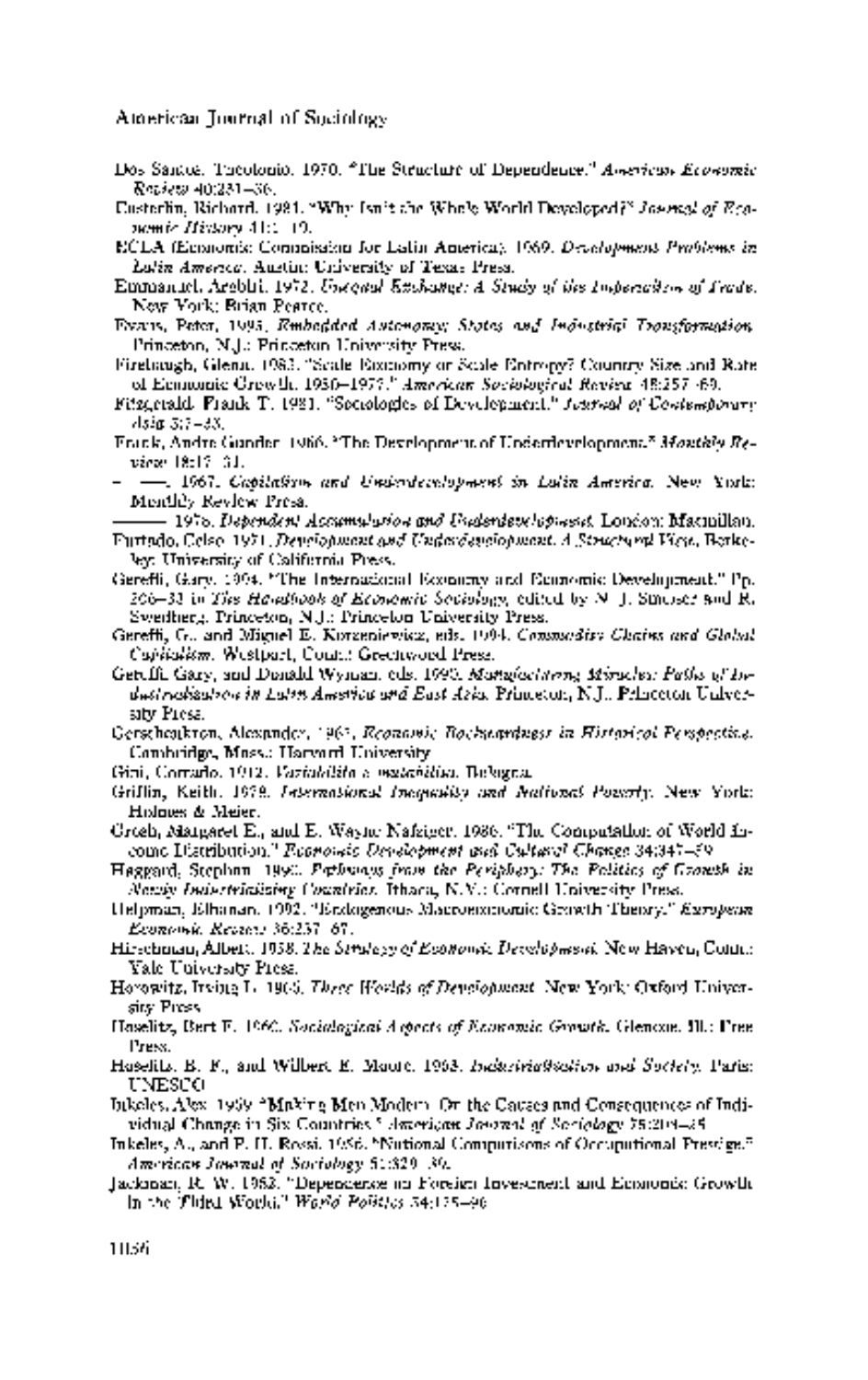- Jazairy, Idriss, Mohiuddin Alamgir, and Theresa Panuccio. 1992. The State of World Rural Poverty. New York: New York University Press.
- Jones, Charles I. 1995. "Time Series Tests of Endogenous Growth Models." Quarterly Journal of Economics 110:495-525.
- Kindleberger, Charles P. 1961. "Obsolescense and Technical Change." Oxford Insti tute of Statistics Bulletin, March, pp. 281-97.
- King, Robert G., and Sergio Rebelo. 1990. "Public Policy and Economic Growth: De veloping Neoclassical Implications." Journal of Political Economy 98:S126-S150.
- Kirman, Alan P., and Luigi M. Tomasini. 1969. "A New Look at International Income Inequalities." Economia Internazionale 22:437-61.
- Korzeniewicz, Roberto P., and William Martin. 1994. "The Global Distribution of Commodity Chains." Pp. 67-91 in Commodity Chains and Global Capitalism, ed ited by G. Gereffi and M. Korzeniewicz. Westport, Conn.: Greenwood Press.
- Kravis, Irving B., Alan W. Heston, and Robert Summers. 1978. "Real GNP per Capita for More Than One Hundred Countries." Economic Journal 88:215-42.
- Kuznets, Simon. 1965. Economic Growth and Structure. New York: W. W. Norton. . 1971. Economic Growth of Nations. Cambridge, Mass.: Harvard University Press.
- Lenin, V. I. 1939. Imperialism, the Highest Stage of Capitalism. New York: Interna tional Publishers.
- Levy, Amnon, and Khorshed Chowdhury. 1994. "Intercountry Income Inequality: World Levels and Decomposition between and within Developmental Clusters and Regions." Comparative Economic Studies 26:33-50.
- Levy, Marion J., Jr. 1967. "Social Patterns (Structures) and Problems of Moderniza tion." Pp. 189-208 in Readings on Social Change, edited by W. Moore and R. M. Cook. Englewood Cliffs, N.J.: Prentice-Hall.
- Lorenz, Max C. 1905. "Methods of Measuring the Concentration of Wealth." Publica tions of the American Statistical Association 9:209-19.
- Lucas, Robert E., Jr. 1988. "On the Mechanics of Economic Development." Journal of Monetary Economics 22:3-42.
- Luxemburg, Rosa. 1951. The Accumulation of Capital. London: Routledge & Kegan Paul.
- Maddison, Angus. 1983. "A Comparison of Levels of GDP Per Capita in Developed and Developing Countries, 1700-1980." Journal of Economic History 43:27-41.
- Magdoff, Harry. 1969. The Age of Imperialism. New York: Monthly Review Press.
- Morawetz, David. 1977. Twenty-Five Years of Economic Development, 1950 to 1975. Washington, D.C.: World Bank.
- Myrdal, Gunnar. 1957. Economic Theory and Under-Developed Regions. London: Gerald Duckworth.
- Nolan, Patrick D. 1983. "Status in the World System, Income Inequality, and Eco nomic Growth." American Journal of Sociology 89:410-9.
- North, Douglass C. 1981. Structure and Change in Economic History. New York: W. W. Norton.
- . 1989. "Institutions and Economic Growth: An Historical Interpretation." World Development 17:1319-32.
- Olson, Mancur. 1982. The Rise and Decline of Nations. New Haven, Conn.: Yale University Press.
- . 1995. "The Devolution of the Nordic and Teutonic Economies." American Economic Review 85:22-27.
- Oxaal, Ivaar, et al., eds. 1975. Beyond the Sociology of Development: Economy and Society in Latin America and Africa. London: Routledge & Kegan Paul.
- Palma, Gabriel. 1978. "Dependency: A Formal Theory of Underdevelopment or a Methodology for the Analysis of Concrete Situations of Underdevelopment?" World Development 6:881-924.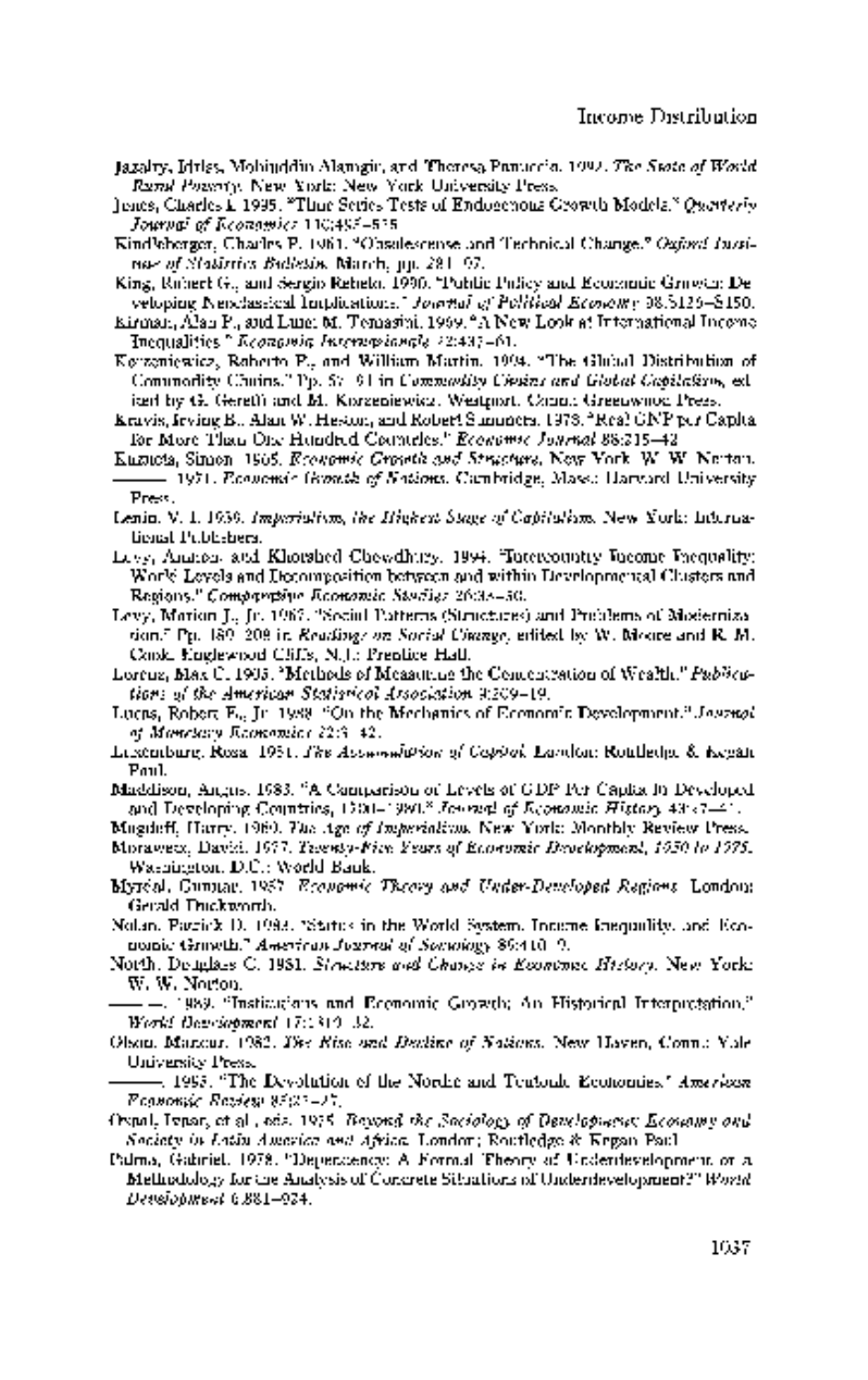Passe-Smith, John T. 1993a. "Could It Be That the Whole World Is Already Rich? A Comparison of RGDP/pc and GNP/pc Measures." Pp. 103-18 in Development and Underdevelopment: The Political Economy of Inequality, edited by M. A. Selig son and J. T. Passe-Smith. Boulder, Colo.: Lynne Reiner.

 . 1993b. "The Persistence of the Gap: Taking Stock of Economic Growth in the Post-World War II Era." Pp. 15-30 in Development and Underdevelopment: The Political Economy of Inequality, edited by  $\mathbf{M}$ . A. Seligson and J. T. Pass8-Smith. Boulder, Colo.: Lynne Reiner.

- Paukert, Felix. 1973. "Income Distribution at Different Levels of Development: A Survey of Evidence." International Labor Review 108:97-125.
- Peacock, Walter, Greg Hoover, and Charles Killian. 1988. "Divergence and Conver gence in International Development: A Decomposition Analysis of Inequality in the World System." American Sociological Review 53:838-52.
- Portes, Alejandro. 1976. "On the Sociology of National Development: Theories and Issues." American Journal of Sociology 82:55-85.
- Portes, Alejandro, and John Walton. 1981. Labor, Class, and the International System. New York: Academic Press.
- Prebisch, Rautl. 1950. The Economic Development of Latin America and Its Principal Problems. New York: United Nations.
- . 1959. "Commercial Policy in the Underdeveloped Countries." American Eco nomic Review 49:251-73.
- . 1964. The Economic Development of Latin America. New York: United Na tions.
- Pyatt, Graham. 1976. "On the Interpretation and Disaggregation of Gini Coefficients." Economic Journal 86:243-55.
- Ram, Rati. 1989. "Level of Development and Income Inequality: An Extension of Kuznets-Hypothesis to the World-Economy." Kyklos 42:73-88.
- Rau, William, and Dennis W. Roncek. 1987. "Industrialization and World Inequality: The Transformation of the Division of Labor in 59 Nations, 1960-1981.<sup>8</sup> American Sociological Review 52:359-69.
- Rock, Michael T. 1993. " 'Twenty-Five Years of Economic Development' Revisited." World Development 21:1787-1801.
- Romer, Paul M. 1986. "Increasing Returns and Long-Run Growth." Journal of Politi cal Economy 94:1002-37.
- $11.199$ 0a. "Are Nonconvexities Important for Understanding  $Graph with$ "  $A$ merican Economic Review 80:97-103.
- . 1990b. "Endogenous Technological Change." Journal of Political Economy 98:S71-S102.

 Rostow, W. W. 1960. The Stages of Economic Growth: A Non-Communist Manifesto. Cambridge: Cambridge University Press.

- Roxborough, Ian. 1979. Theories of Underdevelopment. Atlantic Highlands, N.J.: Hu manities Press.
- Rubinson, Richard. 1976. "The World-Economy and the Distribution of Income within States: A Cross-National Study." American Sociological Review 41:638-59.
- Sabel, Charles F. 1994. "Learning by Monitoring: The Institutions of Economic Devel opment." Pp. 137-65 in The Handbook of Economic Sociology, edited by N. J. Smelser and R. Swedberg. Princeton, N.J.: Princeton University Press.
- Schumpeter, Joseph A. 1934. The Theory of Economic Development. Cambridge, Mass.: Harvard University Press.

 . 1942. Capitalism, Socialism and Democracy. New York: Harper & Row. Sen, Amartya. 1973. On Economic Inequality. New York: W. W. Norton.

 Shafer, D. Michael. 1994. Winners and Losers: How Sectors Shape the Developmental Prospects of States. Ithaca, N.Y.: Cornell University Press.

Silber, Jacques. 1989. "Factor Components, Population Subgroups and the Computa-